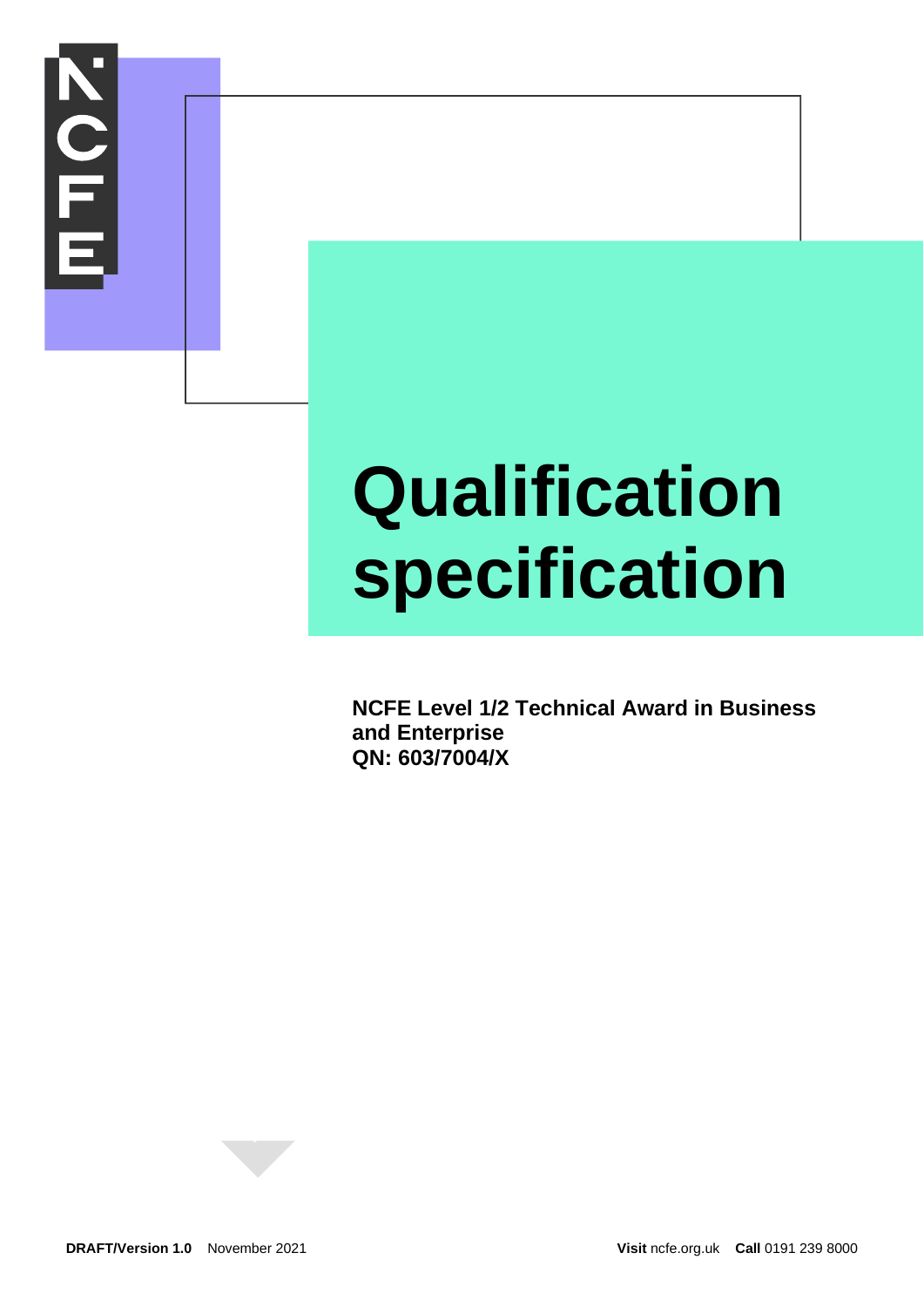# **Qualification summary**

| <b>Qualification title</b>                 | NCFE Level 1/2 Technical Award in Business and Enterprise                                                                                                                                                                                                                                                                                                                                                                                                                   |                                          |          |
|--------------------------------------------|-----------------------------------------------------------------------------------------------------------------------------------------------------------------------------------------------------------------------------------------------------------------------------------------------------------------------------------------------------------------------------------------------------------------------------------------------------------------------------|------------------------------------------|----------|
| <b>Ofqual qualification</b><br>number (QN) | 603/7004/X                                                                                                                                                                                                                                                                                                                                                                                                                                                                  | Aim reference                            | 6037004X |
| <b>Guided learning hours</b><br>(GLH)      | 143                                                                                                                                                                                                                                                                                                                                                                                                                                                                         | <b>Total qualification</b><br>time (TQT) | 157      |
| Minimum age                                | 14                                                                                                                                                                                                                                                                                                                                                                                                                                                                          |                                          |          |
| <b>Qualification purpose</b>               | This qualification is part of a suite of technical award qualifications that<br>have been developed to meet the Department for Education's (DfE's)<br>requirements for high-quality, rigorous qualifications that:<br>have appropriate content for the learner to acquire core knowledge and<br>$\bullet$<br>practical skills<br>allow the qualification to be graded<br>provide synoptic assessment<br>enable progression to a range of study and employment opportunities |                                          |          |
| Grading                                    | Level 1 pass/merit/distinction<br>Level 2 pass/merit/distinction/distinction*                                                                                                                                                                                                                                                                                                                                                                                               |                                          |          |
| <b>Assessment method</b>                   | Externally-set: non-exam assessment (NEA) and an examined assessment<br>(EA)                                                                                                                                                                                                                                                                                                                                                                                                |                                          |          |
| <b>Performance points</b>                  | Please check with the DfE for the most up-to-date information, should there<br>be any changes.                                                                                                                                                                                                                                                                                                                                                                              |                                          |          |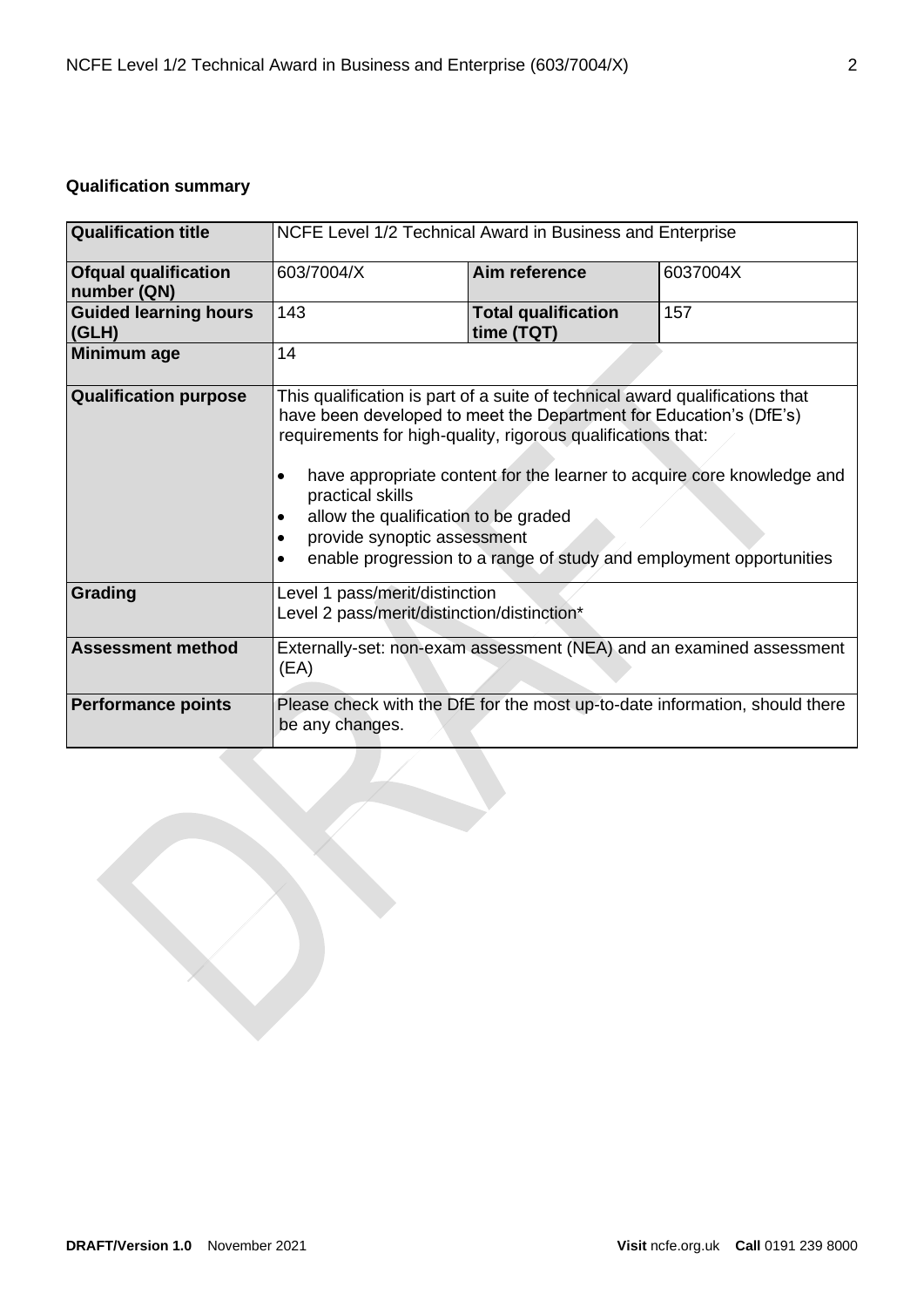# **Contents**

| <b>Qualification summary</b>                                         |    |
|----------------------------------------------------------------------|----|
| <b>Section 1: introduction</b>                                       |    |
| Aims and objectives                                                  | 4  |
| Support handbook                                                     | 4  |
| Entry guidance                                                       | 4  |
| Achieving this qualification                                         | 5  |
| Progression                                                          | 5  |
| <b>Staffing requirements</b>                                         | 6  |
| Resource requirements                                                | 6  |
| Real work environment requirement/recommendation                     | 6  |
| Work/industry placement experience                                   | 6  |
| Purpose statement                                                    | 7  |
| How the qualification is assessed                                    | 10 |
| Overall grading descriptors                                          | 15 |
| Grading information                                                  | 16 |
| Section 2: unit content and assessment guidance                      | 17 |
| Content areas                                                        | 19 |
| Teaching content                                                     | 21 |
| 1. Entrepreneurship, business organisation and stakeholders          | 21 |
| 2. Market research, market types and orientation and marketing mix   | 25 |
| 3. Human resource requirements for business and enterprise           | 30 |
| 4. Operations management                                             | 32 |
| 5. Business growth                                                   | 34 |
| 6. Sources of enterprise funding and business finance                | 35 |
| 7. The impact of the external environment on business and enterprise | 38 |
| 8. Business and enterprise planning                                  | 39 |
| Teaching guidance                                                    | 41 |
| Synoptic connections                                                 | 56 |
| <b>Section 3: additional information</b>                             | 57 |
| School accountability measures (performance points)                  | 57 |
| Discounting                                                          | 57 |
| <b>Qualification dates</b>                                           | 57 |
| Support materials                                                    | 58 |
| Reproduction of this document                                        | 58 |
| Contact us                                                           | 59 |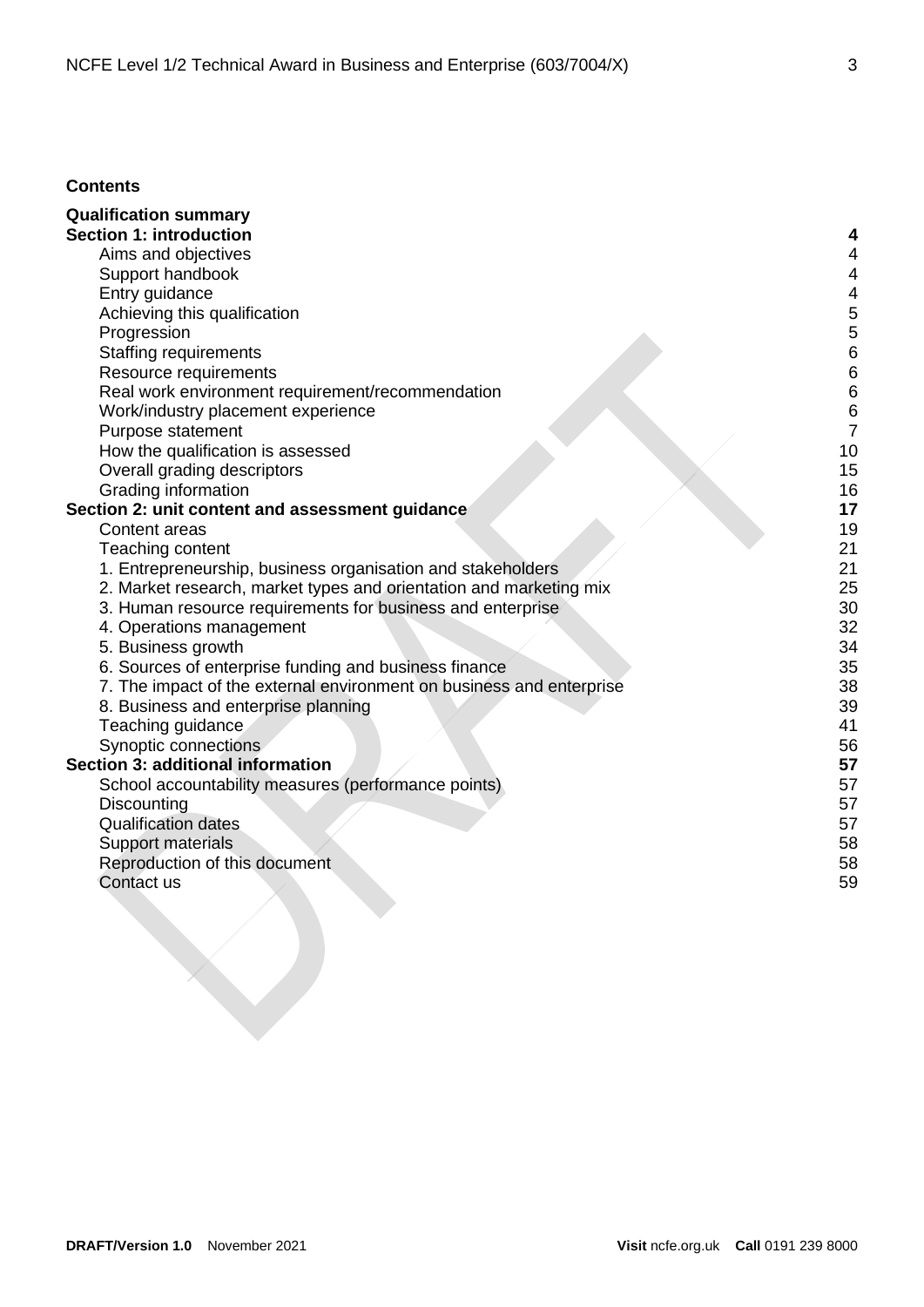# <span id="page-3-0"></span>**Section 1: introduction**

Please note this is a draft version of the qualification specification and is likely to be subject to change before the final version is produced for the launch of the qualification.

If you are using this qualification specification for planning purposes, please make sure that you are using the most recent version.

#### <span id="page-3-1"></span>**Aims and objectives**

This qualification aims to:

- focus on the study of the business and enterprise sector
- offer breadth and depth of study, incorporating a key core of knowledge
- provide opportunities to acquire a number of practical and technical skills

The objectives of this qualification are to:

- understand entrepreneurial characteristics and business aims and objectives
- understand business organisation, legal structures, and the importance of stakeholder engagement
- analyse market research, market types, marketing mix and market orientation
- analyse human resource requirements for business and enterprise
- understand operations management
- understand business growth
- understand sources of enterprise funding and business finance
- analyse the impact of the external environment on business and enterprise
- apply business and enterprise planning

#### <span id="page-3-2"></span>**Support handbook**

This qualification specification must be used alongside the mandatory support handbook on the qualifications page on the NCFE website, which contains additional supporting information to help with the planning, delivery and assessment.

This qualification specification contains all of the qualification-specific information you will need that is not covered in the support handbook.

#### <span id="page-3-3"></span>**Entry guidance**

This qualification is designed for learners aged 14 to 16 in schools and colleges but is also accessible for post-16 learners.

It is a vocational qualification equivalent to GCSE grades 8.5 to 1.

There are no specific prior skills/knowledge a learner must have for this qualification.

Entry is at the discretion of the centre.

Centres are responsible for ensuring that all learners are capable of achieving the learning outcomes and complying with the relevant literacy, numeracy and health and safety requirements.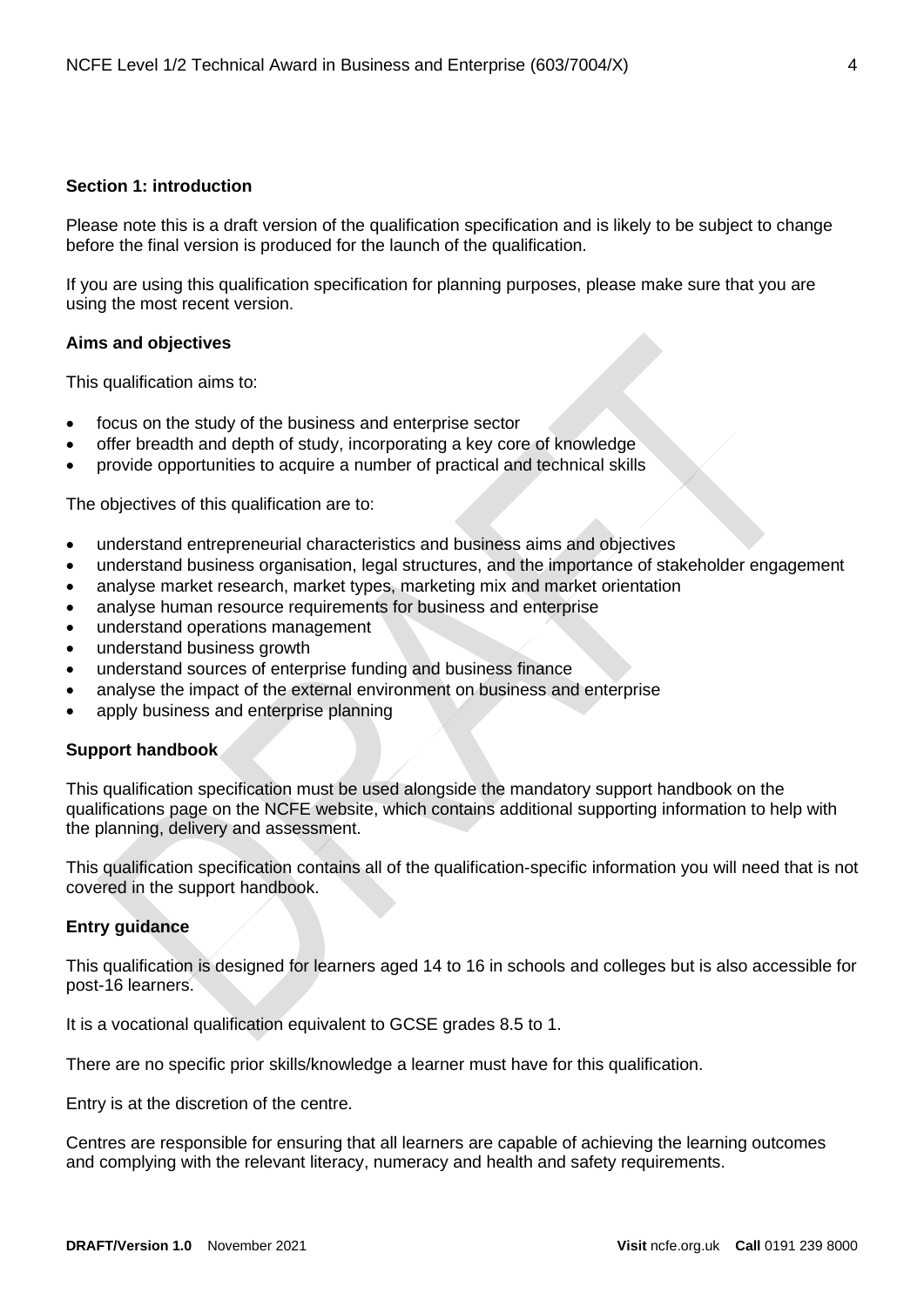Learners registered on this qualification should not undertake another qualification at the same level, or with the same/a similar title, as duplication of learning may affect funding eligibility.

# <span id="page-4-0"></span>**Achieving this qualification**

To be awarded this qualification, learners are required to successfully achieve all learning outcomes from the single graded mandatory unit.

| <b>Qualification title</b>                                                                   |                    | NCFE Level 1/2 Technical Award in Business and Enterprise                                                |
|----------------------------------------------------------------------------------------------|--------------------|----------------------------------------------------------------------------------------------------------|
| <b>Qualification number (QN)</b>                                                             |                    | 603/7004/X                                                                                               |
| Level                                                                                        |                    | Combined level 1/2                                                                                       |
| <b>Guided learning hours (GLH)</b><br>(Total GLH has been rounded up to<br>the nearest hour) |                    | 143                                                                                                      |
| <b>GLH breakdown</b>                                                                         |                    | 120 hours delivery<br>$\bullet$<br>1 hour 30 minutes examined assessment<br>21 hours non-exam assessment |
| Non-exam<br>assessment<br>(NEA)                                                              | Weighting<br>(60%) | Externally-set, internally marked and externally moderated:<br>synoptic project                          |
| <b>Examined</b><br>assessment (EA)                                                           | Weighting<br>(40%) | Externally-set and externally marked:<br>written exam                                                    |
| <b>Total</b>                                                                                 | 100%               | Overall qualification grades:<br>L1P, L1M, L1D, L2P, L2M, L2D, L2D*                                      |

Please refer to the content area summaries in section 2 for further information.

To achieve this qualification, learners must successfully demonstrate their achievement of all learning outcomes of the units as detailed in this qualification specification.

#### <span id="page-4-1"></span>**Progression**

Depending on the grade the learner achieves in this qualification, they could progress to level 2 and level 3 qualifications and/or GCSE/A Levels.

Learners who achieve at level 1 might consider progression to level 2 qualifications post-16, such as:

- GCSE Business Studies
- study at level 2 in a range of technical routes that have been designed for progression to employment, apprenticeships, and further study; examples might include the Level 2 Certificate in Principles of Business Administration

Technical certificate qualifications provide post-16 learners with the knowledge and skills they need for skilled employment or for further technical study.

Learners who achieve at level 2 might consider progression to level 3 qualifications post-16, such as:

• Level 3 Applied General Certificate in Business and Enterprise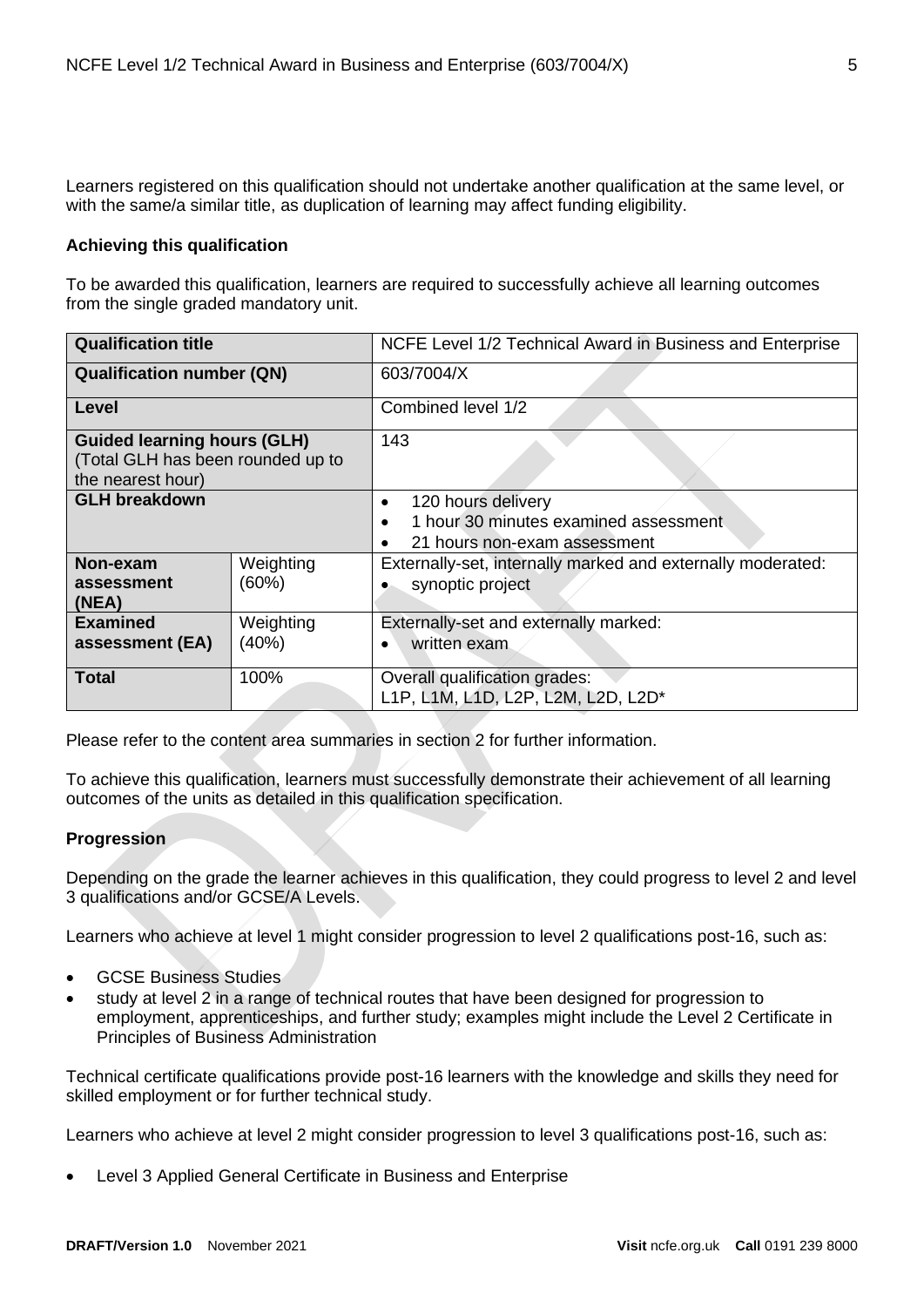- Level 3 Technical Level in Management and Administration (this will support progression to higher education)
- A Level in Business (this will support progression to higher education)

Learners could also progress into employment or onto an apprenticeship. The understanding and skills gained through this qualification could be useful to progress onto an apprenticeship in the business sector or through a variety of occupations that are available within the sector, such as in marketing, business administration and human resources.

# <span id="page-5-0"></span>**Staffing requirements**

There are no additional staffing requirements for this qualification. See the staffing requirements section in the support handbook.

#### <span id="page-5-1"></span>**Resource requirements**

There are no mandatory resource requirements for this qualification, but centres must ensure learners have access to suitable resources to enable them to cover all the appropriate learning outcomes.

# <span id="page-5-2"></span>**Real work environment requirement/recommendation**

This is a knowledge-only qualification. Experience in the real work environment is not required.

# <span id="page-5-3"></span>**Work/industry placement experience**

This is a knowledge-only qualification. Work/industry placement experience is not required.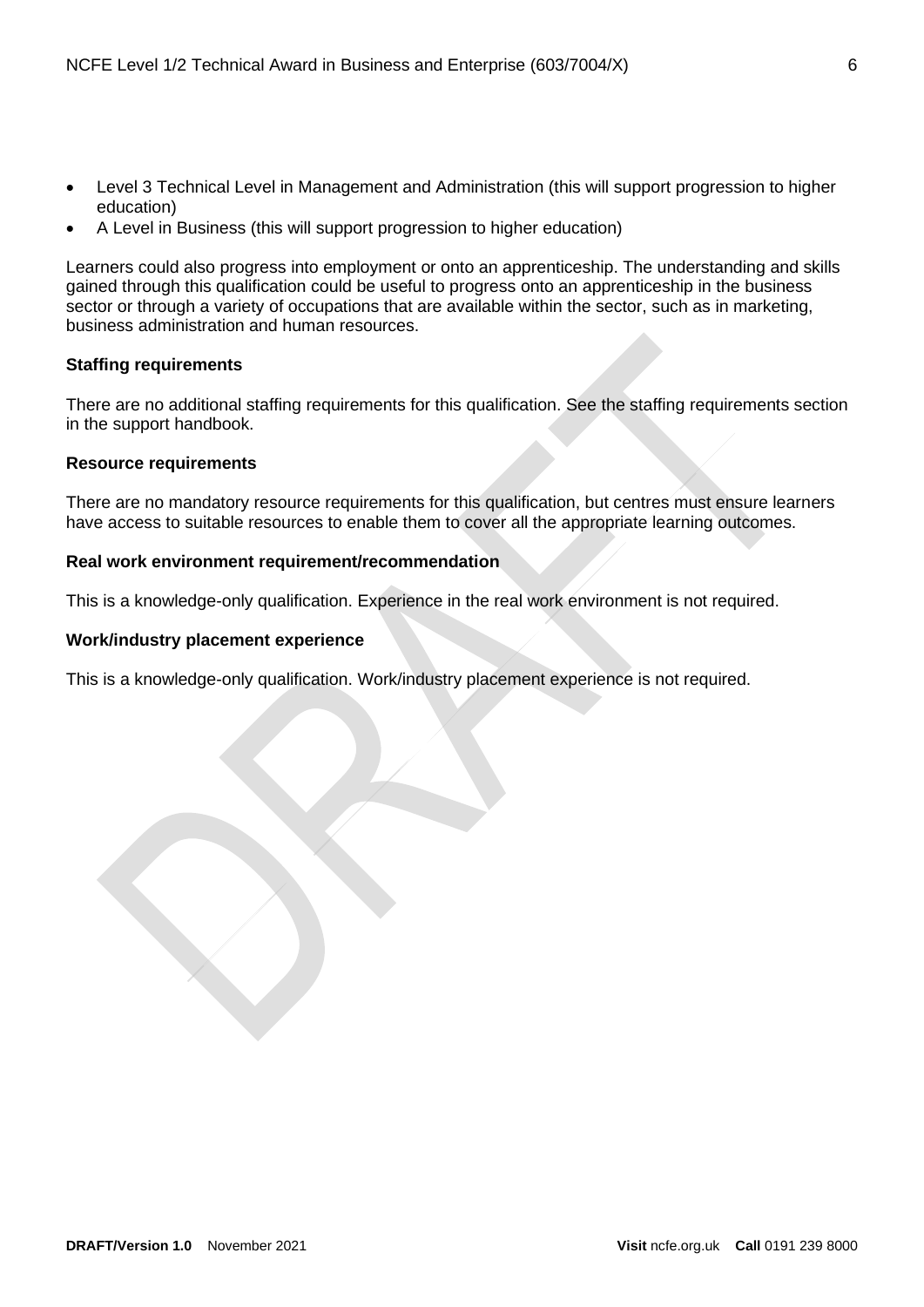#### <span id="page-6-0"></span>**Purpose statement**

#### **Who is this qualification for?**

The Level 1/2 Technical Award in Business and Enterprise is designed for learners who want an introduction to business and enterprise that includes a vocational and project-based element. The qualification will appeal to learners who wish to pursue a career in the business and enterprise sector or progress onto further study.

The NCFE Level 1/2 Technical Award in Business and Enterprise (603/7004/X) complements GCSE qualifications. It is aimed at 14 to 16 year olds studying key stage 4 (KS4) curriculum who are interested in the business and enterprise sector. This qualification is designed to match the rigour and challenge of GCSE study. The qualification is graded at level 1 pass, merit, distinction and level 2 pass, merit, distinction and distinction\* (equivalent to GCSE grades 8.5 to 1). More information on grading can be found in section 2 of this qualification specification.

This qualification focuses on an applied study of the business and enterprise sector and learners will gain a broad knowledge and understanding of working in the sector.

This qualification has been designed to sit alongside the requirements of core GCSE subjects and is appropriate for learners who are motivated and challenged by learning through hands-on experiences and through content that is concrete and directly related to those experiences.

It is distinct from GCSE Business Studies, as it encourages learners to use knowledge and practical enterprise tools to prepare them for business. They will develop significant personal and vocational business skills that can be transferred to further study or employment.

The study of business and enterprise involves understanding key areas such as legal structures, marketing, market research, operations management, resource planning, human resources, funding, finance and business and enterprise planning.

This level 1/2 qualification is appropriate for learners who are looking to develop a significant core of knowledge and understanding in business and enterprise and apply that knowledge through a project.

#### **What will the learner study as part of this qualification?**

This qualification will promote the learner's understanding of:

- entrepreneurial characteristics and business aims and objectives
- business organisation, legal structures and stakeholder engagement
- market research, market types, marketing mix and market orientation
- human resource requirements for business and enterprise
- operations management
- business growth
- sources of enterprise funding and business finance
- the impact of the external environment on business and enterprise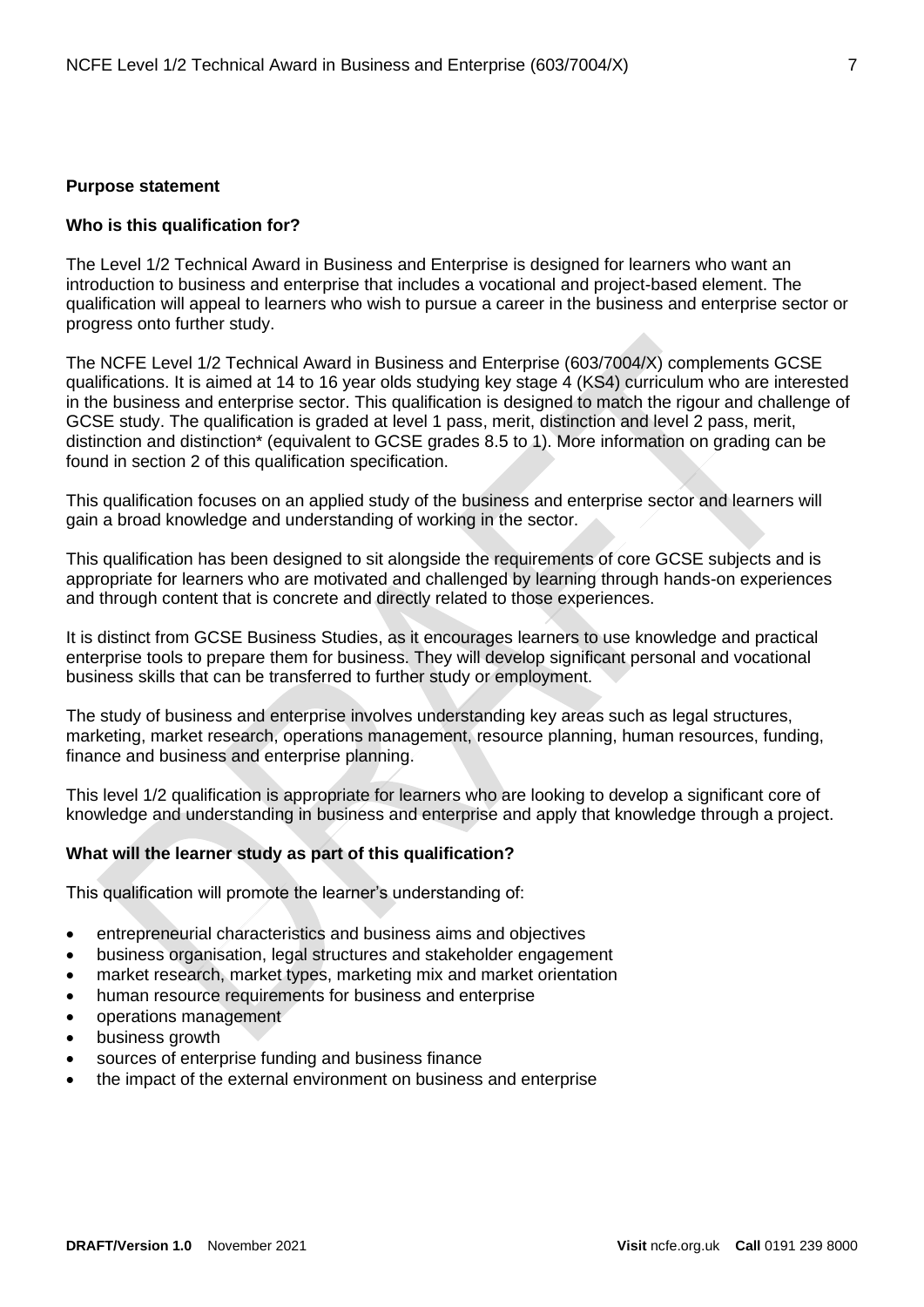# **What knowledge and skills will the learner develop as part of this qualification and how might these be of use and value in further studies?**

Learners will develop the following knowledge and skills:

- adapting their own ideas and responding to feedback
- how to consider cost efficiency and effective use of resources
- analysing data and making calculations
- decision making
- planning
- evaluating their own work
- skills that are essential for the business sector, such as evaluation skills, responding to data, independent working, working to deadlines, efficient use of resources
- an ability to reflect upon their preferred learning style and identify relevant study skills

Successful completion of this qualification will enable learners to progress to level 2 or level 3 qualifications in related subjects.

Learners will develop the following skills that will inform future training and work in the business and enterprise sector:

- decision making
- observation
- resourcefulness
- problem solving
- planning
- evaluation
- reflection
- interpersonal skills
- professional behaviours
- respect and appreciation of others
- an ability to reflect upon their preferred learning style and identify relevant study skills

Successful completion of this qualification will enable learners to progress to level 2 or level 3 qualifications in related subjects.

The knowledge and skills gained will provide a secure foundation for learners to progress into career opportunities in the business and enterprise sector and provide a valuable platform for further study.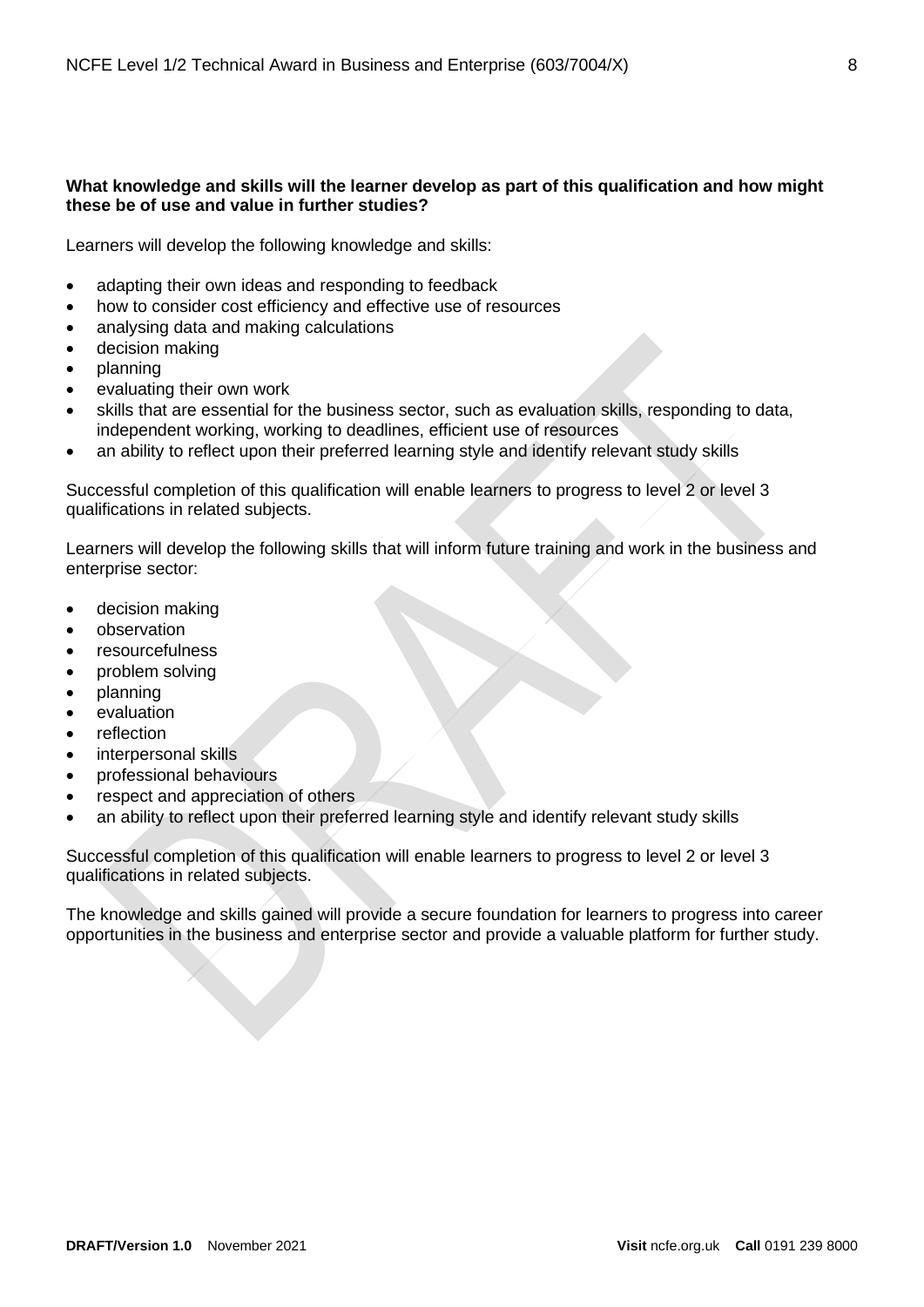# **Which subjects will complement this course?**

The following subject areas will complement this course:

- economics
- accounting
- maths
- English
- geography

This list is not exhaustive, and a range of other subject areas may also be appropriate.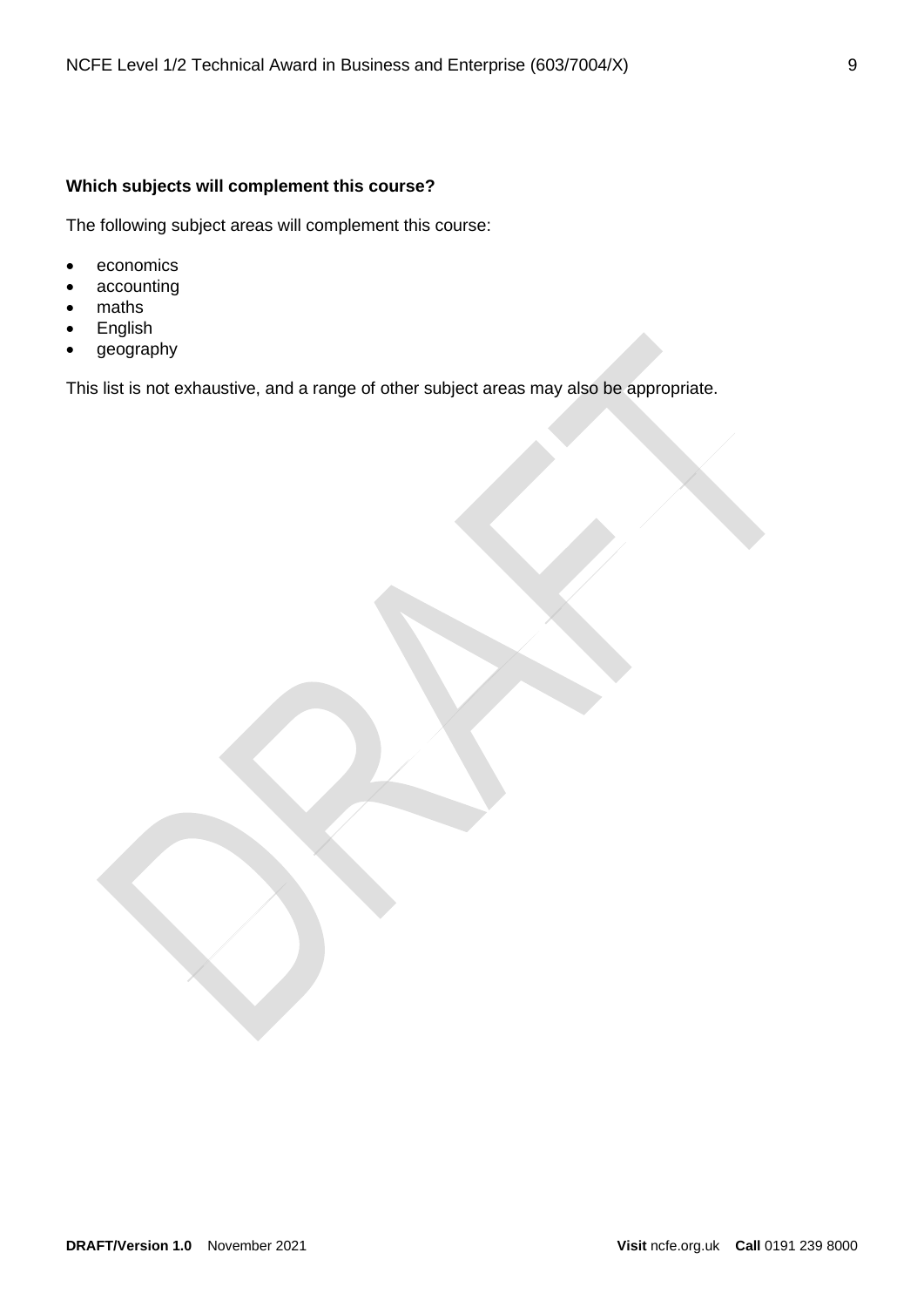# <span id="page-9-0"></span>**How the qualification is assessed**

Assessment is the process of measuring a learner's skill, knowledge and understanding against the standards set in a qualification.

The qualification has **2** assessments externally-set by NCFE: **one** non-exam assessment and **one** written examined assessment.

| Non-exam assessment                           |                                                                                                                                                                                                                                                                              |  |  |  |
|-----------------------------------------------|------------------------------------------------------------------------------------------------------------------------------------------------------------------------------------------------------------------------------------------------------------------------------|--|--|--|
| <b>Assessment method</b>                      | <b>Description</b>                                                                                                                                                                                                                                                           |  |  |  |
| Non-exam assessment                           | 60% of the technical award                                                                                                                                                                                                                                                   |  |  |  |
| Externally-set                                | 120 marks                                                                                                                                                                                                                                                                    |  |  |  |
| Internally marked and<br>externally moderated | The completion time for the non-exam assessment is 21 hours.                                                                                                                                                                                                                 |  |  |  |
|                                               | The non-exam assessment will assess the learner's ability to effectively<br>draw together their knowledge, understanding and skills from across<br>the whole vocational area. The non-exam assessment will target<br>assessment objectives (AOs) AO1, AO2, AO3, AO4 and AO5. |  |  |  |
| Non-exam assessment<br>availability           | The learner should not undertake the non-exam assessment until all<br>content areas have been delivered. This is to ensure learners are in a<br>position to complete the non-exam assessment successfully.                                                                   |  |  |  |
|                                               | A different non-exam assessment brief will be released every<br>September.                                                                                                                                                                                                   |  |  |  |

#### **Non-exam assessment**

Non-exam assessment encourages the learner to combine elements of their learning and to show accumulated knowledge and understanding across the content areas.

Non-exam assessment enables the learner to show their ability to integrate and apply knowledge, understanding and skills with breadth and depth. It also requires them to demonstrate their capability to apply knowledge, understanding and skills across a range of units and learning outcomes that are being assessed.

The non-exam assessment is internally assessed work and should be completed by the learner in accordance with the qualification specification. Information on delivery guidance and assessment hours for the internal assessment will be available in the non-exam assessment brief. To support with this, we have also created a sample non-exam assessment brief, which is available on the qualification page under support materials. A representative number of assessment hours should be timetabled into the scheme of work. Internal assessment hours must be administered outside of scheduled teaching and learning hours and should be supervised and assessed by the teacher.

Any work submitted for internal assessment must be completed during scheduled assessment hours in accordance with the scheme of work and must be authenticated and attributable to the learner. The teacher must be satisfied that the work produced is the learner's own and the learner must declare that the work is their own.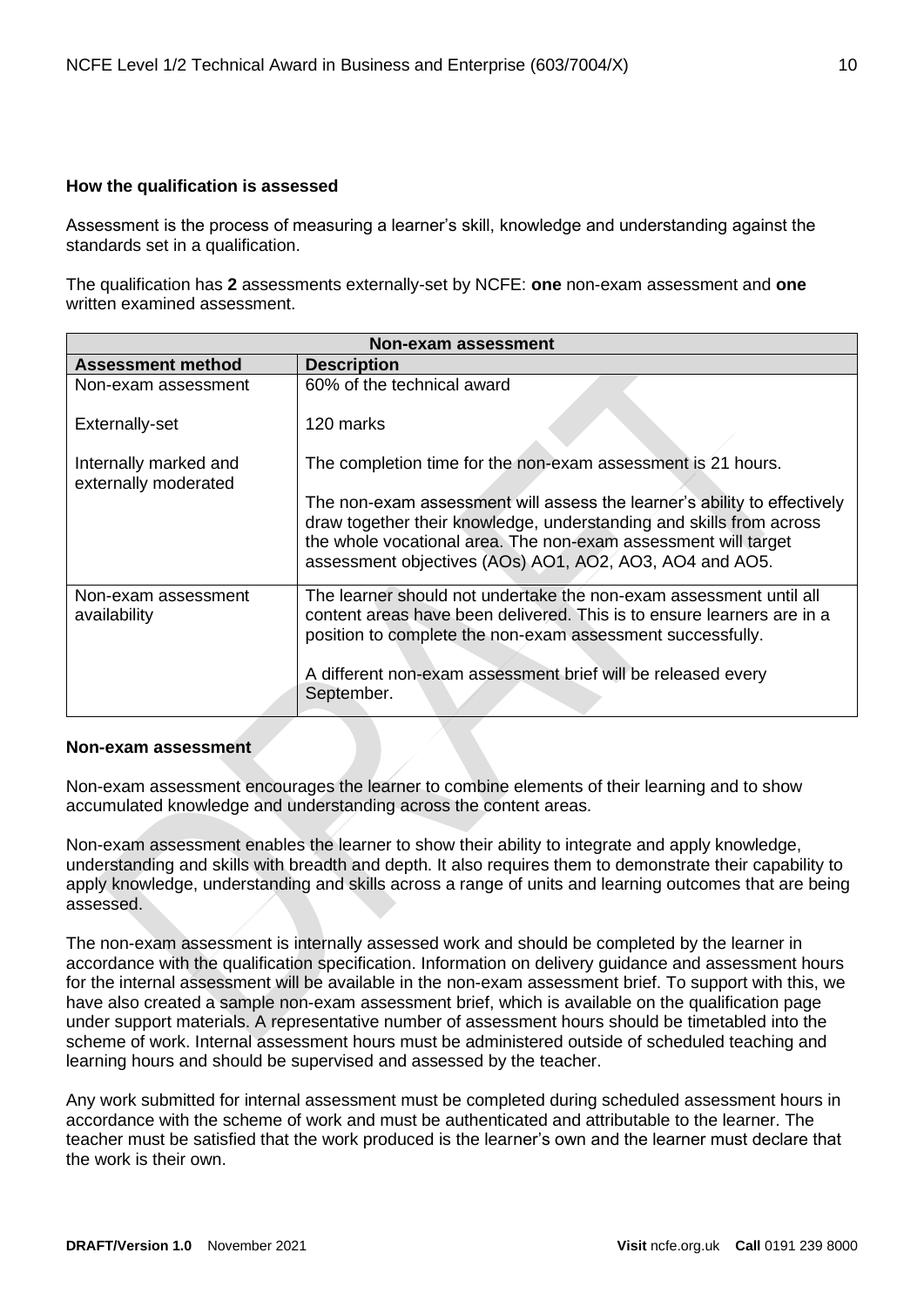In practice, this means that all of the non-exam assessment will be completed in normal class time within scheduled assessment hours and kept separate from any teaching and learning hours.

The internally assessed non-exam assessment component is based on coverage of the qualification content areas, which are assessed holistically against descriptors to achieve a grade.

Each learner must create a portfolio of evidence generated from appropriate assessment tasks that demonstrates achievement of all the learning outcomes associated with each unit. The assessment tasks should allow the learner to respond to a real-life situation that they may face when in employment. On completion of each unit, learners must declare that the work produced is their own and the assessor must countersign this. Examples of suitable evidence for the portfolio for each unit are provided in section 2.

| <b>Examined assessment</b>          |                                                                                                                                                                                                               |  |  |  |
|-------------------------------------|---------------------------------------------------------------------------------------------------------------------------------------------------------------------------------------------------------------|--|--|--|
| <b>Assessment method</b>            | <b>Description</b>                                                                                                                                                                                            |  |  |  |
| <b>Examined assessment</b>          | 40% of technical award                                                                                                                                                                                        |  |  |  |
| Externally-set                      | Written examination:                                                                                                                                                                                          |  |  |  |
| Written examination                 | 80 marks                                                                                                                                                                                                      |  |  |  |
| <b>Externally marked</b>            | 1 hour 30 minutes<br>a mixture of multiple-choice, short-answer, and extended response                                                                                                                        |  |  |  |
|                                     | questions<br>The written examined assessment is a terminal assessment and will<br>assess the learner's knowledge and understanding of all content areas<br>and target assessment objectives AO1, AO2 and AO3. |  |  |  |
| Examined assessment<br>availability | The examination date is expected to take place in May/June every year                                                                                                                                         |  |  |  |
|                                     | Please refer to the external assessment timetable available on the<br>NCFE website.                                                                                                                           |  |  |  |

# **Examined assessment**

Examined assessments are set and marked by NCFE. The assessment assesses learners' knowledge and understanding of the content areas of this qualification. Centres must not assess, internally quality assure, or otherwise access or review any examined assessment materials or learner responses at any time and must adhere to the required exam regulations at all times.

The examined assessment is on a set date and time (invigilated). NCFE specifies the date and time that the examined assessment must be administered in the centre and also publishes in advance the dates on which external assessment results will be released.

A variety of assessment questions will be used, including multiple-choice, short-answer and extended response questions. This will enable learners to demonstrate their breadth of knowledge and understanding of the subject and ensure achievement at the appropriate level, including stretch and challenge. Questions will be written in plain English and in a way that is supportive and accessible to learners of all abilities.

As far as possible, real-world case studies and contexts that are relevant to the sector will be used. This is to engage and stimulate learners under examination conditions and to facilitate the drawing out of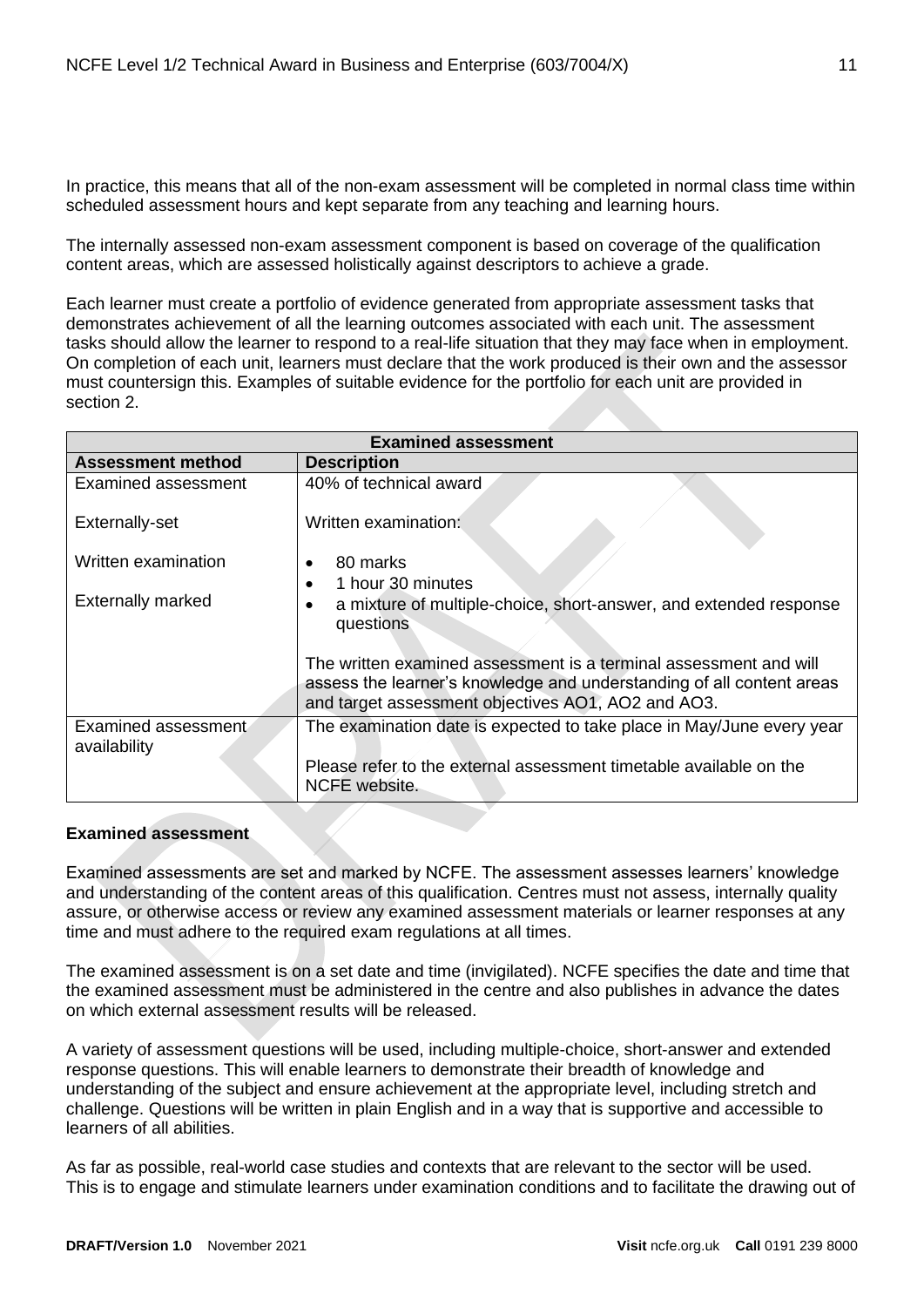a wide range of knowledge and skills developed throughout their learning.

All questions will have available marks clearly identified. The examined assessment will be carefully constructed following a rigorous quality control process to ensure that the assessment is valid.

For further information including instructions for conducting an external assessment, centres must ensure they have read/are familiar with the regulations for the conduct of external assessment, and qualification specific instructions for delivery documents available on the policies & documents page on the NCFE website.

The examined assessment material will be sent out in time for the start of the assessment. Assessment materials must be kept secure at all times in line with the requirement of the regulations for the conduct of external assessment.

You must return all examined assessment materials and partially or fully completed learner work to NCFE within one working day of the examined assessment taking place or the final timetabled supervised/invigilated session.

#### **Rationale for synoptic assessment**

Synoptic assessment encourages the learner to combine elements of their learning and to show accumulated knowledge and understanding across units and/or learning outcomes.

Synoptic assessment enables the learner to show their ability to integrate and apply knowledge, understanding and skills with breadth and depth. It also requires them to demonstrate their capability to apply knowledge, understanding and skills across a range of units and learning outcomes that are being assessed.

#### **Enquiries about results**

All enquiries relating to learners' results must be submitted in line with our enquiries and appeals about results and assessment decisions policy, which is available on the policies & documents page on the NCFE website.

# **External assessment conditions**

For more information on external assessment conditions, please see the regulations for the conduct of external assessments and qualification specific instructions for delivery on the policies & documents page on the NCFE website.

There is one assessment window during the year. Please refer to the external assessment timetable on the NCFE website for the specific date.

For instructions on conducting external assessments, please refer to our regulations for the conduct of external assessments and qualification specific instructions for delivery documents, available on the policies & documents page on the NCFE website.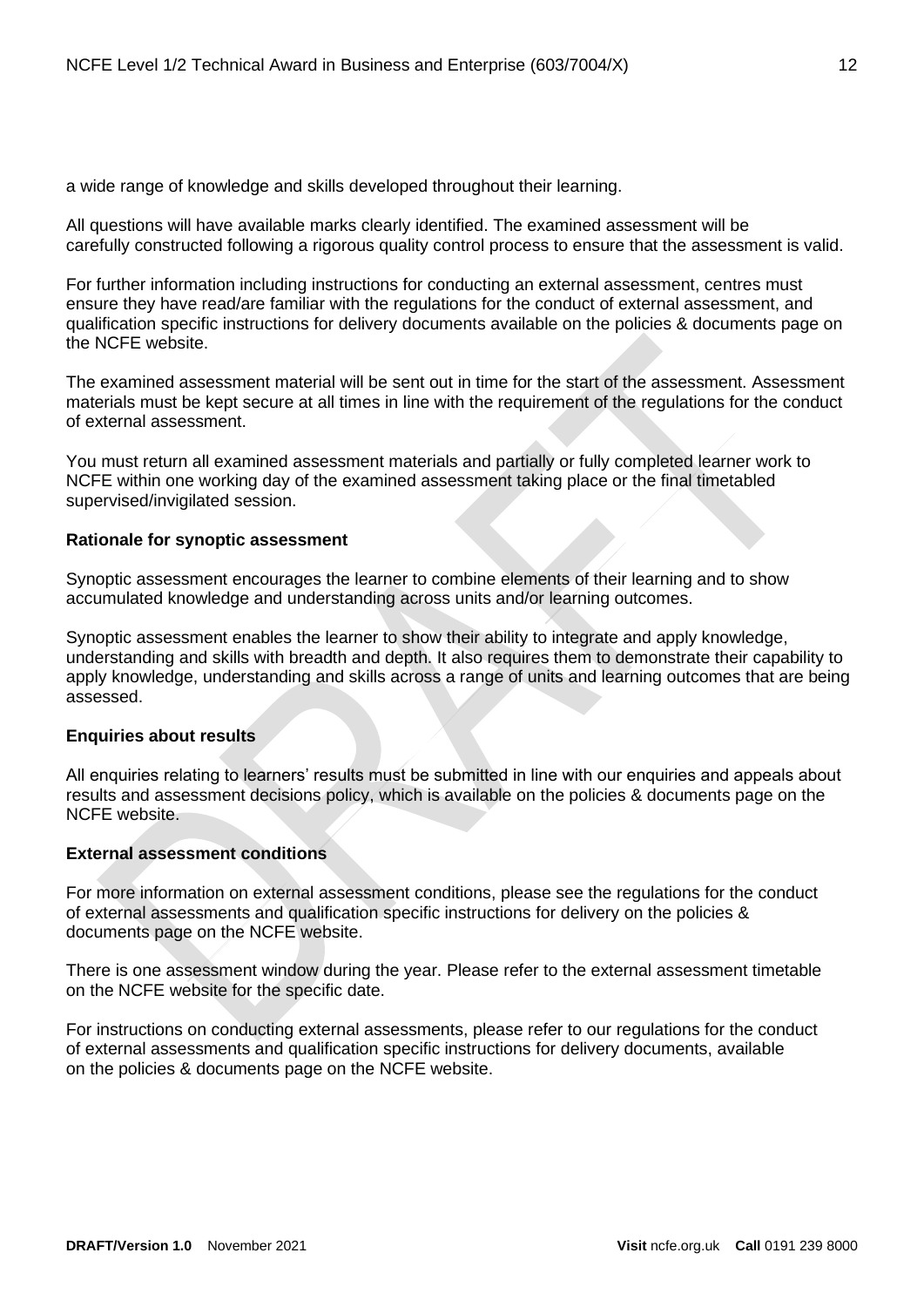#### **Assessment windows**

For assessments sat in windows, the centre must enter learners to the specified window. This will be either a set date and time assessment or a window in which the assessment will be completed.

For qualifications with 'entry on registration', the centre will choose the assessment window at the point of registering the learner. The last date that we will accept learner work for a specified assessment window is by that assessment window's cut-off date.

# **Please note: the 'cut-off date' is the last day that returned scripts will be accepted for the specified assessment window.**

On completing their work at the end of the assessment window, learners must sign the assessment declaration to authenticate the work produced as their own. Centres must ensure that all assessments are submitted for marking in accordance with the assessment windows.

#### **Scheme of assessment**

The Level 1/2 Technical Award in Business and Enterprise qualification is made up of 2 component parts: an examined assessment (EA) and a non-exam assessment (NEA).

| <b>Assessments</b>              | <b>Assessment</b><br>time     | $\frac{0}{0}$<br>weighting marks | Raw | <b>Scaling Scaled</b><br>factor | marks* | <b>Assessment</b><br>conditions | <b>Marking</b>                           |
|---------------------------------|-------------------------------|----------------------------------|-----|---------------------------------|--------|---------------------------------|------------------------------------------|
| Non-exam<br>assessment<br>(NEA) | 21 hours                      | 60%                              | 120 | 1.000                           | 120    | Supervised                      | Internal, with<br>external<br>moderation |
| Examined<br>assessment (EA)     | 1 hour<br>30 minutes          | 40%                              | 80  | 1.000                           | 80     | Invigilated                     | External                                 |
| <b>Assessment total</b>         | <b>22 hours 30</b><br>minutes | 100%                             |     |                                 | 200    |                                 |                                          |

#### **Assessment objectives**

The assessment of our technical awards is mapped against assessment objectives (AOs). These AOs provide a consistent framework for learners and are applied synoptically, allowing learners to show their knowledge, understanding and skills from across the full breadth and depth of the qualification.

The AOs that will be assessed against the content in our technical awards are:

| AO <sub>1</sub> | Recall knowledge and show understanding<br>The emphasis here is for learners to recall and communicate the fundamental elements of<br>knowledge and understanding.                |
|-----------------|-----------------------------------------------------------------------------------------------------------------------------------------------------------------------------------|
| AO <sub>2</sub> | Apply knowledge and understanding<br>The emphasis here is for learners to apply their knowledge and understanding to real-world<br>contexts and novel situations.                 |
| AO <sub>3</sub> | Analyse and evaluate knowledge and understanding<br>The emphasis here is for learners to develop analytical thinking skills to make reasoned<br>judgements and reach conclusions. |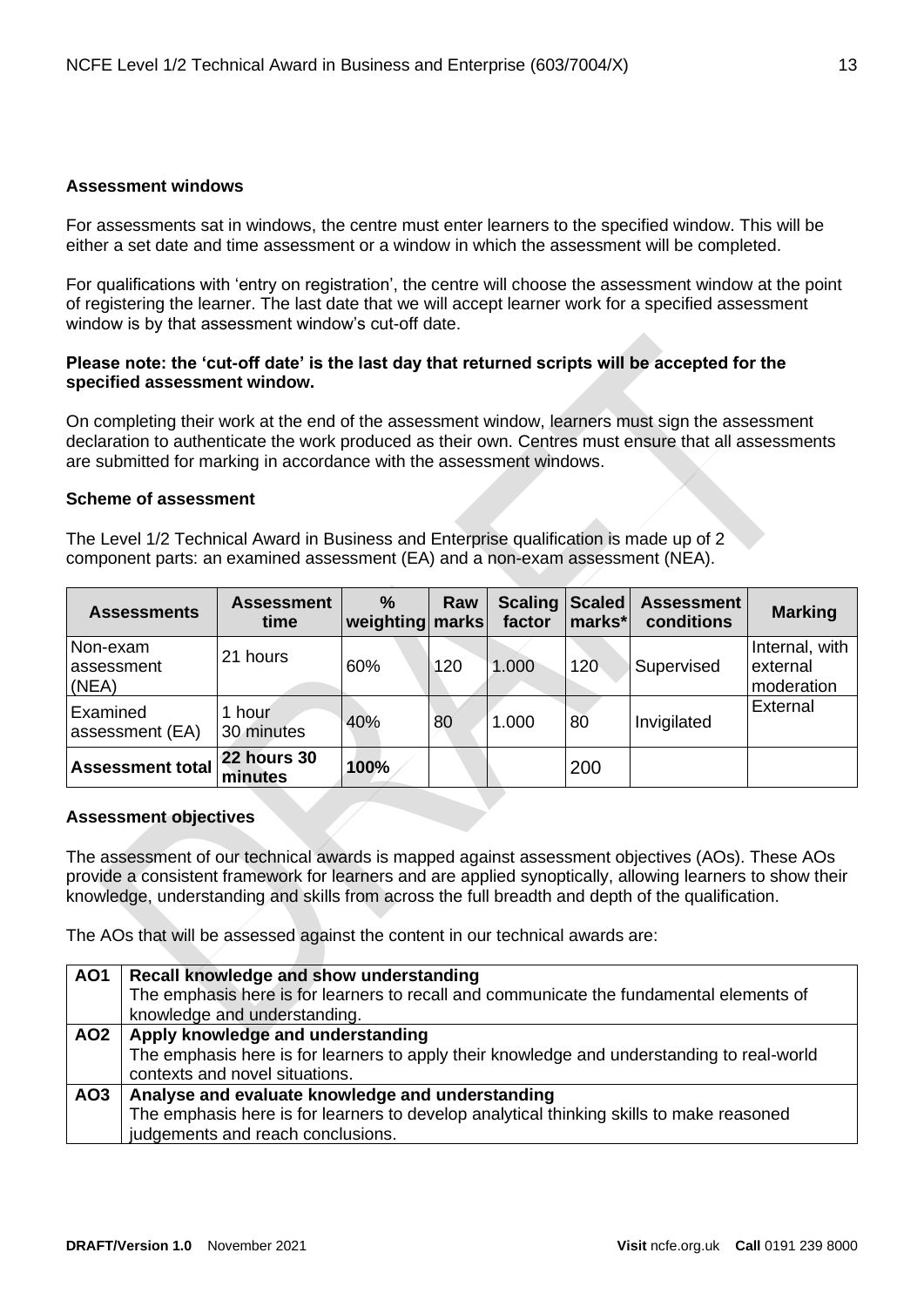| AO4             | Demonstrate the application of relevant technical skills, processes, techniques and            |
|-----------------|------------------------------------------------------------------------------------------------|
|                 | processes The emphasis here is for learners to demonstrate the essential technical skills      |
|                 | relevant to the vocational sector by applying the appropriate processes, tools and techniques. |
| AO <sub>5</sub> | Analyse and evaluate the demonstration of relevant technical skills, techniques and            |
|                 | processes                                                                                      |
|                 | The emphasis here is for learners to analyse and evaluate the essential technical skills,      |
|                 | processes, tools and techniques relevant to the vocational sector.                             |

# **Assessment objective weightings**

The table below shows the approximate weightings for each of the AOs in the technical award assessments.

| <b>AOs</b>           | Non-exam       | <b>Examined</b> | <b>Overall weighting (%)</b> |
|----------------------|----------------|-----------------|------------------------------|
|                      | assessment (%) | assessment (%)  |                              |
| AO <sub>1</sub>      | 15%            | 40-45%          | 25%-27%                      |
| AO <sub>2</sub>      | 25%            | 35-40%          | 29-31%                       |
| AO <sub>3</sub>      | 16.7%          | 20-25%          | 18%-20%                      |
| AO <sub>4</sub>      | 33.3%          | N/A             | 20%                          |
| AO <sub>5</sub>      | 10%            | N/A             | 6%                           |
| Overall weighting of | 60%            | 40%             | 100%                         |
| assessments          |                |                 |                              |

The purpose of the qualification means that it is necessary to assess understanding through 2 means of assessment, an internal non-exam assessment (NEA) and an external examined assessment (EA). The variance in assessment methods used allows for a range of knowledge, understanding and skills to be assessed using the most fit for purpose method.

#### **Non-exam assessment**

Refer to the mark scheme for the current non-exam assessment where you will find the information required to mark the non-exam assessment tasks and their descriptors.

Centres will mark the non-exam assessment, and this will then be submitted to NCFE for moderation.

# **Examined assessment**

The examined assessment will be submitted to NCFE for marking to calculate the overall grades for learners.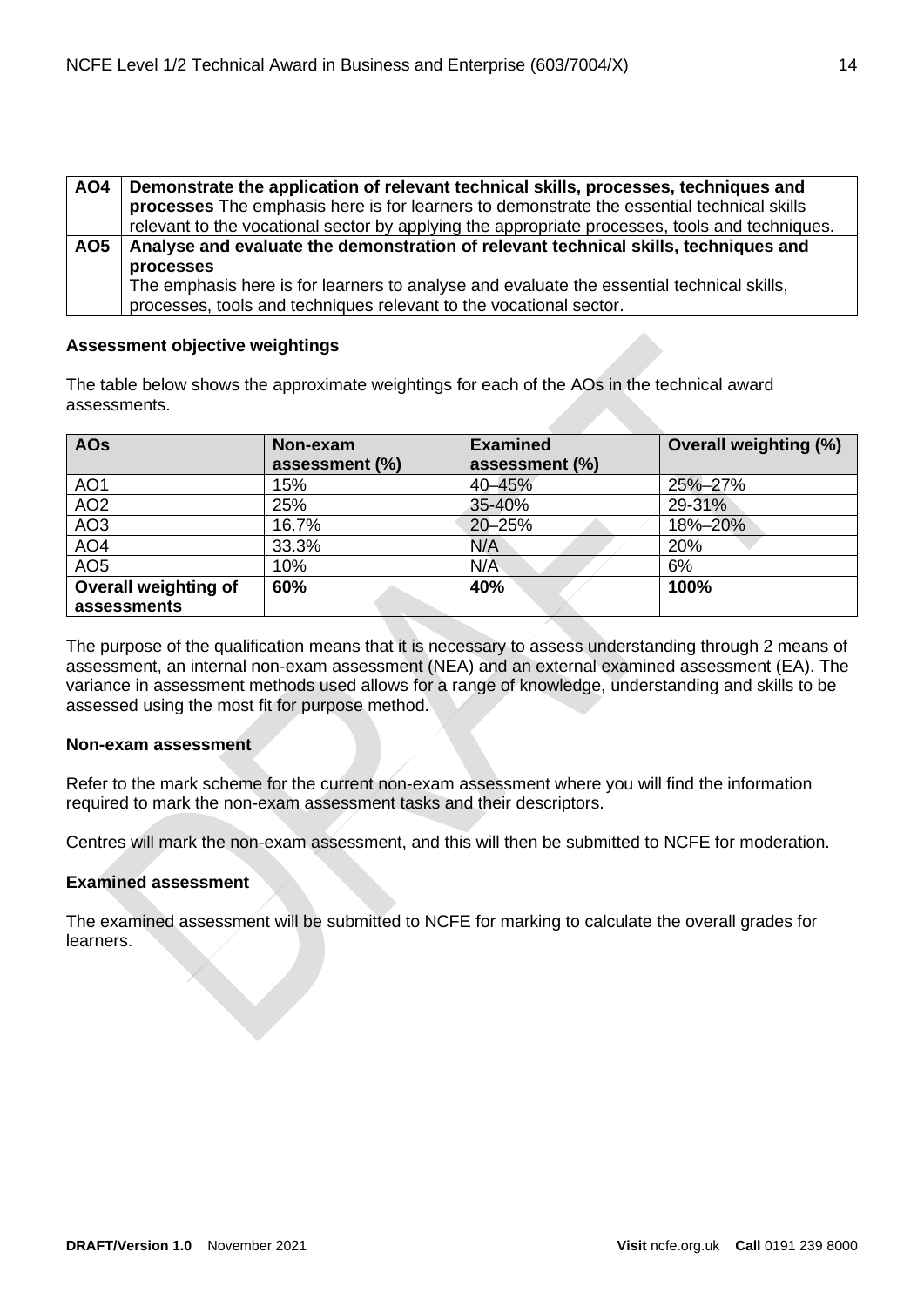# <span id="page-14-0"></span>**Overall grading descriptors**

# **To achieve a level 2 distinction learners will be able to:**

- recall and apply highly relevant knowledge and understanding in an excellent and highly comprehensive manner of entrepreneurship, business organisation, stakeholders, marketing, human resources, operations management, business growth, business finance, the impact of the external environment and business planning
- critically analyse and evaluate, to make excellent, reasoned judgements and reach well-supported conclusions on entrepreneurship, business organisation, stakeholders, marketing, human resources, operations management, business growth, business finance, the impact of the external environment and business planning
- effectively demonstrate essential and excellent skills, techniques, and processes, relevant to the sector, when using a wide range of information and data to develop a complete business plan
- critically analyse and evaluate their own demonstration of relevant skills, techniques, and processes relevant to the sector when business planning in an excellent and highly comprehensive manner

# **To achieve a level 2 pass learners will be able to:**

- recall and apply mostly relevant knowledge and understanding in a good and mostly detailed manner of entrepreneurship, business organisation, stakeholders, marketing, human resources, operations management, business growth, business finance, the impact of the external environment and business planning
- analyse and evaluate, to make good, mostly reasoned judgements and reach coherent conclusions on entrepreneurship, business organisation, stakeholders, marketing, human resources, operations management, business growth, business finance, the impact of the external environment and business planning
- effectively demonstrate good and mostly relevant skills, techniques, and processes, relevant to the sector, when using a wide range of information and data to develop a complete business plan
- analyse and evaluate their own demonstration of relevant skills, techniques, and processes, relevant to the sector, when business planning in a good and mostly detailed manner

# **To achieve a level 1 pass learner will be able to:**

- recall and apply some knowledge and understanding, in a reasonable manner that has some relevance and some detail of entrepreneurship, business organisation, stakeholders, marketing, human resources, operations management, business growth, business finance, the impact of the external environment and business planning
- analyse and evaluate, in a reasonable manner, to make some judgements and reach straightforward conclusions on entrepreneurship, business organisation, stakeholders, marketing, human resources, operations management, business growth, business finance, the impact of the external environment and business planning
- effectively demonstrate some skills, techniques, and processes, relevant to the sector, in a reasonable manner, when using a wide range of information and data to develop a business plan
- analyse and evaluate their own demonstration of relevant skills, techniques and processes, relevant to the sector, when business planning in a reasonable, straightforward manner, with some detail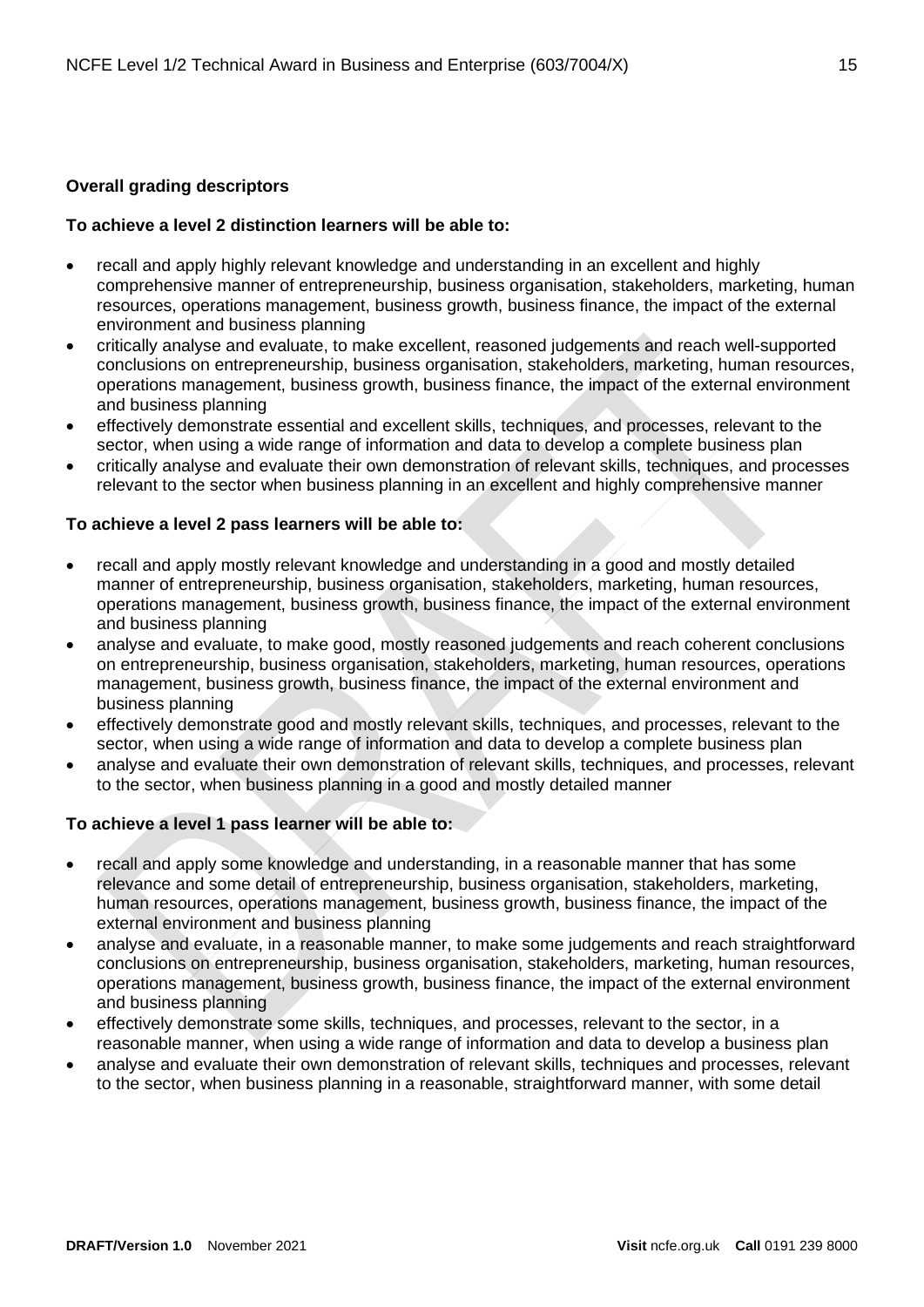# <span id="page-15-0"></span>**Grading information**

The following grades are available for the qualification: level 2 distinction\*, level 2 distinction, level 2 merit, level 2 pass, level 1 distinction, level 1 merit, and level 1 pass.

The qualification is linear, meaning both assessments must be taken in the same assessment series and cannot be combined across different assessment series. After all assessment is complete, the marks for each assessment are combined to give a final mark for each learner. Where raw marks do not reflect the required weighting of the assessment, a scaling factor is applied to the raw mark prior to aggregation.

Scaling factors can be found in the table below.

| <b>Assessment</b>      | Maximum raw mark | Weighting | <b>Scaling factor</b> | <b>Maximum scaled</b><br>mark |
|------------------------|------------------|-----------|-----------------------|-------------------------------|
| Non-exam<br>assessment | 120 marks        | 60%       | 1.000                 | 120                           |
| Examined<br>assessment | 80 marks         | 40%       | 1.000                 | 80                            |
|                        |                  |           | <b>Total</b>          | 200                           |

For each series, grade boundaries are set by NCFE using a variety of statistical and judgemental evidence. Each learner's overall grade is determined by comparing their combined final mark with the grade boundaries for that series.

Where a learner achieves insufficient marks across the 2 assessments in the series to achieve a level 1 pass they will be awarded an unclassified (U) result.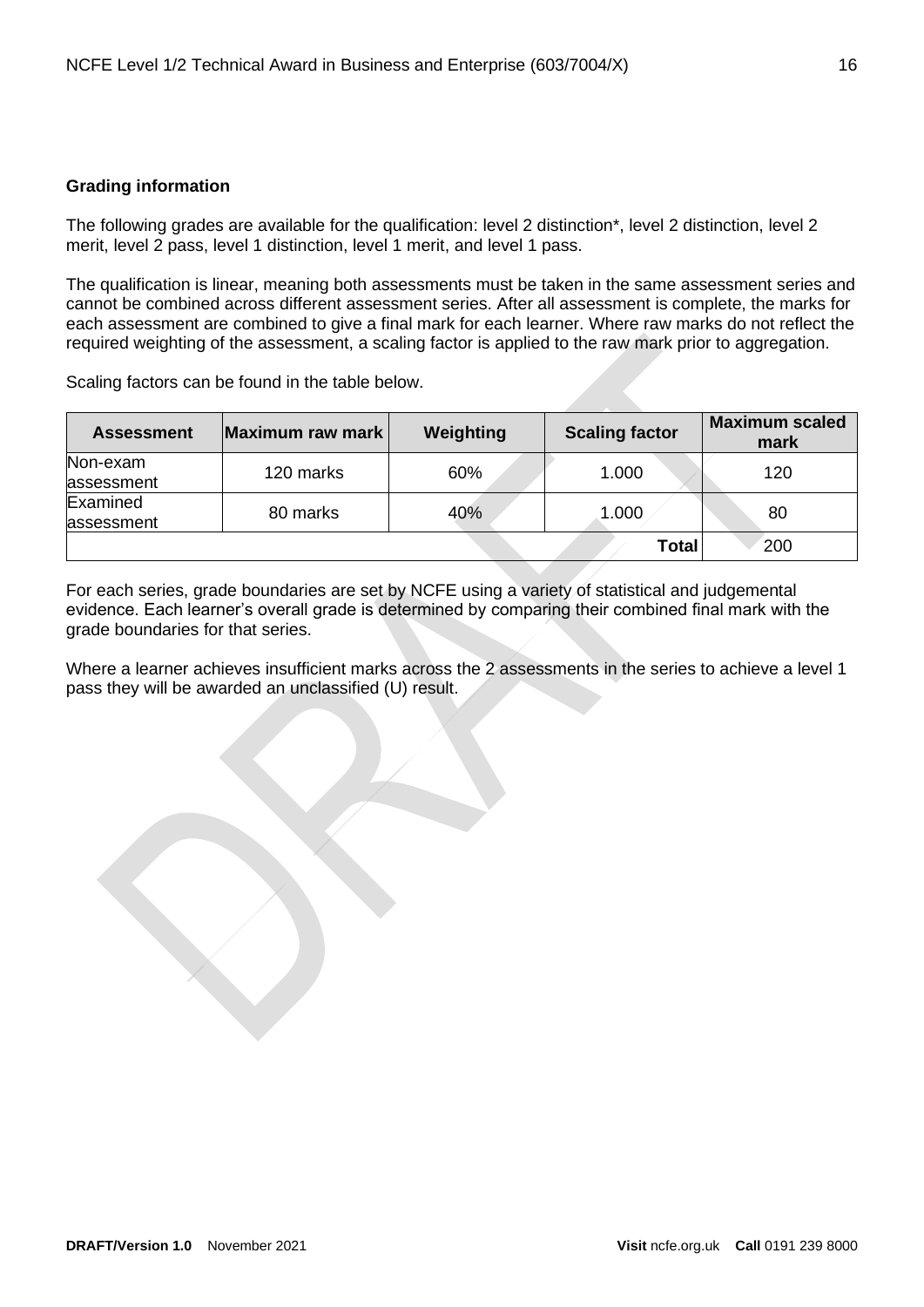#### <span id="page-16-0"></span>**Section 2: unit content and assessment guidance**

This section provides details of the structure and content of this qualification.

Information in the teaching content section must be covered by the teacher during the delivery of the content areas and should be considered as mandatory teaching content.

The verb 'understand' encompasses both 'knowledge' and 'understanding' within the content areas of this qualification. Each content area will read 'The learner will understand'.

To make cross-referencing assessment and quality assurance easier, we have used a sequential numbering system in this document for each content area. The numbering system used refers to a content area, subject topic, and teaching content (for example, 1.1.1 refers to the content area (first number 1), the subject topic within that learning content (second number 1.1) and the teaching content within the subject topic (third number 1.1.1). This will support signposting feedback and tracking.

Anything within the teaching guidance is advisory and optional and is intended to provide useful advice and guidance to support delivery of the teaching content.

The types of evidence listed are for guidance purposes only. Within learners' portfolios, other types of evidence are acceptable if all content areas are covered.

Whilst studying the qualification, learners should reflect on the importance of knowing and developing their preferred learning style. They should also be able to identify a range of individual study skills they can use in order to study effectively.

For further information or guidance about this qualification, please contact our customer support team.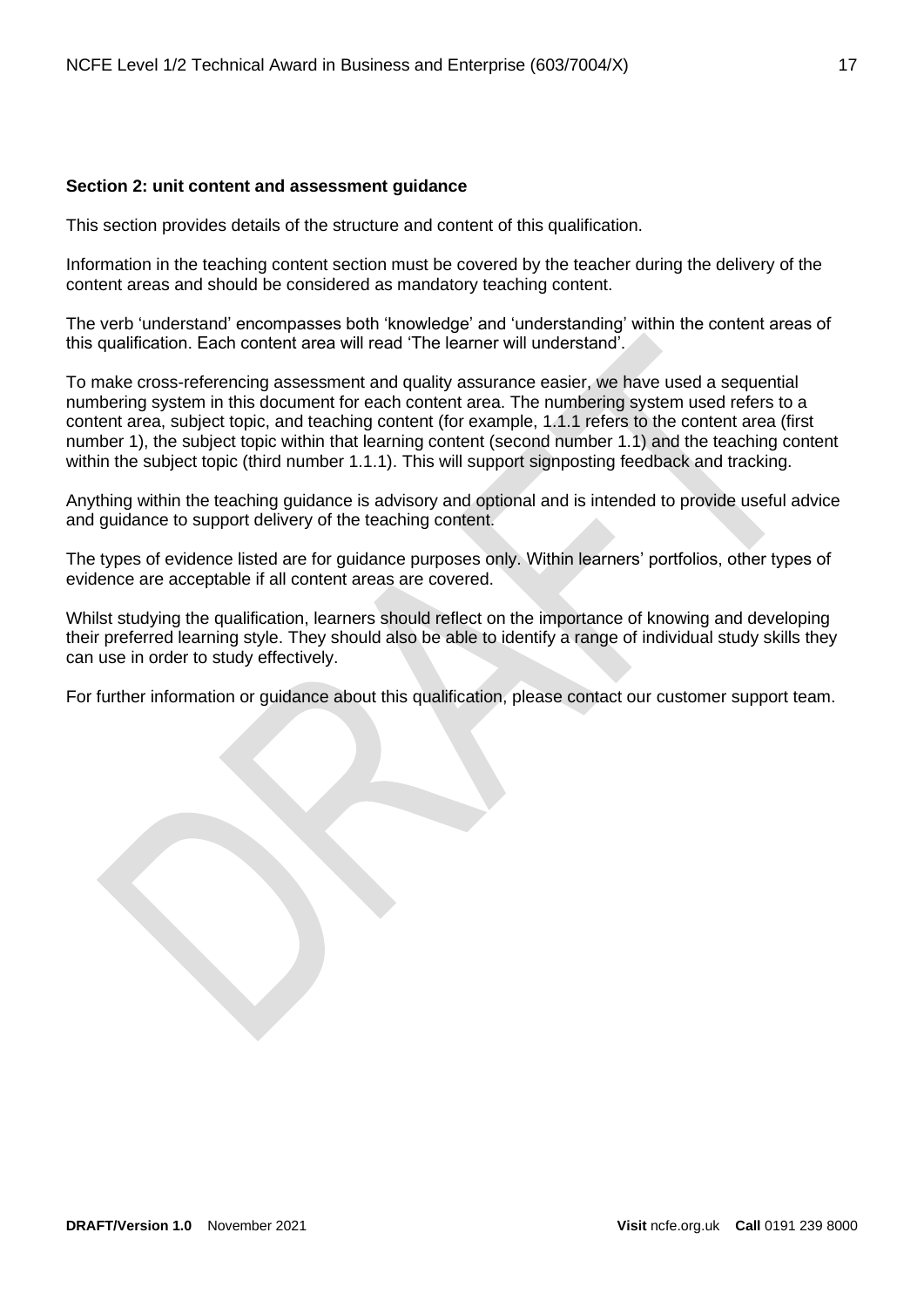# **Content areas**

This qualification consists of one unit with multiple content areas.

The regulated unit title is 'Understanding business and enterprise'

The regulated unit number for the qualification content is L/618/6056.

| Content area number | <b>Content area title</b>                                         | <b>Suggested GLH</b> |
|---------------------|-------------------------------------------------------------------|----------------------|
| Content area 1      | Entrepreneurship, business organisation and stakeholders          | 16                   |
| Content area 2      | Market research, market types and orientation and marketing mix   | 20                   |
| Content area 3      | Human resource requirements for business and enterprise           | 18                   |
| Content area 4      | Operations management                                             | 15                   |
| Content area 5      | Business growth                                                   | 10                   |
| Content area 6      | Sources of enterprise funding and business finance                | 21                   |
| Content area 7      | The impact of the external environment on business and enterprise | 10                   |
| Content area 8      | Business and enterprise planning                                  | 10                   |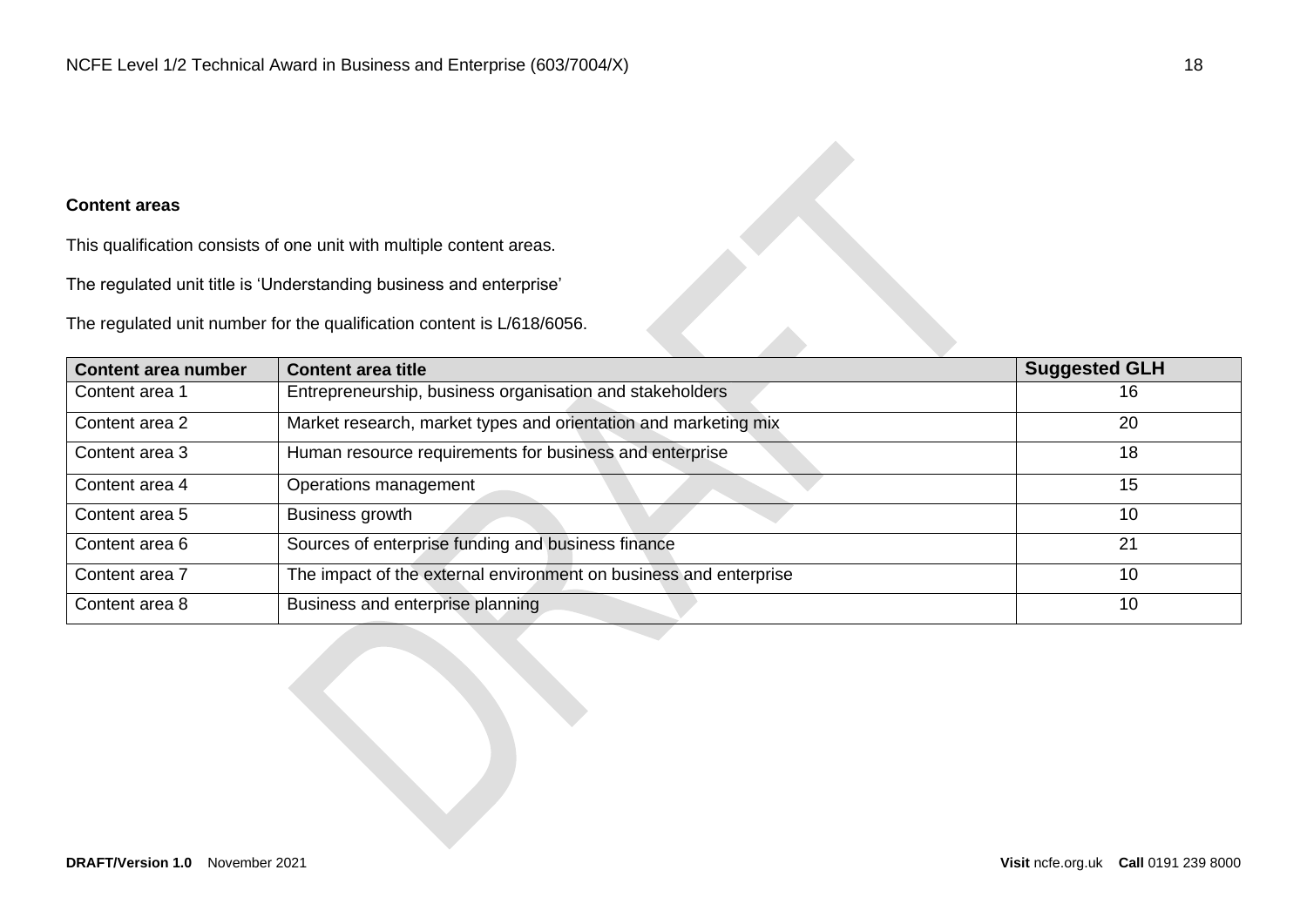# <span id="page-18-0"></span>**Content areas**

|    | <b>Content areas</b>                                                                |
|----|-------------------------------------------------------------------------------------|
|    | 1. Entrepreneurship, business organisation and stakeholders                         |
|    | 1.1 Entrepreneurship                                                                |
|    | 1.1.1 Being an entrepreneur                                                         |
|    | 1.1.2 Entrepreneurial motivators                                                    |
|    | 1.1.3 Entrepreneurial skills and attributes                                         |
|    | 1.2 Business and enterprise aims and objectives                                     |
|    | 1.2.1 Reasons for aims and objectives                                               |
|    | 1.2.2 Financial aims and objectives                                                 |
|    | 1.2.3 Non-financial aims and objectives                                             |
|    | 1.3 Structures                                                                      |
|    | 1.3.1 Legal structures                                                              |
|    | 1.3.2 The impact on business and enterprise of different structural characteristics |
|    | 1.3.3 The impact on business and enterprise of changes in structure                 |
|    | 1.4 Stakeholders                                                                    |
|    | 1.4.1 Internal stakeholders                                                         |
|    | 1.4.2 External stakeholders                                                         |
|    | 1.4.3 Stakeholder engagement                                                        |
|    | 1.4.4 Stakeholder conflict                                                          |
| 2. | Market research, market types and orientation and marketing mix                     |
|    | 2.1 The market                                                                      |
|    | 2.1.1 Aspects of the market                                                         |
|    | 2.2 Market research                                                                 |
|    | 2.2.1 Primary market research                                                       |
|    | 2.2.2 Secondary market research                                                     |
|    | 2.2.3 Data types                                                                    |
|    | 2.2.4 Market types                                                                  |
|    | 2.2.5 Business orientation types                                                    |
|    | 2.3 Marketing mix                                                                   |
|    | 2.3.1 Price                                                                         |
|    | 2.3.2 Place                                                                         |
|    | 2.3.3 Promotion                                                                     |
|    | 2.3.4 Product                                                                       |
|    | 2.3.5 Product life cycle and product life cycle extension strategies                |
|    | 2.3.6 Product development and innovation                                            |
|    | 2.3.7 Boston Matrix                                                                 |
|    | 2.3.8 Branding                                                                      |
| 3. | Human resource requirements for business and enterprise                             |
|    | 3.1 Human resources                                                                 |
|    | 3.1.1 Methods of recruitment                                                        |
|    | 3.1.2 Stages of recruitment                                                         |
|    | 3.1.3 Types of employment contracts                                                 |
|    | 3.2 Staff development and monitoring                                                |
|    | 3.2.1 Methods of staff development and monitoring                                   |
|    | 3.3 Motivation<br>3.3.1 Financial methods of motivation                             |
|    | 3.3.2 Non-financial methods of motivation                                           |
|    |                                                                                     |
|    | 3.3.3 Motivation theories                                                           |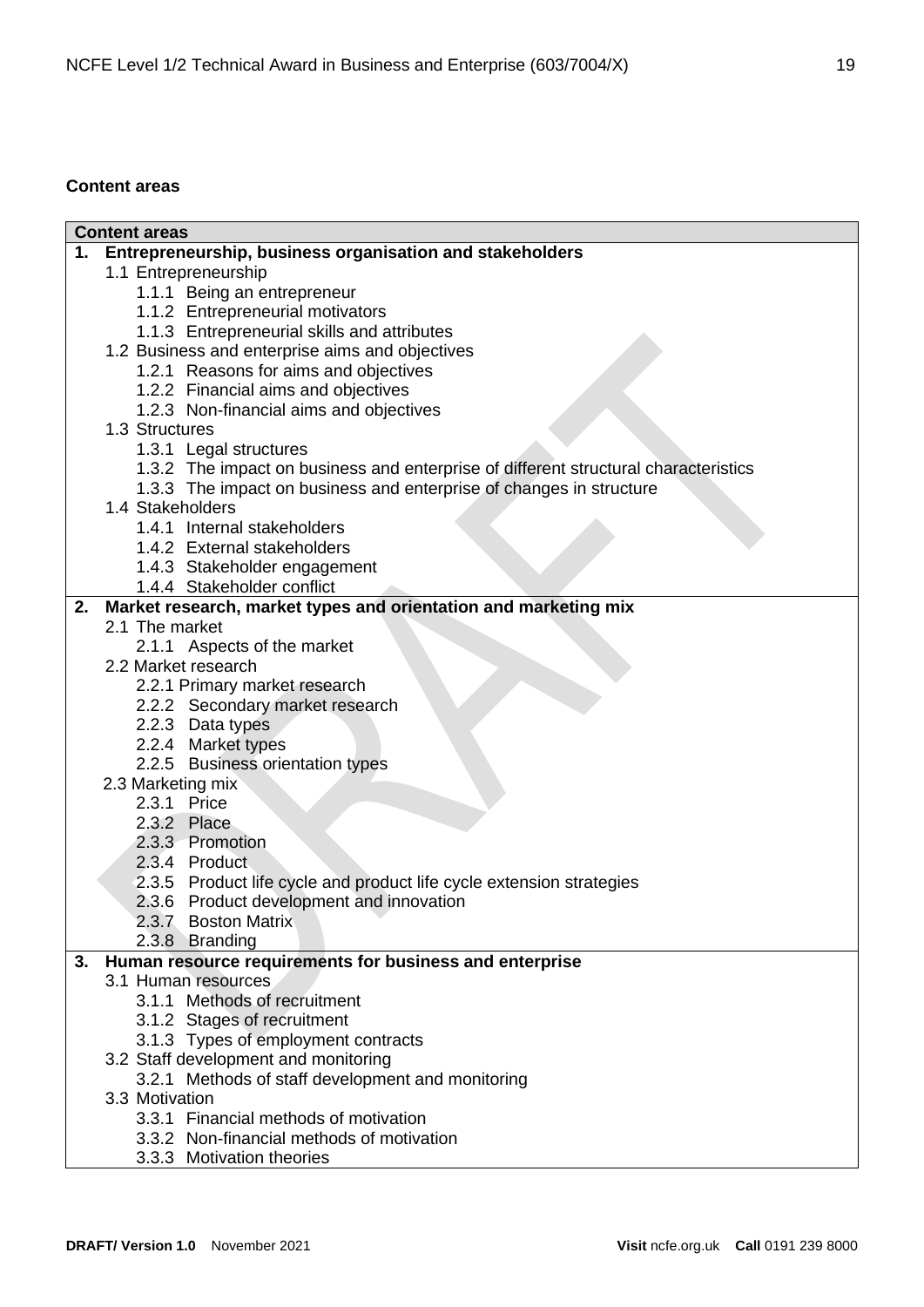# **4. Operations management**

#### 4.1 Operations management

- 4.1.1 Outsourcing
- 4.1.2 Lean production
- 4.1.3 Maintaining and improving quality
- 4.1.4 Production methods
- 4.1.5 Customer service

# **5. Business growth**

- 5.1 Business and enterprise growth
	- 5.1.1 Internal growth
	- 5.1.2 External growth
	- 5.1.3 Efficiencies and costs of business and enterprise expansion
	- 5.1.4 Challenges of growth

# **6. Sources of enterprise funding and business finance**

- 6.1 Business and enterprise funding
	- 6.1.1 Funding types
- 6.2 Financial terms, documents and tools
	- 6.2.1 Financial terms and calculations
	- 6.2.2 Costs, liabilities and assets
	- 6.2.3 Financial documents
	- 6.2.4 Ratio analysis
	- 6.2.5 Cash flow management

# **7. The impact of the external environment on business and enterprise**

- 7.1 The impact of the external environment
	- 7.1.1 External influences

# **8. Business and enterprise planning**

- 8.1 Business and enterprise planning
	- 8.1.1 Purposes and benefits of planning
	- 8.1.2 Sections of a business plan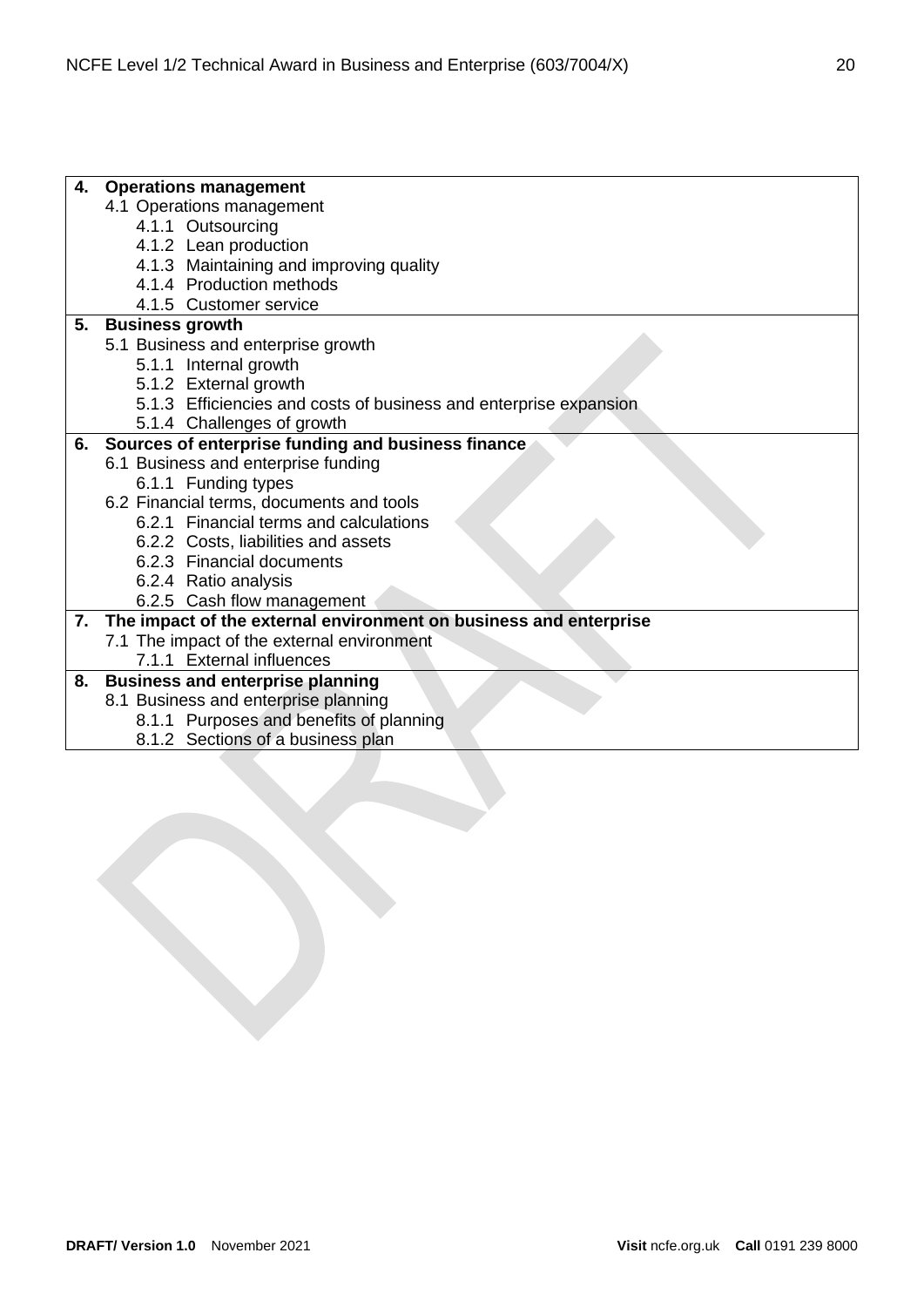# <span id="page-20-0"></span>**Teaching content**

Information in this section must be covered by the teacher during the delivery of this qualification.

# <span id="page-20-1"></span>**1. Entrepreneurship, business organisation and stakeholders**

| 1.1   | Entrepreneurship                                                                   |
|-------|------------------------------------------------------------------------------------|
| 1.1.1 | Being an entrepreneur                                                              |
|       | The learner will understand the role of a successful entrepreneur:                 |
|       | identify potential business opportunity<br>٠                                       |
|       | evaluate viability of business opportunity<br>$\bullet$                            |
|       | understand target market<br>$\bullet$                                              |
|       | organises resources/the factors of production<br>$\bullet$                         |
|       | raises the finance<br>$\bullet$                                                    |
|       | makes decisions on the marketing mix<br>$\bullet$                                  |
|       | manages risks<br>$\bullet$                                                         |
| 1.1.2 | <b>Entrepreneurial motivators</b>                                                  |
|       | The learner will understand entrepreneurial motivators and their importance:       |
|       |                                                                                    |
|       | financial:<br>$\bullet$                                                            |
|       | financial independence<br>$\circ$                                                  |
|       | personal:                                                                          |
|       | job satisfaction<br>$\circ$                                                        |
|       | autonomy<br>$\circ$                                                                |
|       | social and ethical:                                                                |
|       | responsibility:<br>$\circ$                                                         |
|       | sustainable sourcing                                                               |
|       | environmental                                                                      |
|       | paying the living wage<br>working conditions                                       |
|       | helping the community:                                                             |
|       | $\circ$<br>working with charities                                                  |
|       | supporting community projects                                                      |
|       | employment opportunities                                                           |
|       | equal opportunities                                                                |
| 1.1.3 | <b>Entrepreneurial skills and attributes</b>                                       |
|       | The learner will understand the skills and attributes of an entrepreneur and their |
|       | importance for business and enterprise:                                            |
|       |                                                                                    |
|       | skills:                                                                            |
|       | financial<br>$\circ$                                                               |
|       | communication<br>$\circ$                                                           |
|       | management<br>O                                                                    |
|       | sales<br>$\circ$                                                                   |
|       | IT<br>$\circ$                                                                      |
|       | timekeeping<br>$\circ$                                                             |
|       | attributes:                                                                        |
|       | independence<br>$\circ$                                                            |
|       | confidence<br>$\circ$                                                              |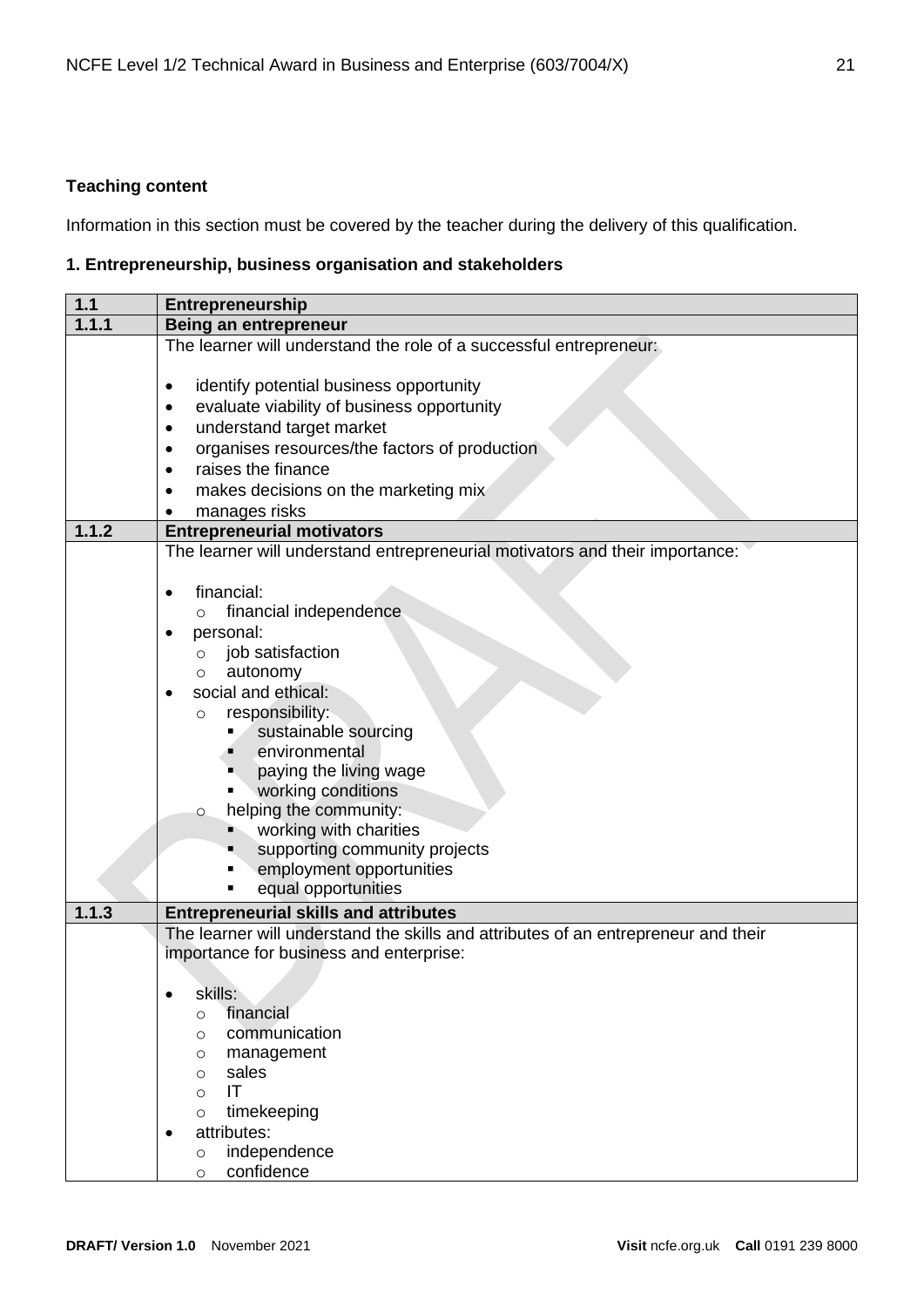|       | self-starting<br>$\circ$                                                                      |
|-------|-----------------------------------------------------------------------------------------------|
|       | self-reflective<br>$\circ$                                                                    |
|       | determination<br>$\circ$                                                                      |
|       | decision-making<br>O                                                                          |
|       | risk-taking<br>$\circ$                                                                        |
| $1.2$ | <b>Business and enterprise aims and objectives</b>                                            |
| 1.2.1 | <b>Reasons for aims and objectives</b>                                                        |
|       | The learner will understand the reasons why businesses and enterprises set aims and           |
|       | objectives:                                                                                   |
|       |                                                                                               |
|       | provide focus<br>٠                                                                            |
|       | informs mission statement                                                                     |
|       | help allocate resources<br>$\bullet$                                                          |
|       | manage progress                                                                               |
| 1.2.2 | <b>Financial aims and objectives</b>                                                          |
|       | The learner will understand the financial aims and objectives that a business might have:     |
|       |                                                                                               |
|       | increasing profit margin<br>٠                                                                 |
|       | increasing revenue<br>$\bullet$                                                               |
|       | increase value of the business<br>$\bullet$                                                   |
|       | reduction in costs                                                                            |
|       | improve liquidity                                                                             |
| 1.2.3 | Non-financial aims and objectives                                                             |
|       | The learner will understand the non-financial aims and objectives a business might have:      |
|       | positive reputation<br>$\bullet$                                                              |
|       | increase market share<br>$\bullet$                                                            |
|       | sustainability:<br>٠                                                                          |
|       | reduce carbon footprint<br>$\circ$                                                            |
|       | ethically sourced materials, contractors, or suppliers<br>$\circ$                             |
|       | reduce waste<br>$\circ$                                                                       |
|       | support local businesses<br>$\circ$                                                           |
|       | support equality and diversity in workforce                                                   |
|       | reduce employee turnover                                                                      |
| 1.3   | <b>Structures</b>                                                                             |
| 1.3.1 | <b>Legal structures</b>                                                                       |
|       | The learner will understand the defining features of the different legal structures available |
|       | to business and enterprise. The learner will understand the advantages and                    |
|       | disadvantages of these different legal structures:                                            |
|       |                                                                                               |
|       | sole trader<br>$\bullet$                                                                      |
|       | partnership                                                                                   |
|       | franchise                                                                                     |
|       | private limited company (Ltd)                                                                 |
|       | public limited company (PLC)                                                                  |
|       | cooperative                                                                                   |
|       |                                                                                               |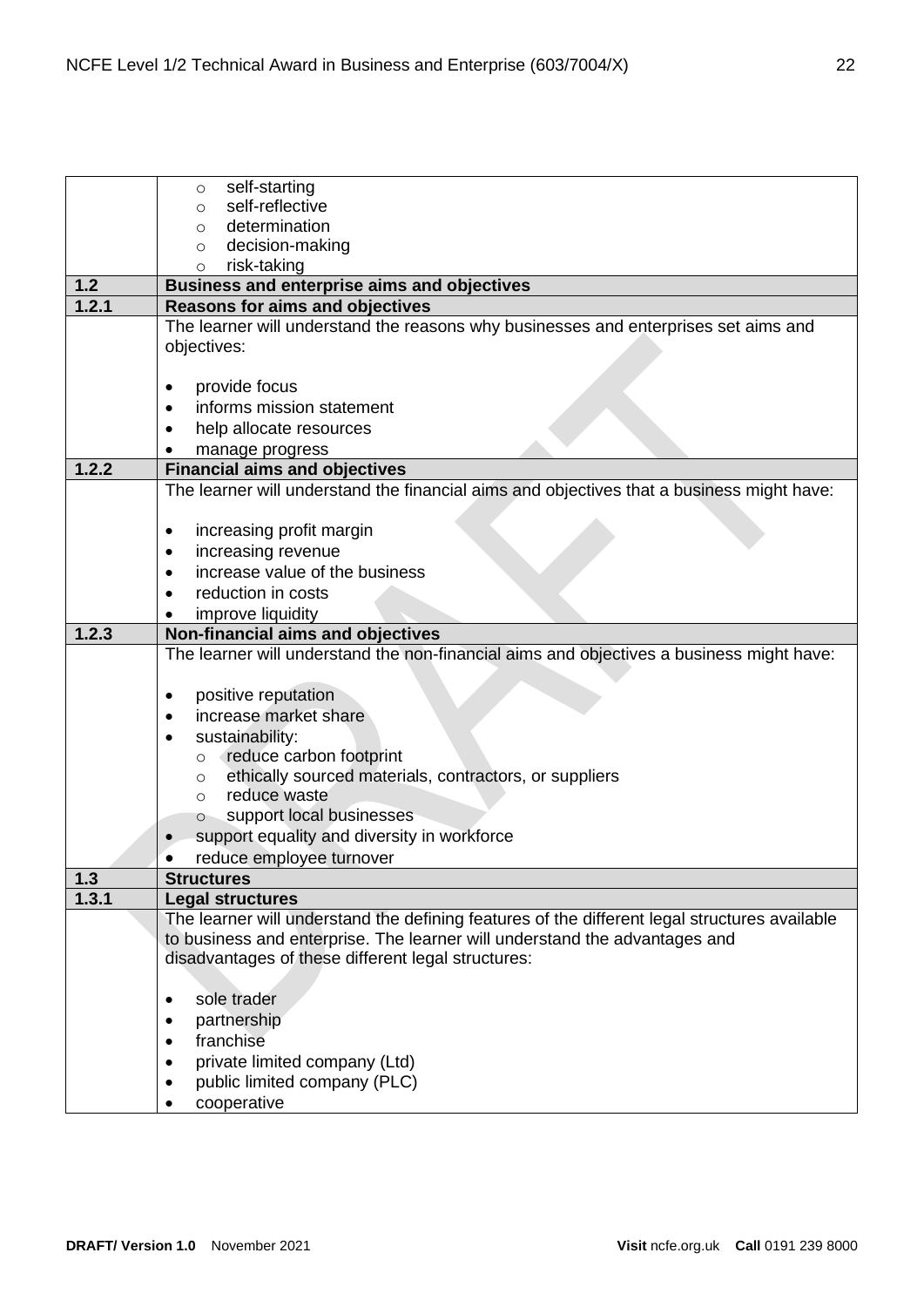| 1.3.2 | The impact on business and enterprise of different structural characteristics             |
|-------|-------------------------------------------------------------------------------------------|
|       | The learner will understand the impact on business and enterprise of different structural |
|       | characteristics:                                                                          |
|       |                                                                                           |
|       | flat                                                                                      |
|       | tall                                                                                      |
|       | span of control<br>$\bullet$                                                              |
|       | delegation                                                                                |
|       | chain of command                                                                          |
| 1.3.3 | The impact on business and enterprise of changes in structure                             |
|       | The learner will understand the impact on business and enterprise of changes in           |
|       | structure:                                                                                |
|       |                                                                                           |
|       |                                                                                           |
|       | delayering:                                                                               |
|       | communication<br>$\circ$                                                                  |
|       | span of control<br>$\circ$                                                                |
|       | change in responsibilities<br>$\circ$                                                     |
|       | changes to hierarchical order<br>$\circ$                                                  |
|       | redundancy:<br>$\bullet$                                                                  |
|       | business costs (short and long term)<br>$\circ$                                           |
|       | workers<br>$\circ$                                                                        |
|       | reorganisation:                                                                           |
|       | new departments<br>$\circ$                                                                |
| $1.4$ | <b>Stakeholders</b>                                                                       |
| 1.4.1 | <b>Internal stakeholders</b>                                                              |
|       | The learner will understand the internal stakeholders of a business and their aims and    |
|       | objectives:                                                                               |
|       |                                                                                           |
|       | employees                                                                                 |
|       | owners:                                                                                   |
|       | sole traders<br>$\circ$                                                                   |
|       | partnerships<br>$\circ$                                                                   |
| 1.4.2 | <b>External stakeholders</b>                                                              |
|       | The learner will understand the external stakeholders of a business and their aims and    |
|       | objectives:                                                                               |
|       |                                                                                           |
|       | customer                                                                                  |
|       | shareholder                                                                               |
|       | local community                                                                           |
|       | government                                                                                |
|       | finance providers                                                                         |
| 1.4.3 | Stakeholder engagement                                                                    |
|       | The learner will understand the benefits of engaging with the following stakeholders:     |
|       |                                                                                           |
|       | employees                                                                                 |
|       | customers                                                                                 |
|       |                                                                                           |
|       | suppliers                                                                                 |
|       | local community                                                                           |
|       | government                                                                                |
|       | finance providers                                                                         |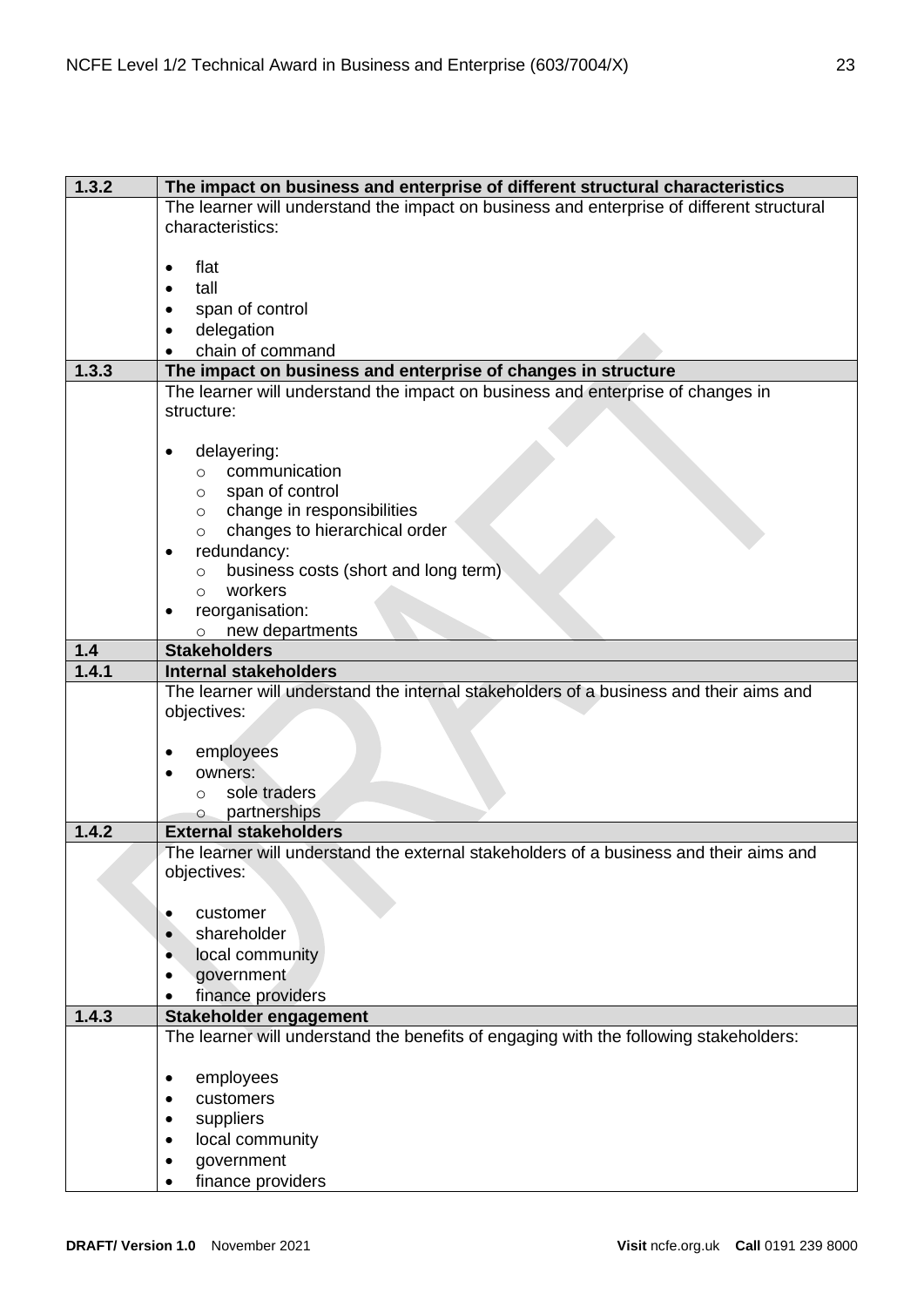<span id="page-23-0"></span>

| 1.4.4 | <b>Stakeholder conflict</b>                                                                   |
|-------|-----------------------------------------------------------------------------------------------|
|       | The learner will understand how stakeholder conflict may impact a business or enterprise.     |
|       | The learner will understand how the aims and objectives of stakeholders in a business<br>may: |
|       | be incompatible<br>lead to conflict                                                           |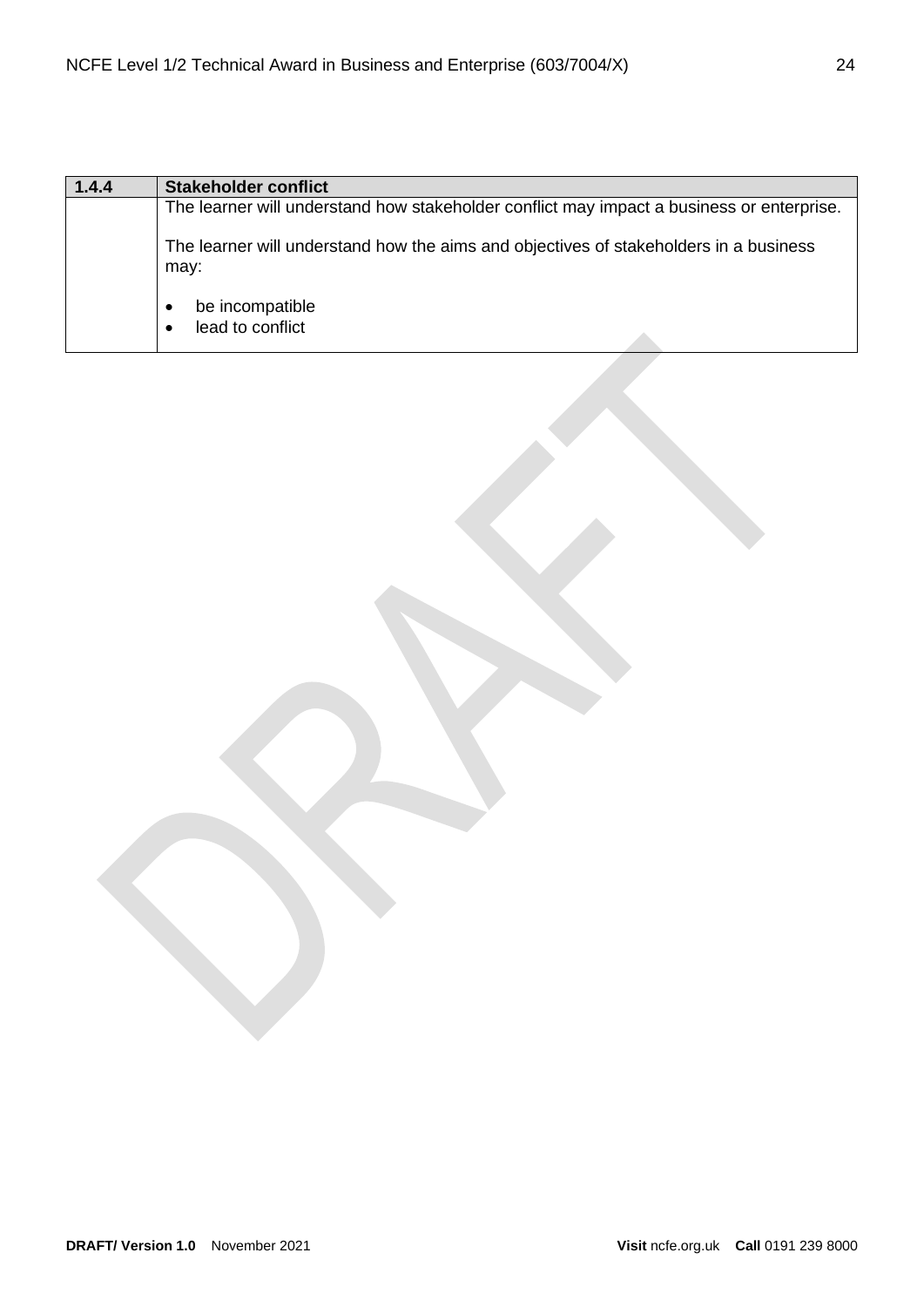# **2**. **Market research, market types and orientation and marketing mix**

| 2.1              | The market                                                                               |
|------------------|------------------------------------------------------------------------------------------|
| 2.1.1            | <b>Aspects of the market</b>                                                             |
|                  | The learner will understand the market in business and enterprise and the importance of: |
|                  |                                                                                          |
|                  | target customers:<br>$\bullet$                                                           |
|                  | location<br>$\circ$                                                                      |
|                  | lifestyle<br>$\circ$                                                                     |
|                  | income<br>$\circ$                                                                        |
|                  | age<br>$\circ$                                                                           |
|                  | gender<br>$\circ$                                                                        |
|                  | race<br>$\circ$                                                                          |
|                  | religion<br>$\circ$                                                                      |
|                  | competitive environment:                                                                 |
|                  | competitors' prices<br>$\circ$                                                           |
|                  | competitors' quality<br>$\circ$                                                          |
|                  | competitors' range of products<br>$\circ$                                                |
|                  | demand:                                                                                  |
|                  | trends<br>$\circ$                                                                        |
|                  | potential sales<br>$\circ$                                                               |
| $2.\overline{2}$ | <b>Market research</b>                                                                   |
| 2.2.1            | <b>Primary market research</b>                                                           |
|                  | The learner will understand the methods of collecting primary market research and their  |
|                  | appropriateness in different contexts:                                                   |
|                  | questionnaires:                                                                          |
|                  | face to face<br>$\circ$                                                                  |
|                  | online<br>$\circ$                                                                        |
|                  | postal<br>$\circ$                                                                        |
|                  | observation:                                                                             |
|                  | disguised<br>$\circ$                                                                     |
|                  | non-disguised<br>$\circ$                                                                 |
|                  | focus groups:                                                                            |
|                  | online<br>$\circ$                                                                        |
|                  | face to face<br>$\circ$                                                                  |
|                  | interviews:                                                                              |
|                  | face to face<br>$\circ$                                                                  |
|                  | online<br>$\circ$                                                                        |
|                  | telephone<br>$\circ$                                                                     |
|                  |                                                                                          |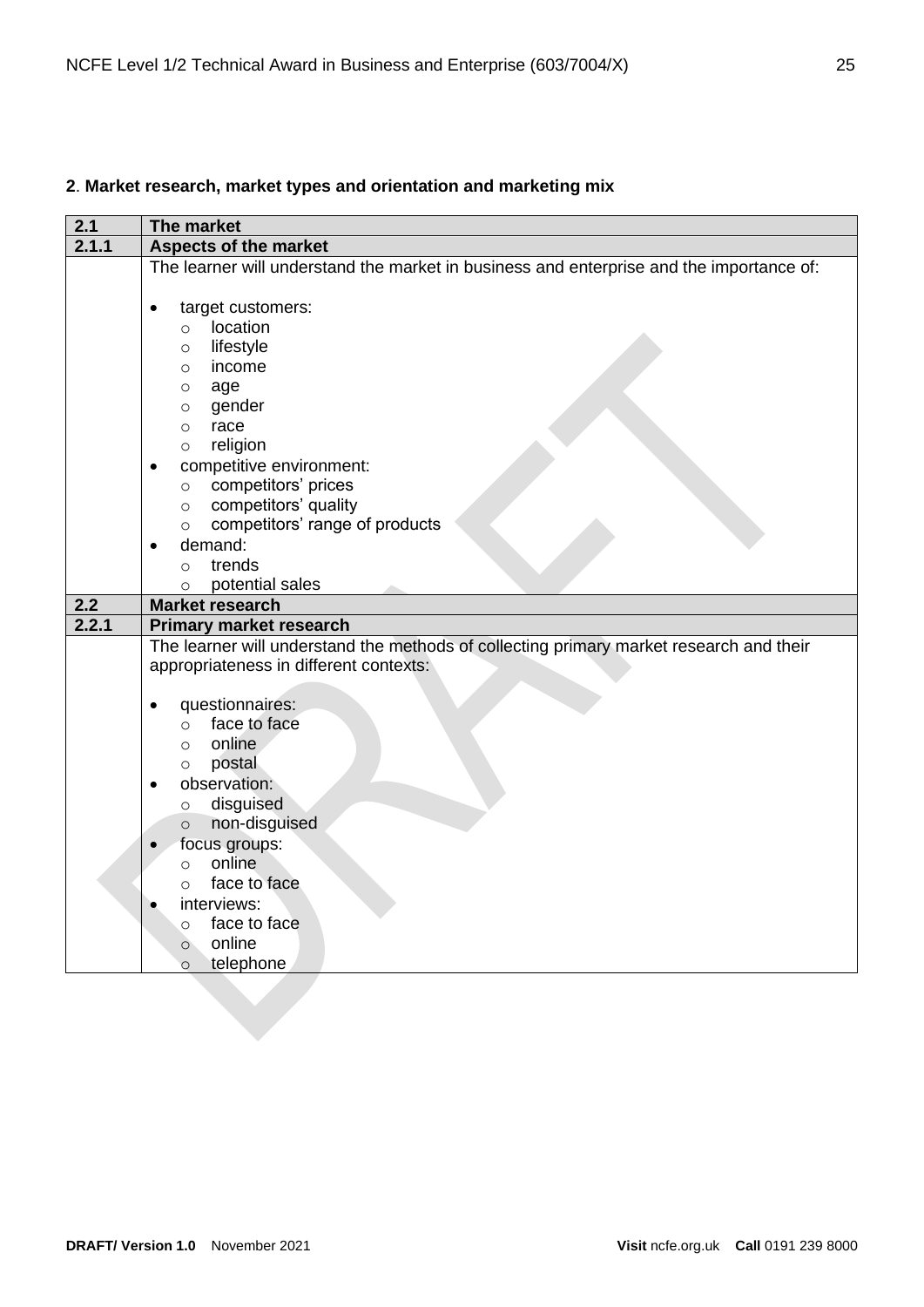| 2.2.2 | Secondary market research                                                         |
|-------|-----------------------------------------------------------------------------------|
|       | The learner will understand the sources of secondary market research and their    |
|       | appropriateness in different contexts:                                            |
|       |                                                                                   |
|       | government reports:<br>$\bullet$                                                  |
|       | census data<br>$\circ$                                                            |
|       | social trends<br>$\circ$                                                          |
|       | news articles<br>٠                                                                |
|       | competitor data<br>٠                                                              |
|       | reports produced by market research agencies<br>٠                                 |
|       | trade journals                                                                    |
|       | social media                                                                      |
|       |                                                                                   |
|       | online forums                                                                     |
| 2.2.3 | Data types                                                                        |
|       | The learner will understand types of market research data:                        |
|       |                                                                                   |
|       | qualitative data:                                                                 |
|       | focus groups<br>$\circ$                                                           |
|       | interviews<br>$\circ$                                                             |
|       | news articles<br>$\circ$                                                          |
|       | trade journals<br>$\circ$                                                         |
|       | social media<br>$\circ$                                                           |
|       | quantitative data:                                                                |
|       | government statistics<br>$\circ$                                                  |
|       | questionnaires using closed questions<br>$\circ$                                  |
|       | data from published market research reports<br>$\circ$                            |
| 2.2.4 | <b>Market types</b>                                                               |
|       | The learner will understand market types and their typical characteristics:       |
|       |                                                                                   |
|       | mass market:                                                                      |
|       | high sales volume<br>$\circ$                                                      |
|       | large number of competitors<br>$\circ$                                            |
|       | aimed at a large percentage of the market<br>$\circ$                              |
|       | non-specialised products<br>$\circ$                                               |
|       | low profit margin<br>$\circ$                                                      |
|       | niche market:                                                                     |
|       | low sales volume<br>$\circ$                                                       |
|       | small number of competitors<br>$\circ$                                            |
|       | aimed at a small section of the market<br>$\circ$                                 |
|       | specialised products<br>$\circ$                                                   |
|       | high profit margins<br>$\circ$                                                    |
| 2.2.5 | <b>Business orientation types</b>                                                 |
|       | The learner will understand business orientation types and their characteristics: |
|       |                                                                                   |
|       | market orientated:                                                                |
|       | customer-led<br>O                                                                 |
|       | market research-led<br>$\circ$                                                    |
|       | product orientated:<br>$\bullet$                                                  |
|       | product-led<br>$\circ$                                                            |
|       | first to market<br>$\circ$                                                        |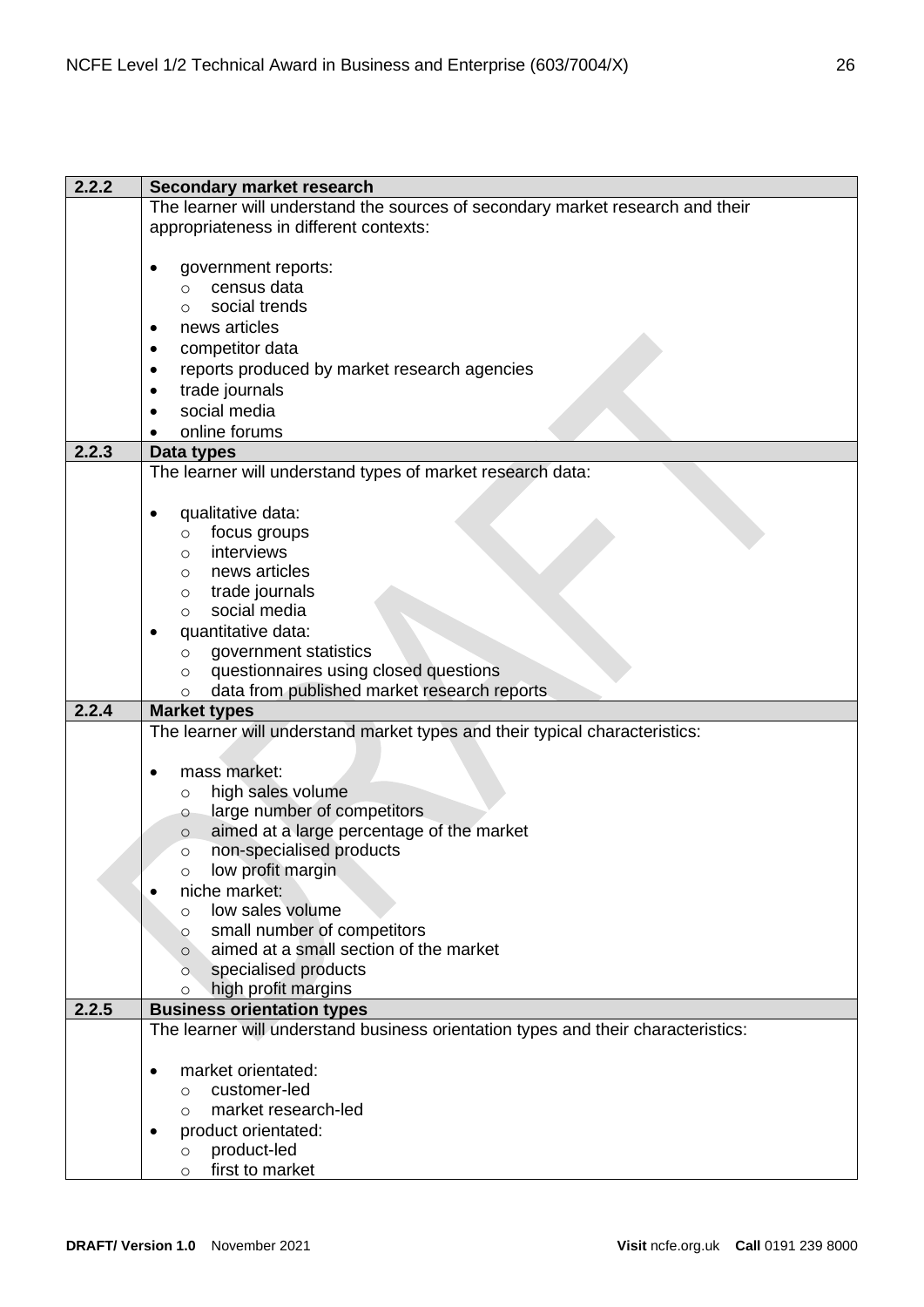| 2.3   | <b>Marketing mix</b>                                                                                                                                                                                                                                                                                                                                                                                                               |
|-------|------------------------------------------------------------------------------------------------------------------------------------------------------------------------------------------------------------------------------------------------------------------------------------------------------------------------------------------------------------------------------------------------------------------------------------|
|       | The learner will understand the marketing mix in terms of each of the 4 elements:                                                                                                                                                                                                                                                                                                                                                  |
|       |                                                                                                                                                                                                                                                                                                                                                                                                                                    |
|       | price                                                                                                                                                                                                                                                                                                                                                                                                                              |
|       | place                                                                                                                                                                                                                                                                                                                                                                                                                              |
|       | promotion                                                                                                                                                                                                                                                                                                                                                                                                                          |
|       | product                                                                                                                                                                                                                                                                                                                                                                                                                            |
| 2.3.1 | <b>Price</b>                                                                                                                                                                                                                                                                                                                                                                                                                       |
|       | The learner will understand how equilibrium prices are determined in the market. The<br>learner will understand, using diagrams, how changes in supply and demand affect<br>equilibrium price. The learner will understand pricing strategies and the factors that influence<br>the pricing strategy chosen by a business or enterprise. The leaner will understand the<br>importance of price as an element of the marketing mix: |
|       | supply, demand, and equilibrium price                                                                                                                                                                                                                                                                                                                                                                                              |
|       | pricing strategy:                                                                                                                                                                                                                                                                                                                                                                                                                  |
|       | dynamic pricing<br>$\circ$                                                                                                                                                                                                                                                                                                                                                                                                         |
|       | cost plus pricing<br>$\circ$                                                                                                                                                                                                                                                                                                                                                                                                       |
|       | price skimming<br>$\circ$                                                                                                                                                                                                                                                                                                                                                                                                          |
|       | penetration pricing<br>$\circ$                                                                                                                                                                                                                                                                                                                                                                                                     |
|       | loss leader pricing<br>$\circ$                                                                                                                                                                                                                                                                                                                                                                                                     |
|       | competitive pricing<br>$\circ$                                                                                                                                                                                                                                                                                                                                                                                                     |
| 2.3.2 | promotional pricing<br>$\circ$<br><b>Place</b>                                                                                                                                                                                                                                                                                                                                                                                     |
|       | The learner will understand place and its importance as an element of the marketing mix:                                                                                                                                                                                                                                                                                                                                           |
|       |                                                                                                                                                                                                                                                                                                                                                                                                                                    |
|       | channels of distribution and their advantages and disadvantages to a business or<br>$\bullet$                                                                                                                                                                                                                                                                                                                                      |
|       | enterprise:                                                                                                                                                                                                                                                                                                                                                                                                                        |
|       | wholesaler<br>$\circ$                                                                                                                                                                                                                                                                                                                                                                                                              |
|       | retailer<br>$\circ$                                                                                                                                                                                                                                                                                                                                                                                                                |
|       | direct to customers<br>$\circ$                                                                                                                                                                                                                                                                                                                                                                                                     |
|       | factors affecting place:                                                                                                                                                                                                                                                                                                                                                                                                           |
|       | whether business is online, or bricks and mortar<br>$\circ$                                                                                                                                                                                                                                                                                                                                                                        |
|       | customer location<br>$\circ$                                                                                                                                                                                                                                                                                                                                                                                                       |
|       | supplier location<br>$\circ$                                                                                                                                                                                                                                                                                                                                                                                                       |
|       | transport links<br>$\circ$<br>communication links                                                                                                                                                                                                                                                                                                                                                                                  |
|       | O<br>availability of staff<br>$\circ$                                                                                                                                                                                                                                                                                                                                                                                              |
|       | e-commerce and its importance to different types of business and enterprise                                                                                                                                                                                                                                                                                                                                                        |
|       |                                                                                                                                                                                                                                                                                                                                                                                                                                    |
|       |                                                                                                                                                                                                                                                                                                                                                                                                                                    |
|       |                                                                                                                                                                                                                                                                                                                                                                                                                                    |
|       |                                                                                                                                                                                                                                                                                                                                                                                                                                    |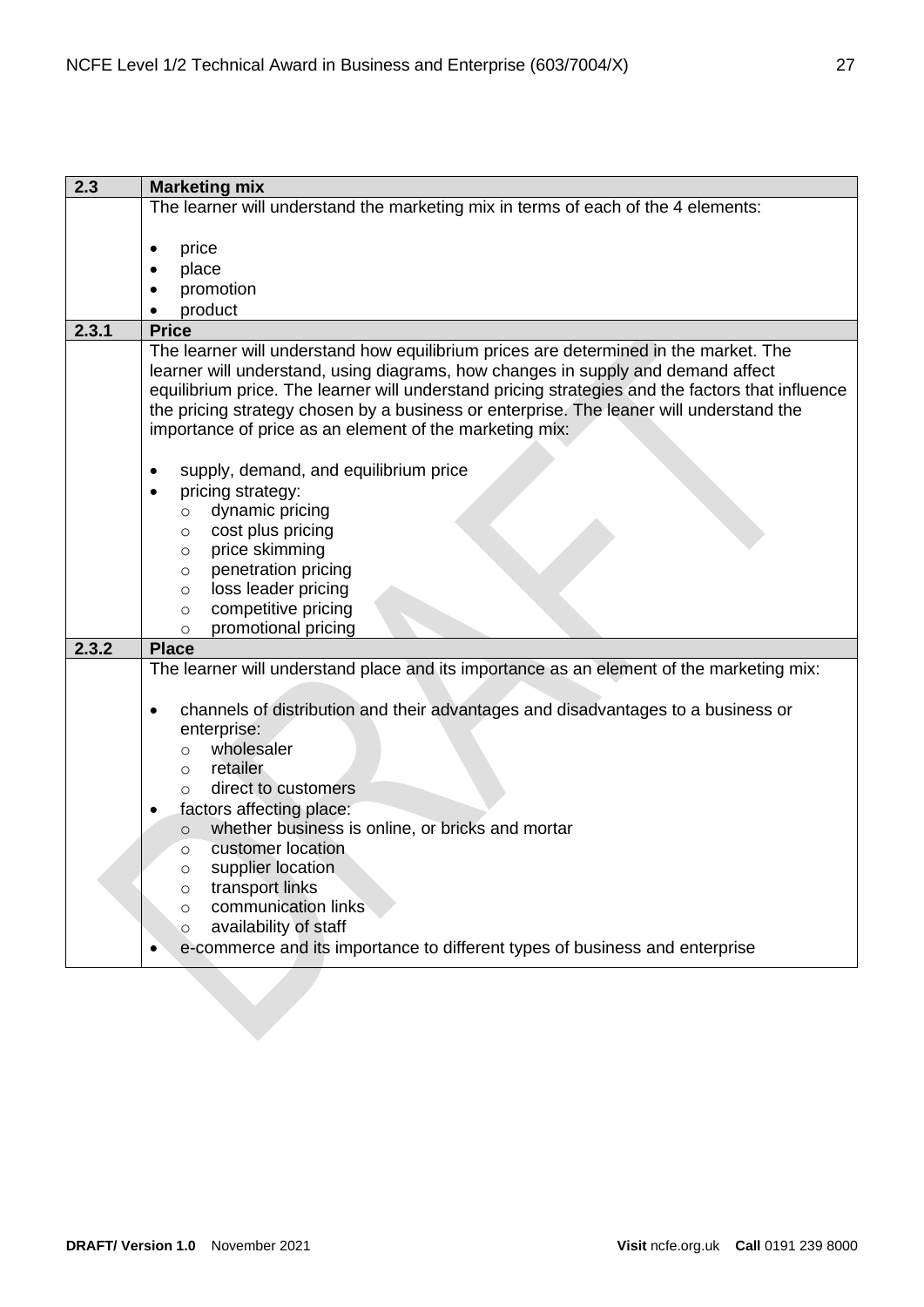| 2.3.3 | <b>Promotion</b>                                                                             |
|-------|----------------------------------------------------------------------------------------------|
|       | The learner will understand promotion, promotional objectives, promotional methods, and      |
|       | their importance as an element of the marketing mix. The learner will understand the factors |
|       | that influence the promotional mix selected by a business or enterprise:                     |
|       |                                                                                              |
|       | promotional methods:                                                                         |
|       | advertising:<br>$\circ$                                                                      |
|       | print media (for example, posters, leaflets, billboards)                                     |
|       | digital media (for example, websites, social media)<br>٠                                     |
|       | broadcast media (for example, TV, radio)<br>٠                                                |
|       |                                                                                              |
|       | sales promotion:<br>$\circ$<br>limited time offers                                           |
|       | ٠                                                                                            |
|       | buy one get one free (BOGOF)<br>٠                                                            |
|       | discount vouchers<br>$\blacksquare$                                                          |
|       | flash sales<br>п                                                                             |
|       | free gifts<br>٠                                                                              |
|       | competitions                                                                                 |
|       | loyalty cards                                                                                |
|       | point of sale displays                                                                       |
|       | sponsorship                                                                                  |
|       | direct marketing:<br>$\circ$                                                                 |
|       | email                                                                                        |
|       | flyers<br>٠                                                                                  |
|       | text                                                                                         |
|       | social media                                                                                 |
|       | factors that influence the promotional mix:                                                  |
|       | target market<br>$\circ$                                                                     |
|       | the nature of the market<br>$\circ$                                                          |
|       | finance available<br>$\circ$                                                                 |
|       | competitor mix<br>$\circ$                                                                    |
|       | the nature of the product or service<br>$\circ$                                              |
|       | promotional objectives:                                                                      |
|       | increased sales<br>$\circ$                                                                   |
|       | increase market share<br>$\Omega$                                                            |
|       | develop customer loyalty<br>O                                                                |
|       | develop brand recognition<br>$\circ$                                                         |
| 2.3.4 | <b>Product</b>                                                                               |
|       | The learner will understand product and its importance as an element of the marketing mix.   |
|       |                                                                                              |
|       | The learner will understand the benefits and risks of developing new products, including:    |
|       |                                                                                              |
|       | unique selling point (USP)<br>٠                                                              |
|       | needs of the target market<br>$\bullet$                                                      |
|       | brand image                                                                                  |
|       | product quality                                                                              |
|       |                                                                                              |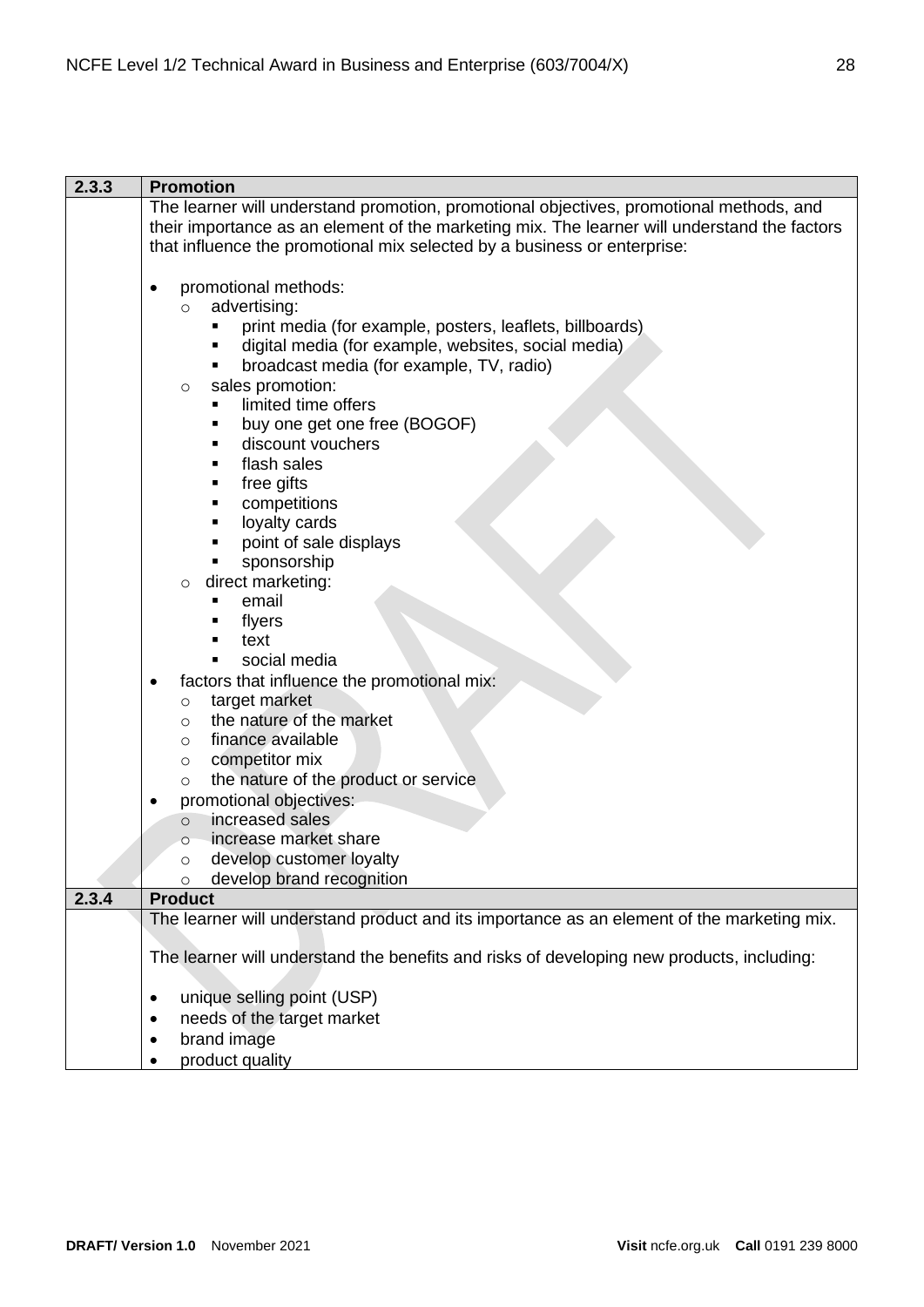|       | Product life cycle and product life cycle extension strategies                                  |
|-------|-------------------------------------------------------------------------------------------------|
|       | The learner will understand the product life cycle, its stages, and the characteristics of each |
|       | stage:                                                                                          |
|       |                                                                                                 |
|       | product life cycle<br>٠                                                                         |
|       | stages and characteristics:                                                                     |
|       | understand graphical representation of product life cycle<br>$\circ$                            |
|       | introduction<br>$\circ$                                                                         |
|       | growth<br>$\circ$                                                                               |
|       | maturity<br>$\circ$                                                                             |
|       | decline<br>$\Omega$                                                                             |
|       | extension strategies:                                                                           |
|       | changes in the marketing mix                                                                    |
|       | $\circ$                                                                                         |
|       | entering new markets<br>O                                                                       |
| 2.3.6 | <b>Product development and innovation</b>                                                       |
|       | The learner will understand the reasons why product development and innovation are              |
|       | important to business and enterprise:                                                           |
|       |                                                                                                 |
|       | remain competitive<br>٠                                                                         |
|       | enter new markets                                                                               |
|       | increase market share                                                                           |
|       | increase sales<br>٠                                                                             |
|       | comply with changes in legislation                                                              |
|       | produce patents                                                                                 |
| 2.3.7 | <b>Boston Matrix</b>                                                                            |
|       | The learner will understand the Boston Matrix, its structure, characteristics of the 4          |
|       | categories, and how it applies to businesses and enterprise:                                    |
|       |                                                                                                 |
|       | <b>Boston Matrix:</b>                                                                           |
|       | stars<br>$\circ$                                                                                |
|       |                                                                                                 |
|       |                                                                                                 |
|       | question marks<br>O                                                                             |
|       | cash cows<br>$\circ$                                                                            |
|       | dogs<br>$\circ$                                                                                 |
|       | uses of the Boston Matrix:                                                                      |
|       | product classification according to market share and rate of growth of the market               |
|       | aid decision making with regards to the product portfolio<br>O                                  |
|       | product withdrawal<br>$\circ$                                                                   |
|       | product development<br>$\circ$                                                                  |
| 2.3.8 | <b>Branding</b>                                                                                 |
|       | The learner will understand the importance to a business of developing its brand image and      |
|       | brand loyalty:                                                                                  |
|       |                                                                                                 |
|       | brand image:<br>٠                                                                               |
|       | develop customer loyalty<br>$\circ$                                                             |
|       | help launch new products<br>$\circ$                                                             |
|       | can allow for setting high prices<br>O                                                          |
|       | brand loyalty:                                                                                  |
|       | help launch new products<br>$\circ$<br>can allow for setting high prices                        |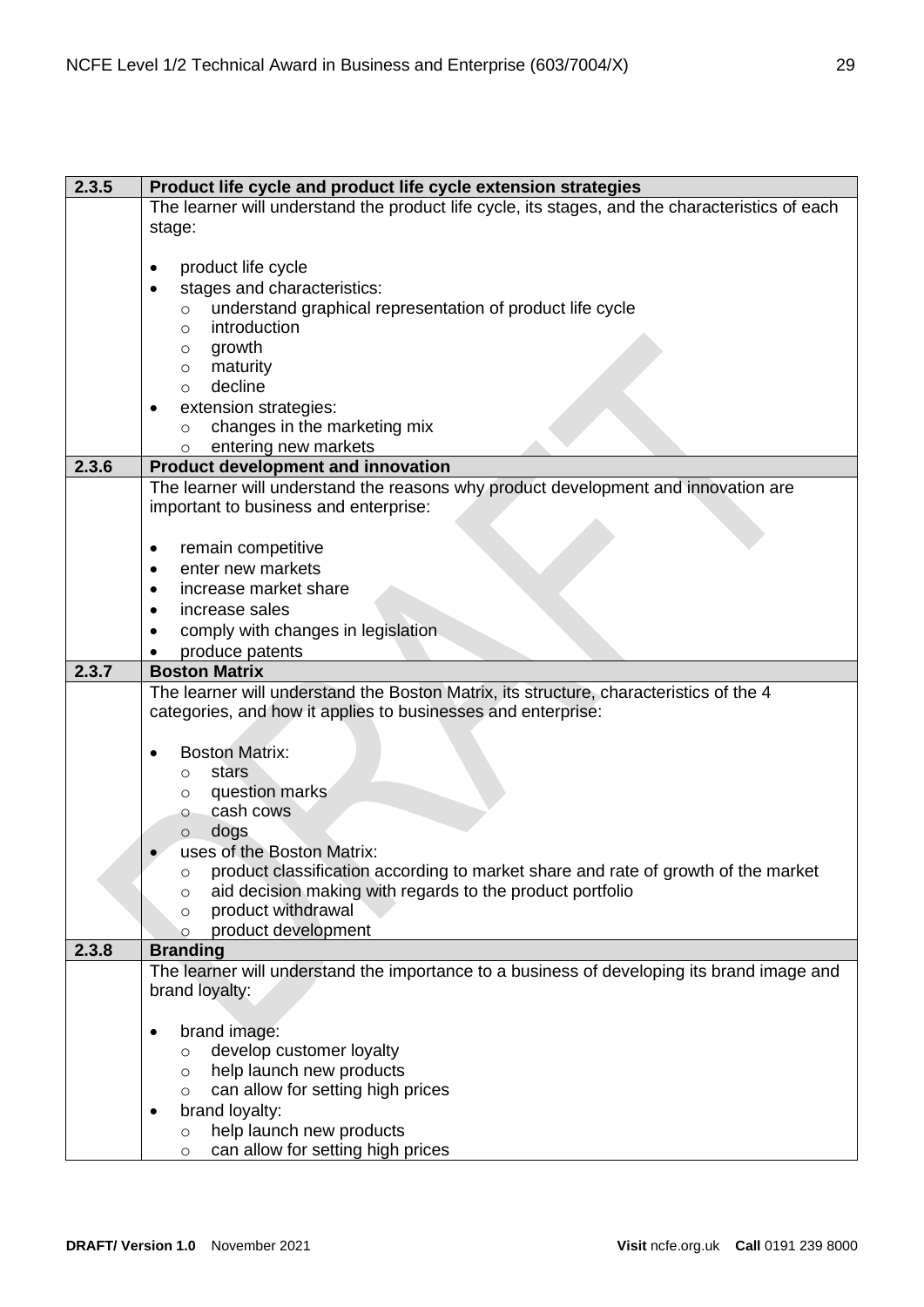# <span id="page-29-0"></span>**3**. **Human resource requirements for business and enterprise**

| 3.1   | <b>Human resources</b>                                                                        |
|-------|-----------------------------------------------------------------------------------------------|
| 3.1.1 | <b>Methods of recruitment:</b>                                                                |
|       | The learner will understand the costs and characteristics of internal and external methods of |
|       | recruitment. The learner will understand the factors that influence the methods of            |
|       | recruitment chosen by a business or enterprise:                                               |
|       |                                                                                               |
|       | internal:                                                                                     |
|       | notice board<br>$\circ$                                                                       |
|       | newsletter<br>$\circ$                                                                         |
|       | website<br>$\circ$                                                                            |
|       | intranet<br>$\circ$                                                                           |
|       | direct communication<br>$\circ$                                                               |
|       | external:                                                                                     |
|       | headhunting<br>O                                                                              |
|       | newspapers<br>$\circ$                                                                         |
|       | trade journals<br>$\circ$                                                                     |
|       | careers fairs<br>$\circ$                                                                      |
|       | shop windows<br>$\circ$                                                                       |
|       | recruitment agencies<br>$\circ$                                                               |
|       | online:<br>$\circ$                                                                            |
|       | social media<br>$\blacksquare$                                                                |
|       | job websites                                                                                  |
|       | business's or enterprise's own website                                                        |
|       | job centres<br>$\circ$                                                                        |
| 3.1.2 | <b>Stages of recruitment</b>                                                                  |
|       | The learner will understand the different stages of recruitment:                              |
|       |                                                                                               |
|       | identify a vacancy<br>$\bullet$                                                               |
|       | develop a person specification<br>$\bullet$                                                   |
|       | develop a job description<br>$\bullet$                                                        |
|       | advertise the vacancy                                                                         |
|       | shortlist candidates                                                                          |
|       | testing                                                                                       |
|       | interview                                                                                     |
|       | obtain references                                                                             |
|       | offer position                                                                                |
|       | issue contract                                                                                |
| 3.1.3 | Type of employment contracts                                                                  |
|       | The learner will understand the different types of contracts and how these affect the         |
|       | flexibility, efficiency and costs within business and enterprise:                             |
|       |                                                                                               |
|       | contracts of employment:<br>$\bullet$                                                         |
|       | permanent<br>$\circ$                                                                          |
|       | temporary<br>$\circ$                                                                          |
|       | freelance<br>$\circ$                                                                          |
|       | fixed term<br>$\circ$                                                                         |
|       | full-time<br>$\circ$                                                                          |
|       | part-time<br>$\circ$                                                                          |
|       | zero hour<br>$\circ$                                                                          |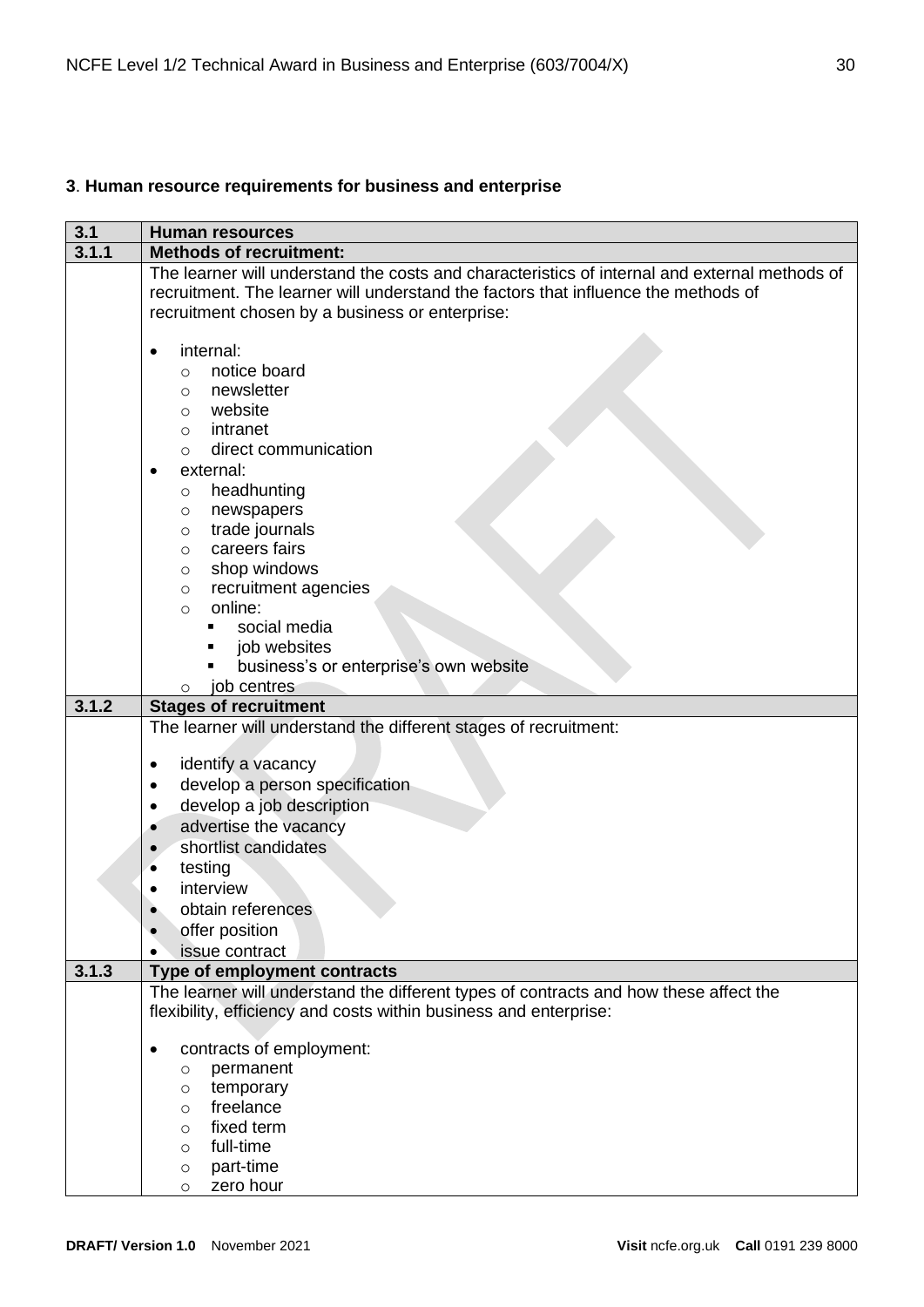| 3.2   | <b>Staff development and monitoring</b>                                                         |
|-------|-------------------------------------------------------------------------------------------------|
| 3.2.1 | Methods of staff development and monitoring                                                     |
|       | The learner will understand staff development and monitoring methods and how these affect       |
|       | employees, business and enterprise costs, efficiency, and flexibility:                          |
|       |                                                                                                 |
|       | internal training<br>$\bullet$                                                                  |
|       | external training<br>٠                                                                          |
|       | induction<br>$\bullet$                                                                          |
|       | staff appraisals                                                                                |
|       | promotion                                                                                       |
|       | mentoring                                                                                       |
|       | disciplinary action                                                                             |
|       | dismissal                                                                                       |
| 3.3   | <b>Motivation</b>                                                                               |
| 3.3.1 | <b>Financial methods of motivation</b>                                                          |
|       | The learner will understand financial methods of rewarding employees, their characteristics,    |
|       | and their impact on employee motivation. The learner will understand in which contexts          |
|       | these methods are appropriate:                                                                  |
|       |                                                                                                 |
|       | wages<br>٠                                                                                      |
|       | salaries<br>$\bullet$                                                                           |
|       | piece rate<br>$\bullet$                                                                         |
|       | hourly rate<br>$\bullet$                                                                        |
|       | performance-related pay                                                                         |
|       | bonuses                                                                                         |
|       | commission.                                                                                     |
|       | profit sharing<br>$\bullet$                                                                     |
| 3.3.2 | Non-financial methods of motivation                                                             |
|       | The learner will understand non-financial methods of motivation, their application in different |
|       | contexts and their impact on employee motivation and the business:                              |
|       |                                                                                                 |
|       | job rotation                                                                                    |
|       | job enlargement                                                                                 |
|       | job enrichment                                                                                  |
|       | training                                                                                        |
|       | team-working                                                                                    |
|       | empowerment                                                                                     |
| 3.3.3 | <b>Motivation theories</b>                                                                      |
|       | The learner will understand motivation theories and how these can be practically applied in     |
|       | the workplace:                                                                                  |
|       |                                                                                                 |
|       | Maslow's Hierarchy of Needs<br>$\bullet$                                                        |
|       | Herzberg's Two-Factor Theory<br>$\bullet$                                                       |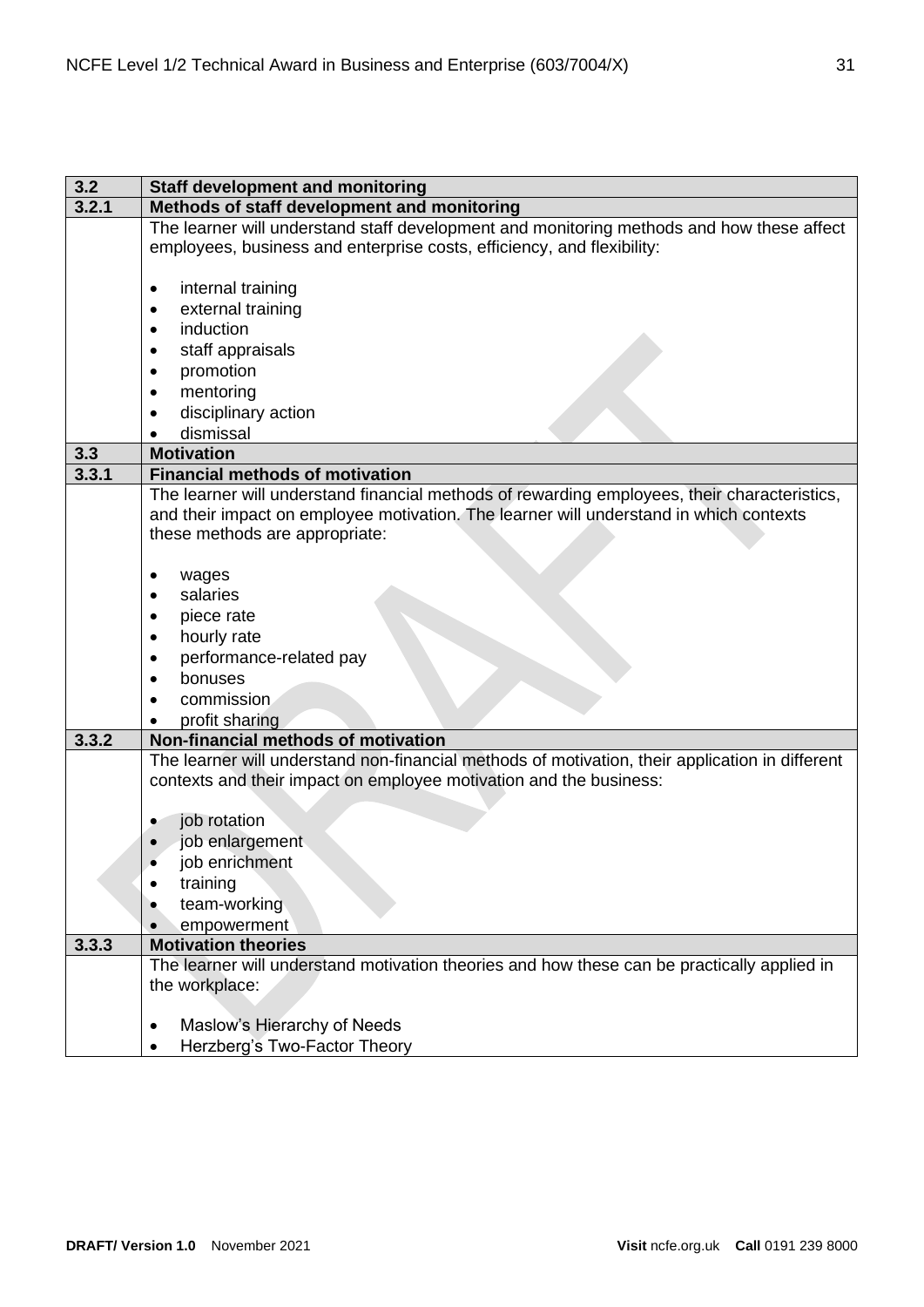# <span id="page-31-0"></span>**4. Operations management**

| 4.1   | <b>Operations management</b>                                                                     |
|-------|--------------------------------------------------------------------------------------------------|
| 4.1.1 | <b>Outsourcing</b>                                                                               |
|       | The learner will understand the factors that influence the decision to outsource:                |
|       |                                                                                                  |
|       | quality                                                                                          |
|       | cost                                                                                             |
|       | speed                                                                                            |
|       | flexibility                                                                                      |
| 4.1.2 | <b>Lean production</b>                                                                           |
|       | The learner will understand the methods of lean production and their possible impact on          |
|       | business and enterprise:                                                                         |
|       |                                                                                                  |
|       | just-in-time (JIT):<br>$\bullet$                                                                 |
|       | warehouse costs<br>$\circ$                                                                       |
|       | employee costs<br>$\circ$                                                                        |
|       | meeting demand<br>$\circ$                                                                        |
|       | prevent product obsolescence<br>$\circ$                                                          |
|       | cash flow<br>$\circ$                                                                             |
|       | cell production:                                                                                 |
|       | motivation<br>$\circ$                                                                            |
|       | productivity<br>$\circ$                                                                          |
|       | flexibility<br>$\circ$                                                                           |
|       | kaizen:                                                                                          |
|       | waste<br>$\circ$                                                                                 |
|       | efficiency<br>$\circ$                                                                            |
|       | continuous improvement<br>$\circ$                                                                |
| 4.1.3 | <b>Maintaining and improving quality</b>                                                         |
|       | The learner will understand methods of maintaining and improving quality, how these              |
|       | methods are applied, and their possible impact on business and enterprise:                       |
|       |                                                                                                  |
|       | quality control:                                                                                 |
|       | sampling<br>$\circ$                                                                              |
|       | costs<br>O                                                                                       |
|       | quality assurance:                                                                               |
|       | costs                                                                                            |
|       | zero waste<br>$\circ$                                                                            |
|       | zero defects<br>$\Omega$                                                                         |
|       | right first time<br>$\circ$                                                                      |
| 4.1.4 | <b>Production methods</b>                                                                        |
|       | The learner will understand the different production methods available to business and           |
|       | enterprise, including their application in terms of start-up costs, unit costs, level of demand, |
|       | flexibility, time, and volume of output:                                                         |
|       |                                                                                                  |
|       | job production<br>٠                                                                              |
|       | batch production<br>$\bullet$                                                                    |
|       | flow production                                                                                  |
|       | mass customisation                                                                               |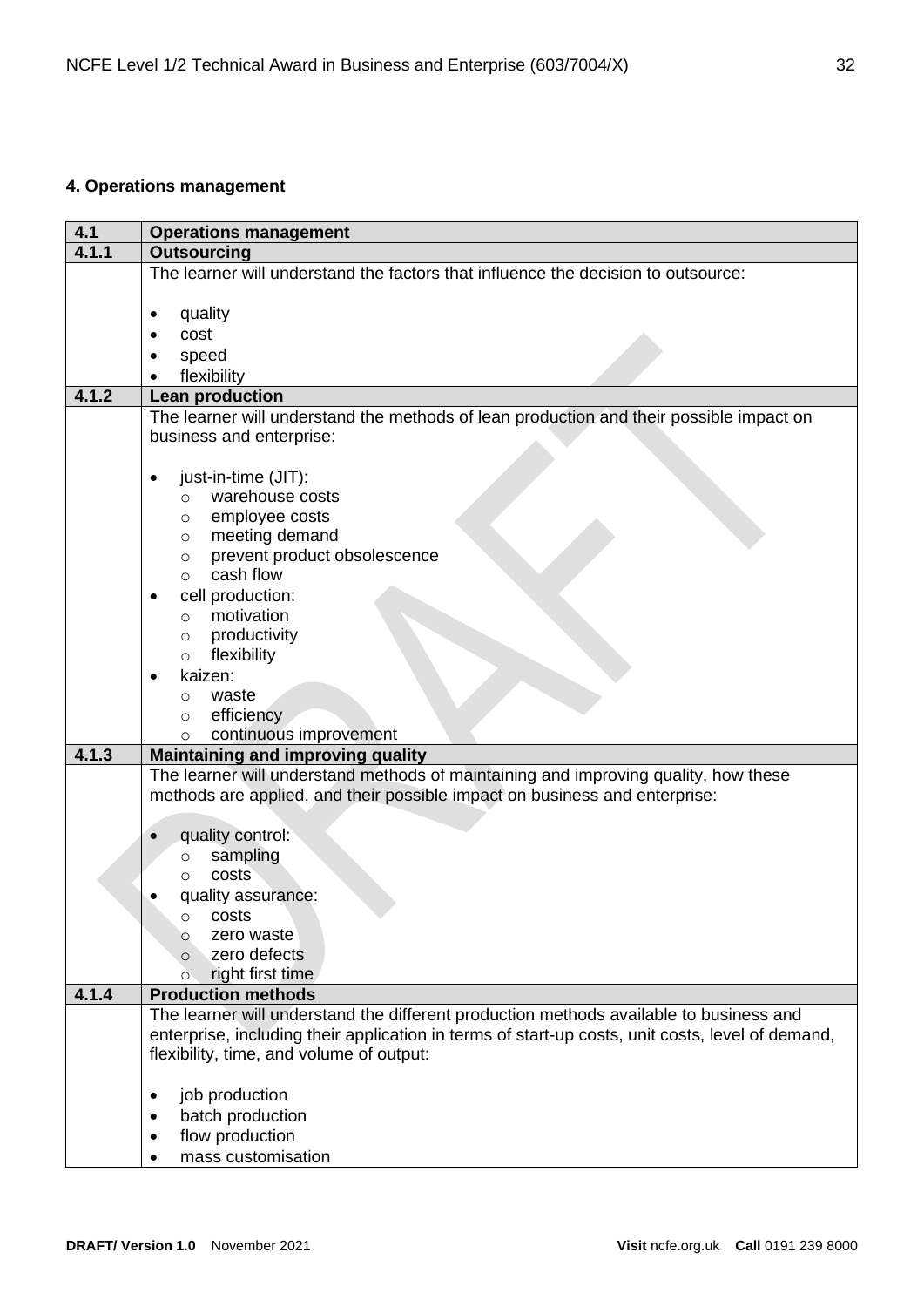<span id="page-32-0"></span>

| 4.1.5 | <b>Customer service</b>                                                                                                                    |
|-------|--------------------------------------------------------------------------------------------------------------------------------------------|
|       | The learner will understand good customer service, how it is measured, and its benefits to<br>business and enterprise:                     |
|       | customer satisfaction scores<br>repeat business data<br>levels of complaints/compliments<br>٠<br>customer surveys<br>٠<br>mystery shoppers |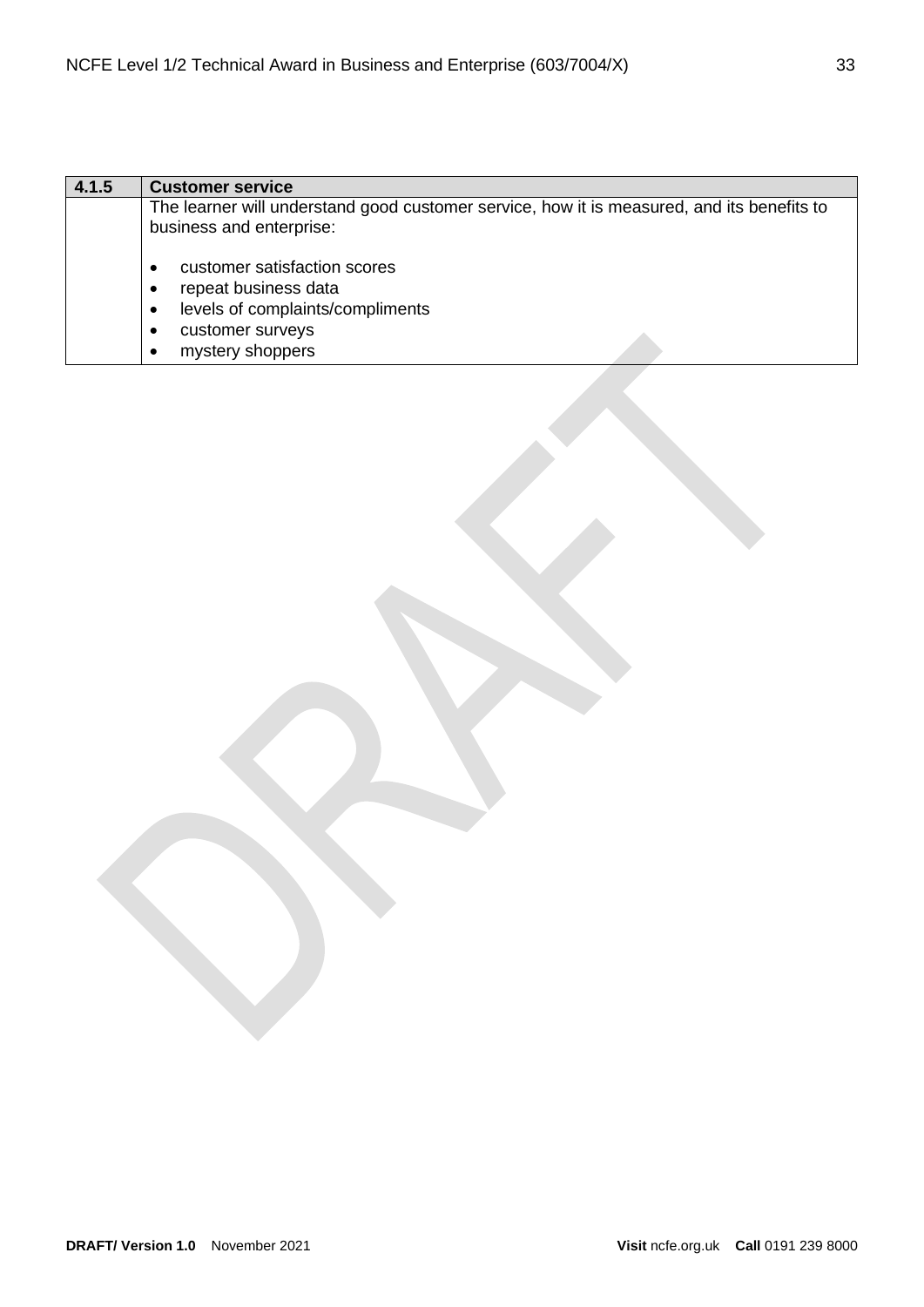# **5. Business growth**

<span id="page-33-0"></span>

| 5.1   | <b>Business and enterprise growth</b>                                                      |
|-------|--------------------------------------------------------------------------------------------|
| 5.1.1 | Internal growth                                                                            |
|       | The learner will understand methods of internal growth and their potential impact on a     |
|       | business or enterprise:                                                                    |
|       |                                                                                            |
|       | developing new products<br>$\bullet$                                                       |
|       | updating current products<br>$\bullet$                                                     |
|       | entering new markets                                                                       |
|       | geographical expansion                                                                     |
| 5.1.2 | <b>External growth</b>                                                                     |
|       | The learner will understand methods of external growth and their potential impact on a     |
|       | business or enterprise:                                                                    |
|       |                                                                                            |
|       | mergers                                                                                    |
|       | takeovers                                                                                  |
|       | joint ventures                                                                             |
| 5.1.3 | Efficiencies and costs of business and enterprise expansion                                |
|       | The learner will understand economies and diseconomies of scale and their potential impact |
|       | on a business or enterprise:                                                               |
|       |                                                                                            |
|       | economies of scale:<br>$\bullet$                                                           |
|       | purchasing<br>$\circ$                                                                      |
|       | managerial<br>$\circ$                                                                      |
|       | technical<br>$\circ$                                                                       |
|       | marketing<br>$\circ$                                                                       |
|       | financial<br>$\circ$                                                                       |
|       | diseconomies of scale:                                                                     |
|       | control<br>$\circ$                                                                         |
|       | coordination<br>$\circ$                                                                    |
|       | communication<br>$\circ$                                                                   |
| 5.1.4 | <b>Challenges of growth</b>                                                                |
|       | The learner will understand the challenges of growth and how they apply in business and    |
|       | enterprise:                                                                                |
|       |                                                                                            |
|       | additional physical resource requirements:                                                 |
|       | buildings<br>$\circ$                                                                       |
|       | equipment<br>$\circ$<br>technology                                                         |
|       | $\circ$                                                                                    |
|       | additional human resource requirements:<br>skills                                          |
|       | $\circ$                                                                                    |
|       | number of employees<br>O                                                                   |
|       | sensitivities:                                                                             |
|       | cultural<br>$\circ$                                                                        |
|       | local<br>$\circ$                                                                           |
|       | understanding national and international legislation:<br>$\bullet$                         |
|       | import tariffs<br>$\circ$                                                                  |
|       | import quotas<br>$\circ$                                                                   |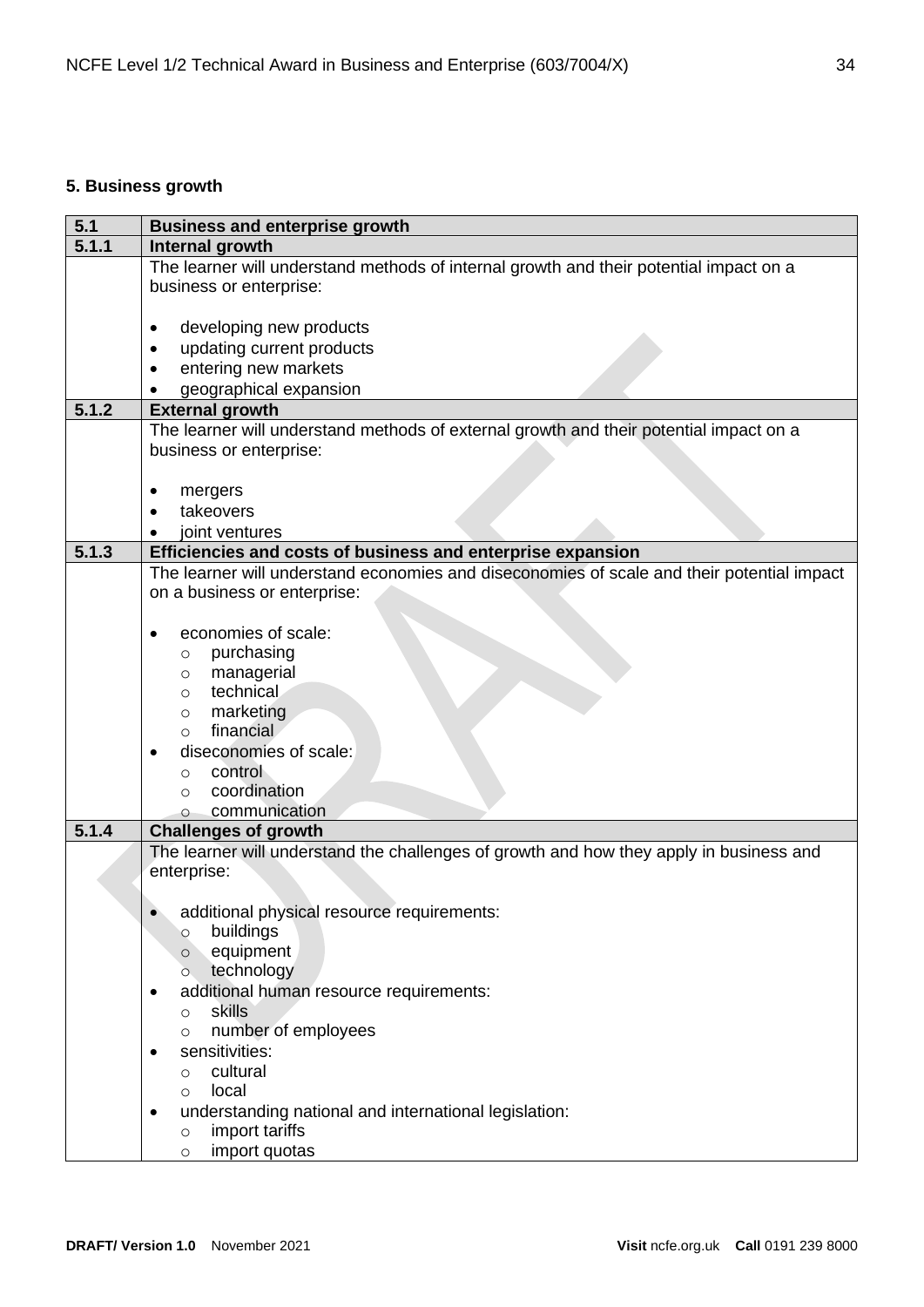# **6. Sources of enterprise funding and business finance**

| 6.1   | <b>Business and enterprise funding</b>                                                                                                                                                                                                                                                                                         |
|-------|--------------------------------------------------------------------------------------------------------------------------------------------------------------------------------------------------------------------------------------------------------------------------------------------------------------------------------|
| 6.1.1 | <b>Funding types</b>                                                                                                                                                                                                                                                                                                           |
|       | The learner will understand short and long-term funding for business and enterprise and<br>their appropriateness for businesses of different legal structures:                                                                                                                                                                 |
|       | short term:<br>$\bullet$<br>trade credit<br>$\circ$<br>factoring<br>$\circ$<br>overdrafts<br>$\circ$<br>credit cards<br>$\circ$<br>long term:<br>$\bullet$<br>personal savings<br>$\circ$<br>bank loan<br>$\Omega$                                                                                                             |
|       | leasing<br>$\circ$<br>loan from friends or family<br>$\circ$<br>grants (government/non-government)<br>$\circ$<br>business angel funding<br>$\circ$<br>crowdfunding<br>$\circ$<br>retained profits<br>$\circ$<br>share capital<br>$\circ$                                                                                       |
| 6.2   | Financial terms, documents, and tools                                                                                                                                                                                                                                                                                          |
| 6.2.1 | <b>Financial terms and calculations</b>                                                                                                                                                                                                                                                                                        |
|       | The learner will understand financial terms and be able to carry out appropriate calculations:<br>sales revenue<br>gross profit<br>$\bullet$<br>net profit<br>break-even level of output<br>profit and loss<br>margin of safety                                                                                                |
| 6.2.2 | Costs, liabilities, and assets                                                                                                                                                                                                                                                                                                 |
|       | The learner will understand business and enterprise costs, liabilities, and assets:<br>costs:<br>start up<br>O<br>fixed<br>$\Omega$<br>variable<br>$\Omega$<br>liabilities:<br>$\bullet$<br>current<br>$\circ$<br>non-current (long-term)<br>O<br>assets:<br>$\bullet$<br>current<br>$\circ$<br>non-current (fixed)<br>$\circ$ |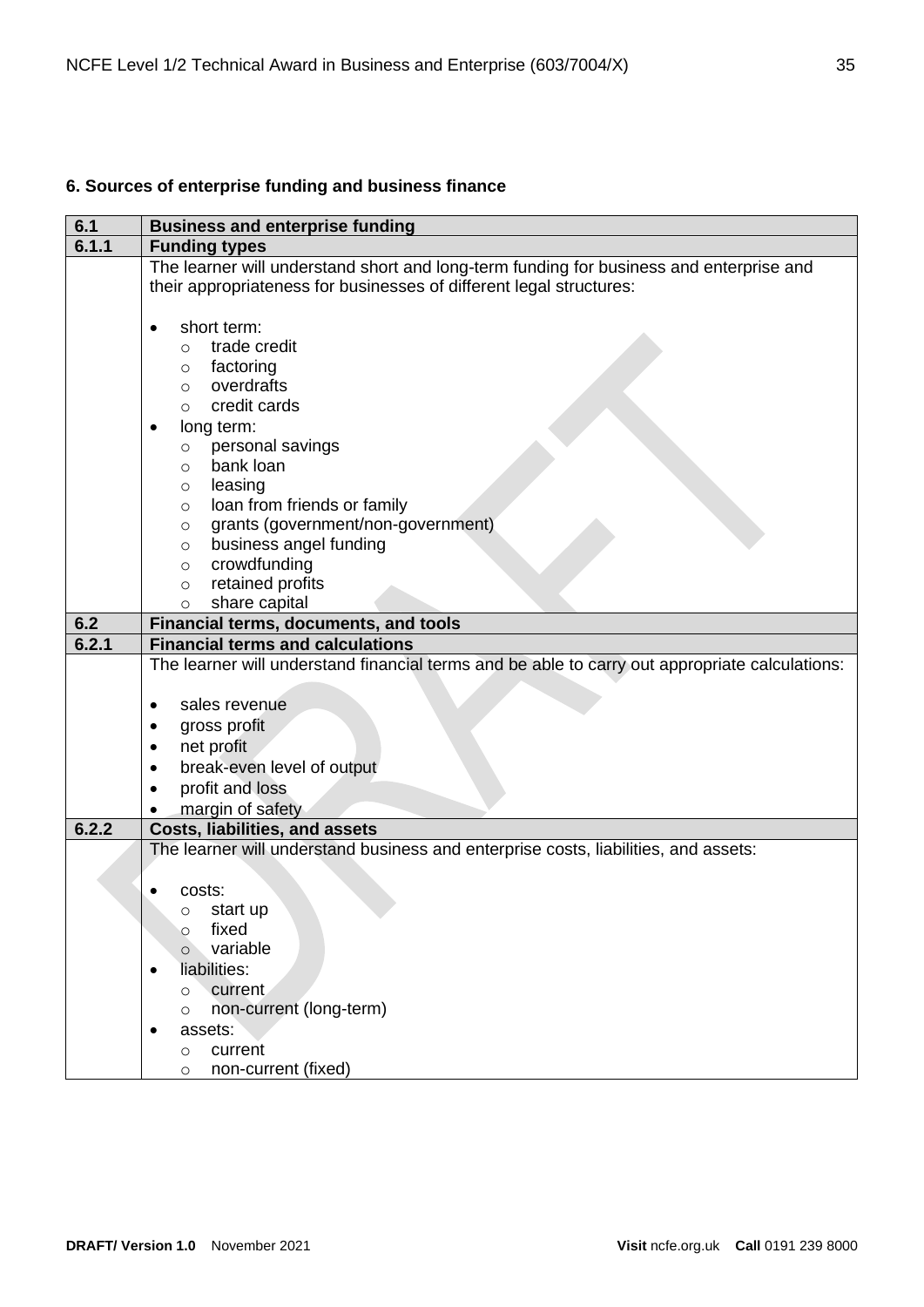| 6.2.3 | <b>Financial documents</b>                                                                 |
|-------|--------------------------------------------------------------------------------------------|
|       | The learner will understand financial tools and documents. The learner will understand the |
|       | reasons why businesses use these tools and documents and the benefits that result from     |
|       | their use:                                                                                 |
|       |                                                                                            |
|       | break-even chart:<br>٠                                                                     |
|       | how to construct a break-even chart<br>$\Omega$                                            |
|       | labelling of axes, cost and revenue lines, break-even point, margin of safety<br>$\circ$   |
|       | extract information on:<br>$\Omega$                                                        |
|       | costs                                                                                      |
|       | revenues<br>■                                                                              |
|       | profit                                                                                     |
|       | loss<br>٠                                                                                  |
|       | margin of safety<br>٠                                                                      |
|       | cash flow forecast:                                                                        |
|       | how to construct a cash flow forecast<br>$\circ$                                           |
|       | cash inflow<br>O                                                                           |
|       | cash outflow<br>$\circ$                                                                    |
|       | net cash flow<br>$\circ$                                                                   |
|       | opening balance<br>$\circ$                                                                 |
|       | closing balance<br>$\circ$                                                                 |
|       | income statement (profit and loss account):<br>٠                                           |
|       | how to construct a simple income statement<br>$\circ$                                      |
|       | sales revenue<br>O                                                                         |
|       | cost of sales<br>O                                                                         |
|       | gross profit<br>O                                                                          |
|       | expenses<br>O                                                                              |
|       | net profit                                                                                 |
|       | O<br>statement of financial position (balance sheet):                                      |
|       | ٠<br>non-current (fixed) assets                                                            |
|       | $\circ$<br>current assets                                                                  |
|       | O<br>current liabilities<br>$\circ$                                                        |
|       | non-current liabilities                                                                    |
|       | $\circ$<br>share (owners) capital<br>$\circ$                                               |
|       | capital employed<br>$\circ$                                                                |
| 6.2.4 | <b>Ratio analysis</b>                                                                      |
|       | The learner will understand financial ratios, their calculations and interpretation:       |
|       |                                                                                            |
|       | profitability:<br>$\bullet$                                                                |
|       | net profit margin                                                                          |
|       | return on capital employed<br>O                                                            |
|       | liquidity:<br>$\bullet$                                                                    |
|       | current ratio<br>$\circ$                                                                   |
|       | acid-test ratio                                                                            |
|       | O                                                                                          |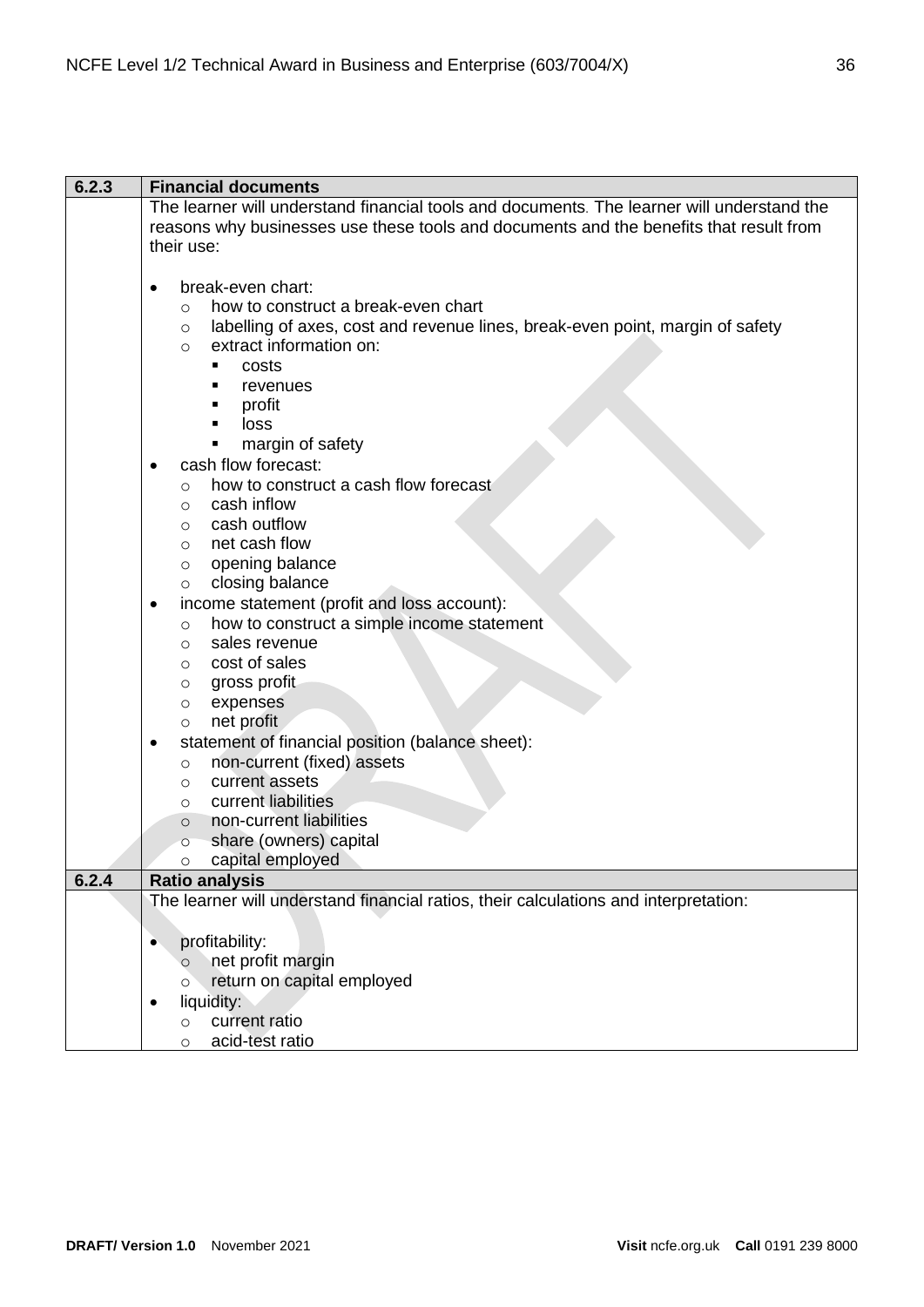| 6.2.5 | <b>Cash flow management</b>                                                                                                                                |
|-------|------------------------------------------------------------------------------------------------------------------------------------------------------------|
|       | The learner will understand cash flow management:                                                                                                          |
|       | the importance of cash to business and enterprise<br>the usefulness of cash flow forecasting to business and enterprise<br>solutions to cash flow problems |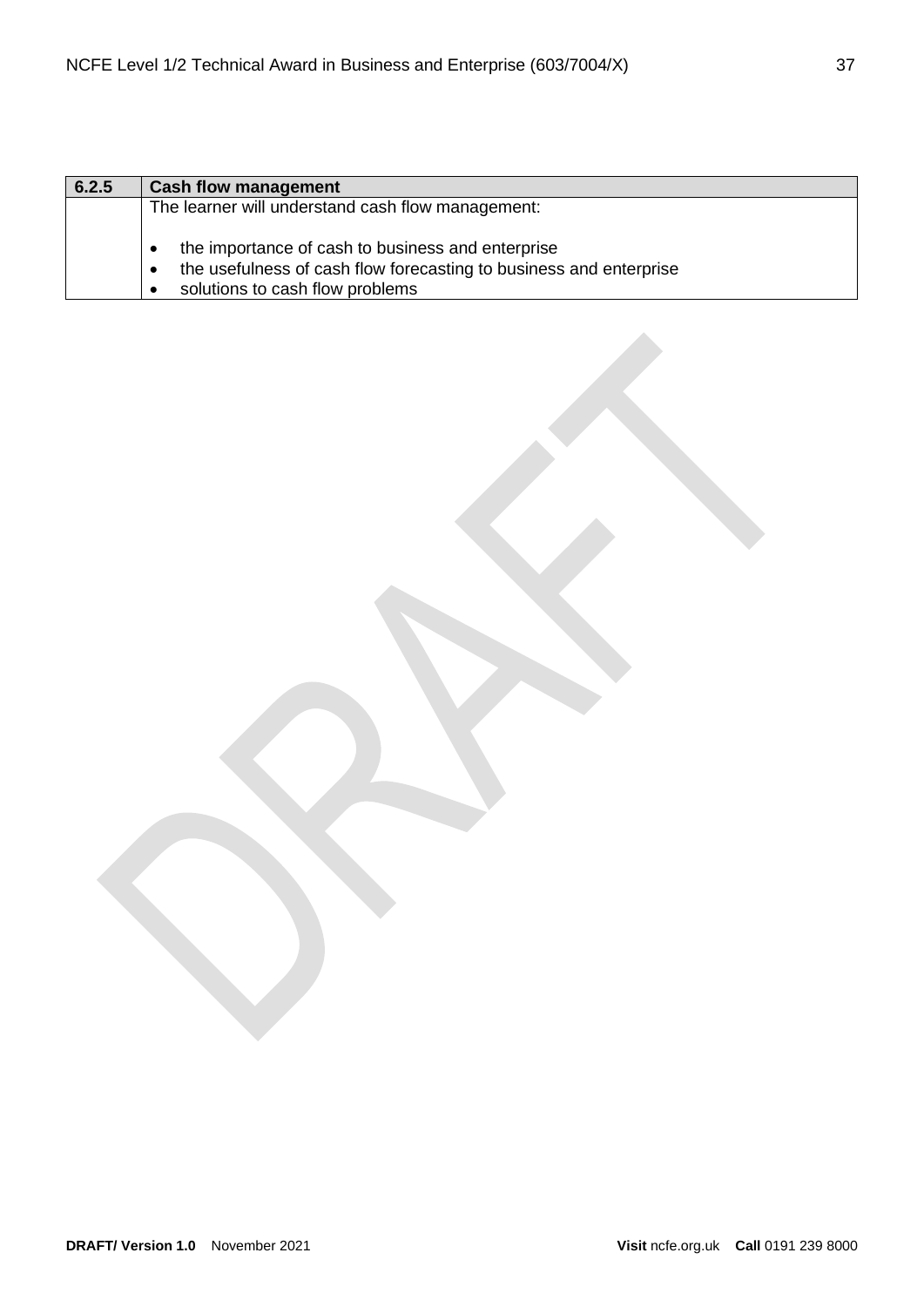# <span id="page-37-0"></span>**7. The impact of the external environment on business and enterprise**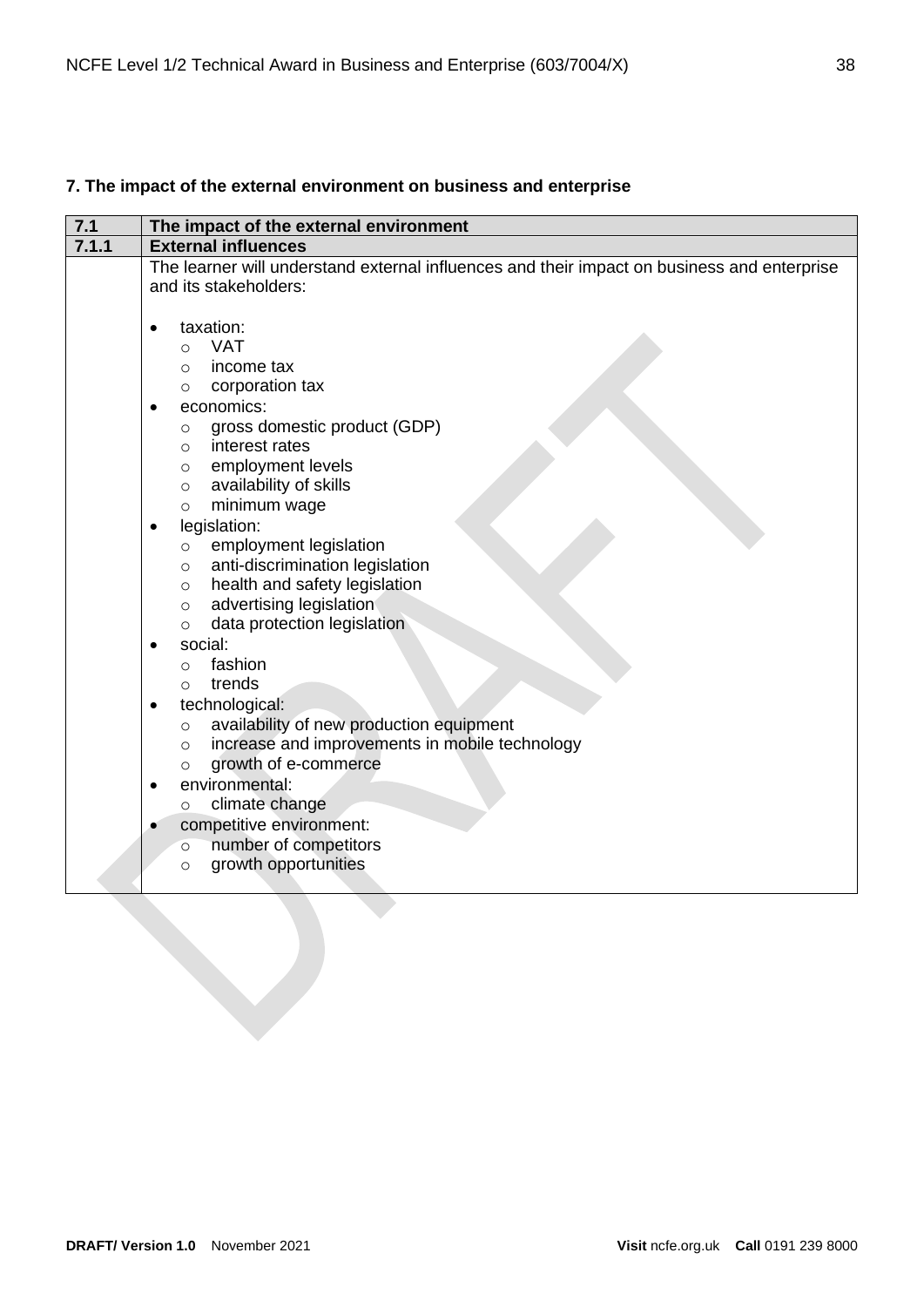# <span id="page-38-0"></span>**8. Business and enterprise planning**

| 8.1   | <b>Business and enterprise planning</b>                                                    |
|-------|--------------------------------------------------------------------------------------------|
| 8.1.1 | <b>Purposes and benefits of planning</b>                                                   |
|       | The learner will understand the purposes and benefits of business and enterprise planning: |
|       |                                                                                            |
|       | purposes:<br>$\bullet$                                                                     |
|       | informs potential investors<br>$\circ$                                                     |
|       | informs employees<br>$\circ$                                                               |
|       | monitors progress<br>$\circ$                                                               |
|       | identifies necessary resources<br>$\circ$                                                  |
|       | reduces risks<br>$\circ$                                                                   |
|       | benefits:<br>$\bullet$                                                                     |
|       | identifies short and long-term finance needs<br>O                                          |
|       | helps in raising finance<br>$\circ$                                                        |
|       | reduces likelihood of cash flow problems<br>$\circ$                                        |
|       | employees' focus is aligned with business<br>$\circ$                                       |
|       | ensures resources are available when needed<br>$\circ$                                     |
| 8.1.2 | Sections of a business plan                                                                |
|       | The learner will understand sections of a business plan:                                   |
|       |                                                                                            |
|       | executive summary:<br>$\bullet$                                                            |
|       | company name<br>$\circ$                                                                    |
|       | product or service provided<br>$\circ$                                                     |
|       | reasons for product or service<br>$\circ$                                                  |
|       | target market<br>$\circ$                                                                   |
|       | legal structure<br>$\circ$                                                                 |
|       | finance required<br>$\circ$                                                                |
|       | primary and secondary research:<br>$\bullet$                                               |
|       | competition:<br>$\circ$                                                                    |
|       | products and prices                                                                        |
|       | number and location                                                                        |
|       | distribution methods                                                                       |
|       | target market:<br>$\circ$                                                                  |
|       | location                                                                                   |
|       | characteristics                                                                            |
|       | number                                                                                     |
|       | labour needs:<br>$\circ$                                                                   |
|       | skills                                                                                     |
|       | number of employees<br>п                                                                   |
|       | cost                                                                                       |
|       | premises:<br>$\circ$                                                                       |
|       | location<br>٠                                                                              |
|       | cost<br>٠                                                                                  |
|       | equipment:<br>$\circ$                                                                      |
|       | items needed                                                                               |
|       | cost<br>п                                                                                  |
|       | raw materials and/or components:<br>$\circ$                                                |
|       | quantity<br>٠                                                                              |
|       | cost                                                                                       |
|       | supplier                                                                                   |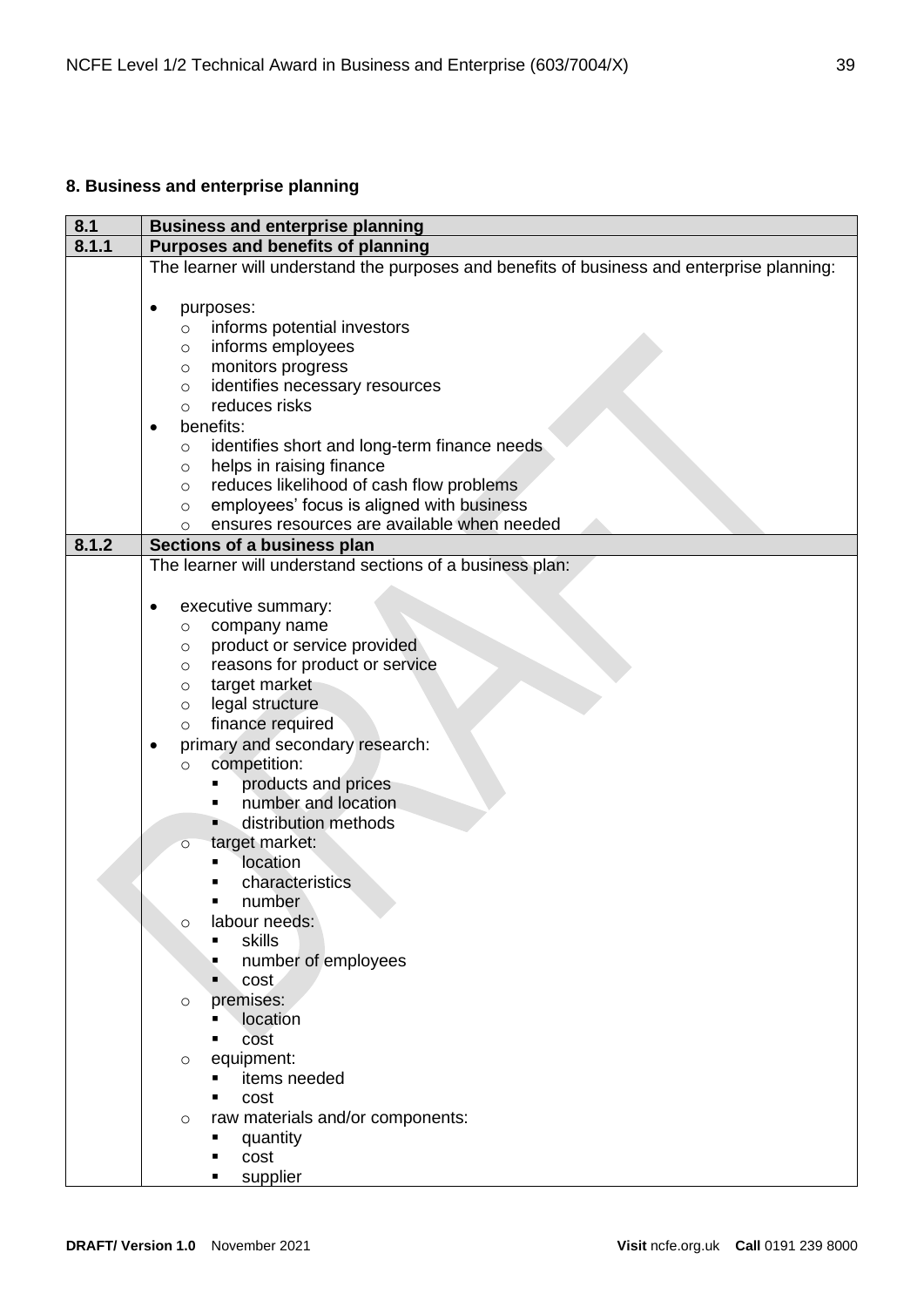• market analysis: o target market o competitive environment o potential suppliers • marketing: o product/service o place o price o promotion • people and operations: o people considerations: **·** skills required **■** training needs **■** structure of management ▪ cost o operational considerations: ■ methods of production ▪ equipment **■** distribution methods ■ cost • financial plan: o start-up costs o running costs (fixed and variable) o cash flow forecast o break-even chart and analysis o projected income statement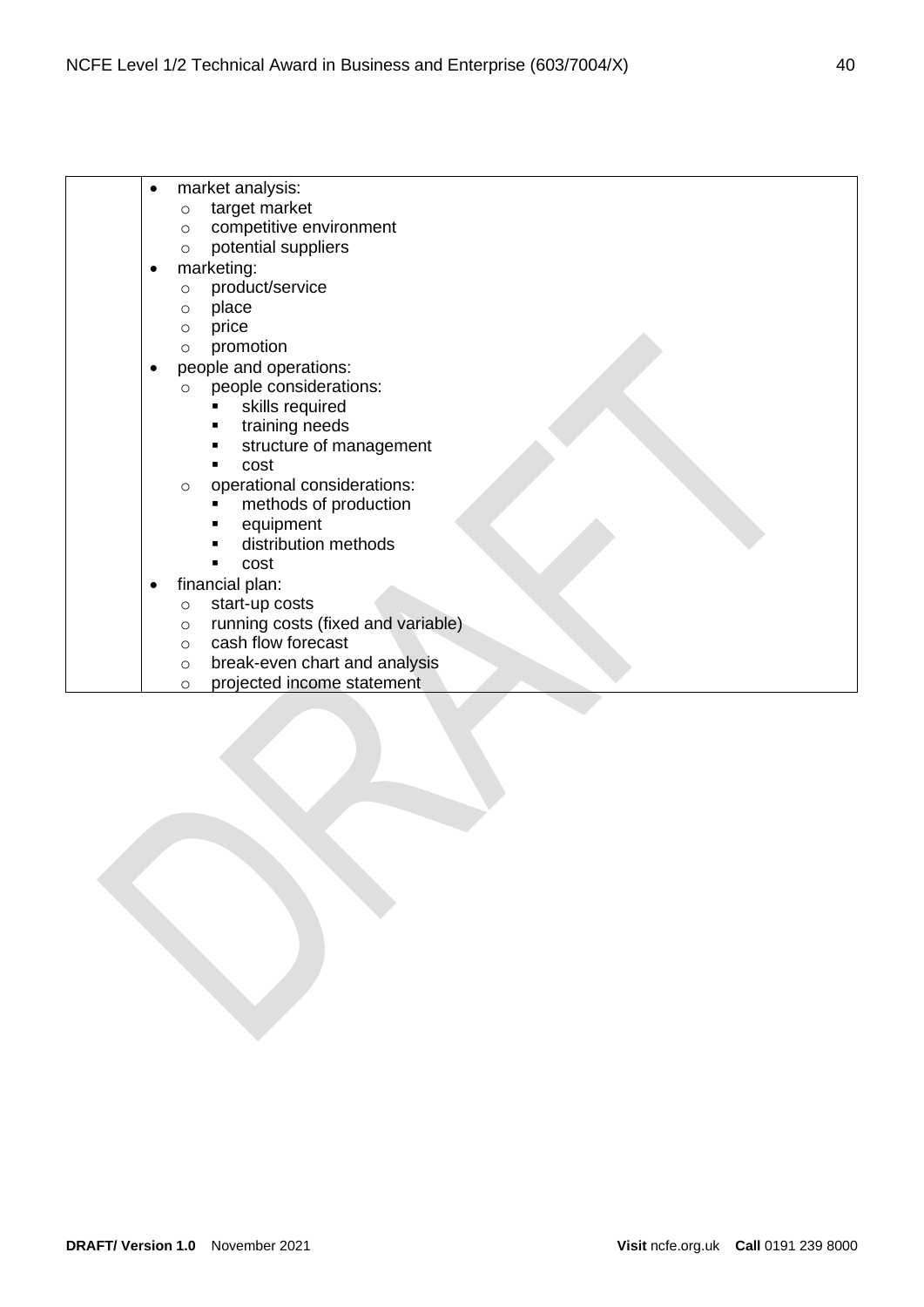# <span id="page-40-0"></span>**Teaching guidance**

In this section, we provide some useful advice and guidance to support the delivery of the teaching content.

The website links are provided as sources of potentially useful information for delivery/learning of this subject area. NCFE does not explicitly endorse any learning resources available on these websites. For official NCFE endorsed learning resources, please see the additional and teaching materials sections on the qualification page on the NCFE website.

# **1. Teaching guidance - entrepreneurship, business organisation and the importance of stakeholders**

It is important that the learner is given the opportunity to gain knowledge and understanding about entrepreneurship, business and enterprise aims and objectives, business structures, and the importance of stakeholders through a combination of class-based and practical learning.

Delivery of this area could take place through the study of different case studies about successful entrepreneurs with references to their motivators and attributes. Good examples could include James Dyson, Deborah Meaden, Larry Page, Levi Roots, J.K Rowling, Peter Jones and Alan Sugar. By considering a range of entrepreneurs, the learner should be able to see the commonality in motivators and attributes across the range. It would also be advantageous for the learner to meet and interview successful entrepreneurs in their own locality to enable them to put the examples into familiar context.

Suitable examples of business aims and objectives should be selected to explore both financial and non-financial aims and objectives in context of known businesses; these could be local, national, or international, and will provide the learner with a variety of structures of business which they could use to look at the similarities and differences in business size and structure.

The learner would benefit from the investigating into a number of different businesses who have different legal structures and their characteristics. By looking into businesses that have grown or downsized, it would allow the learner to gain an understanding of the impact of these changes. When considering a variety of businesses, the learner could focus on one well-known business and put its stakeholders into context. The learner should consider how a business engages with its stakeholders and how the interests of stakeholders may not always be mutually compatible. Again, it would be advantageous for the learner to consider businesses at local, national or international levels to understand how the size and structure of a business could alter the importance of different stakeholders to that business.

#### **External visits/guest speakers:**

- local businessperson/entrepreneur
- HR representative from a local business/enterprise
- finance representative from a local business/enterprise
- operations manager from a local business/enterprise

#### **Resources:**

- classroom teaching pack:
	- o PowerPoint (PPT)
		- o lesson plans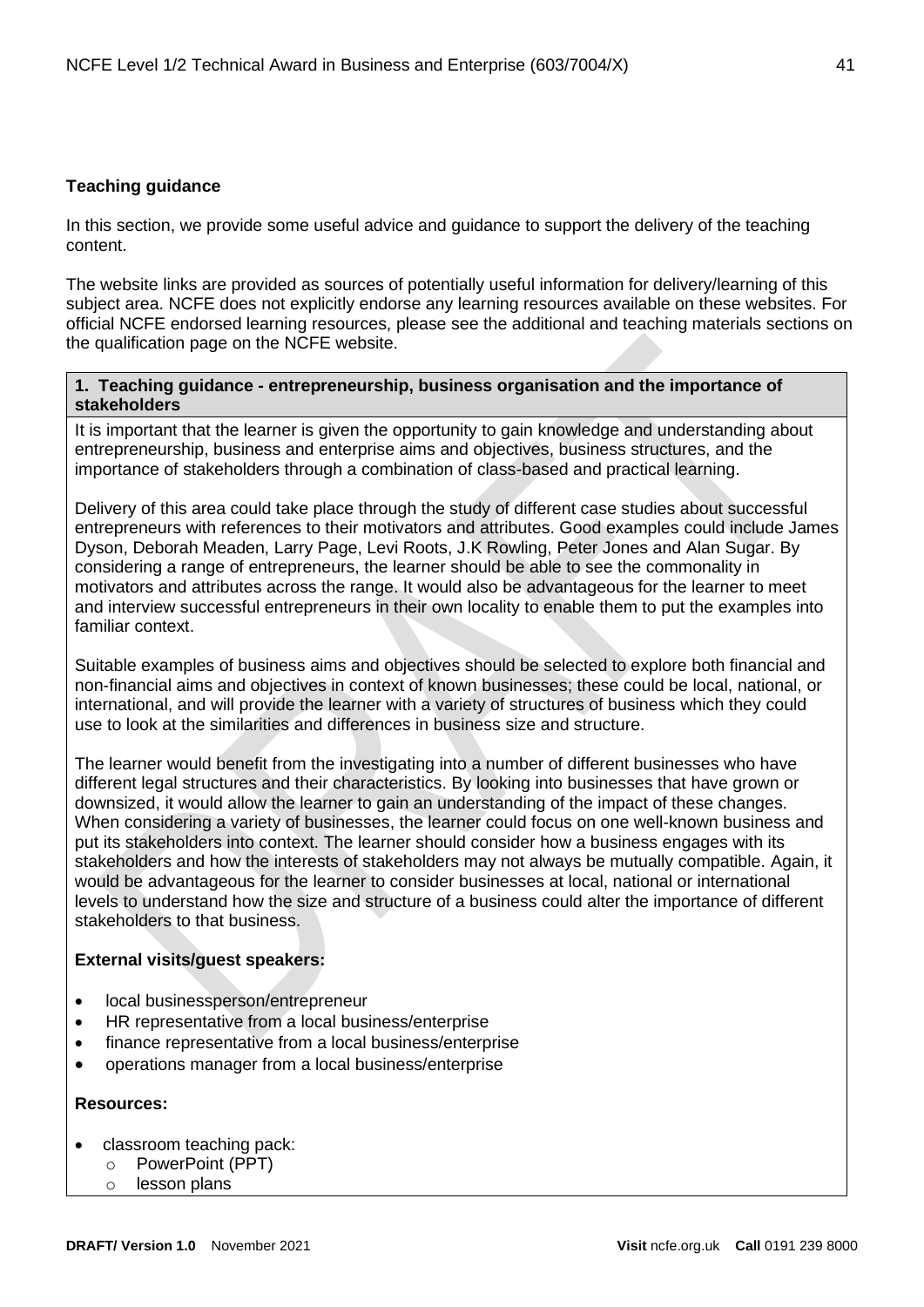#### **1. Teaching guidance - entrepreneurship, business organisation and the importance of stakeholders**

- o scheme of work
- o worksheets
- o revision workbook

# **Other resources:**

- 'Business Studies for Dummies' by Richard Pettinger
- 'Entrepreneur Revolution: How to Develop Your Entrepreneurial Mindset and Start a Business That Works' by Daniel Priestley
- 'The Business Book: Big Ideas Simply Explained' by DK
- 'How Business Works: A Graphic Guide to Business Success' by DK
- 'Be a Young Entrepreneur' by Adam Sutherland
- 'Rich Dad, Poor Dad' by Robert Kiyosaki and Sharon Lechter

# **Useful websites:**

- [www.entrepreneursuk.net/famous-entrepreneurs/](https://www.entrepreneursuk.net/famous-entrepreneurs/)
- [www.bbc.co.uk/education/subjects/zpsvr82](http://www.bbc.co.uk/education/subjects/zpsvr82)
- [www.bizkids.com/business-resources](http://www.bizkids.com/business-resources)
- [www.beebusinessbee.co.uk/index.php/business-topics](http://www.beebusinessbee.co.uk/index.php/business-topics)
- [www.princes-trust.org.uk/help-for-young-people/tools-resources/business-tools/business-plans](https://www.princes-trust.org.uk/help-for-young-people/tools-resources/business-tools/business-plans)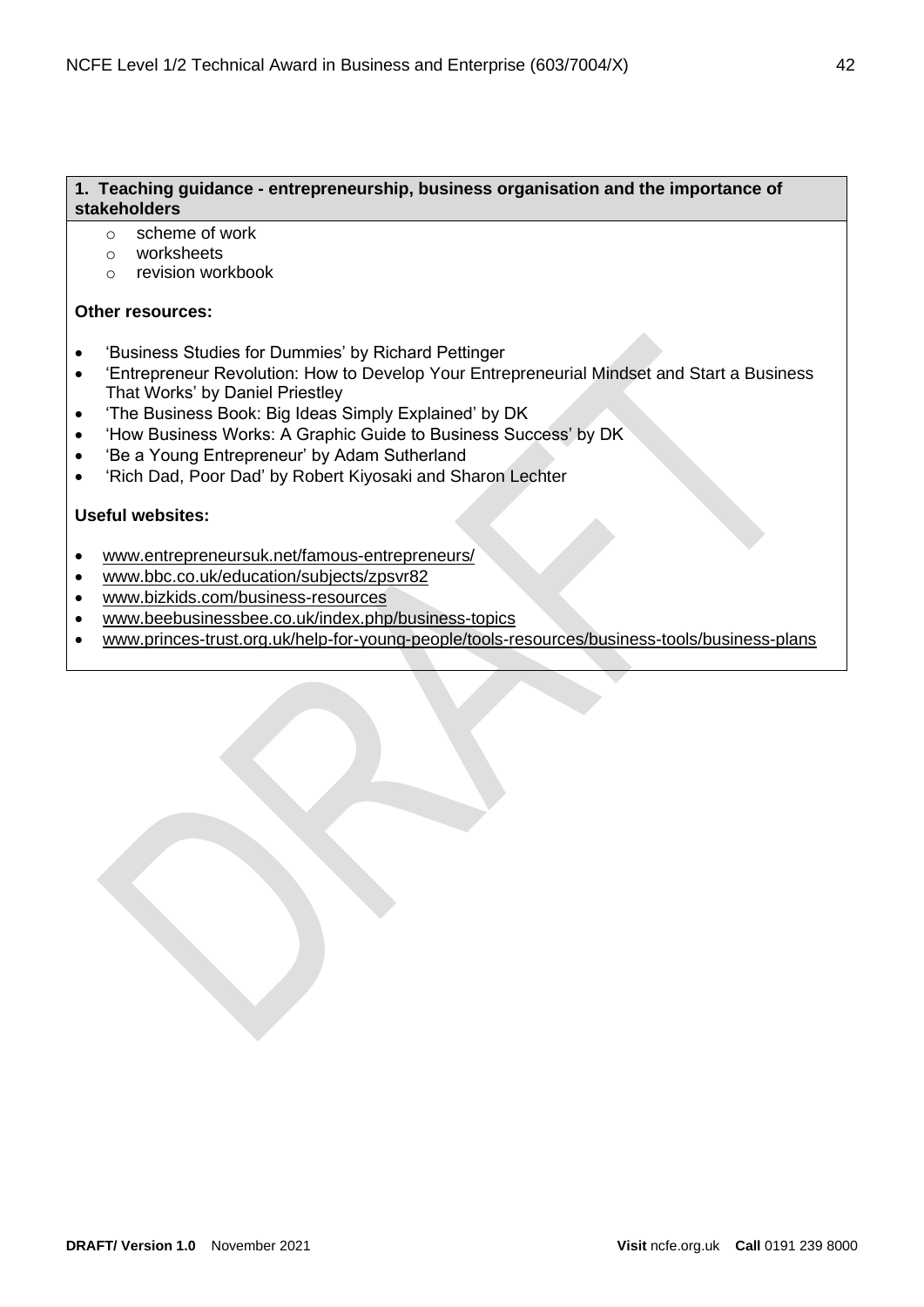# **2. Teaching guidance – market research, market types and orientation and marketing mix**

It is important that the learner is given the opportunity to gain knowledge and understanding about the market in business and enterprise, market research, and marketing mix through a combination of class-based and practical learning.

When considering market research, the learner could first be provided with the theoretical knowledge of marketing, and this could be followed up with a series of tasks to try and test the quantitative and qualitative information they are able to gain. This will provide the learner with an understanding of time and potential cost inputs against the quality of data gathered.

The learner needs to understand the importance of product portfolios, product mix, the product life cycle and the Boston Matrix. The learner would benefit from reviewing the products of businesses such as Apple, Nestlé, Coca Cola and Samsung in relation to product portfolios, product mix, the product life cycle and the Boston Matrix.

Delivery of this area could also take place through the study of large supermarket chain case studies. Most large supermarket retailers sell a variety of consumables, groceries, electronics, clothing, homeware and financial services. By considering supermarket retailers, the learner will gain an insight across a range of marketing mix strategies. It would also be advantageous for the learner to use a supermarket as they will be familiar with the retailer, which will aid them in putting the examples into context.

Due to the high profiles of large supermarket retailers, the learner should be able to find information on how the companies have applied the marketing mix and should be able to gather information on most strategies in practice. It would also be advantageous, after understanding the theoretical application of strategies, for the learner to visit a supermarket outlet of their chosen chain to be able to understand first-hand, by either their own reactions or through customer surveying, how the company's application of the marketing mix affects their consumers.

# **External visits/guest speakers:**

- local businessperson/entrepreneur
- HR representative from a local business/enterprise
- finance representative from a local business/enterprise
- operations manager from a local business/enterprise

#### **Resources:**

- classroom teaching pack:
	- o PowerPoint (PPT)
	- o lesson plans
	- o scheme of work
	- o worksheets
	- o revision workbook

#### **Other resources:**

- 'Business Studies for Dummies' by Richard Pettinger
- 'Digital Marketing for Dummies' by Ryan Deiss and Russ Henneberry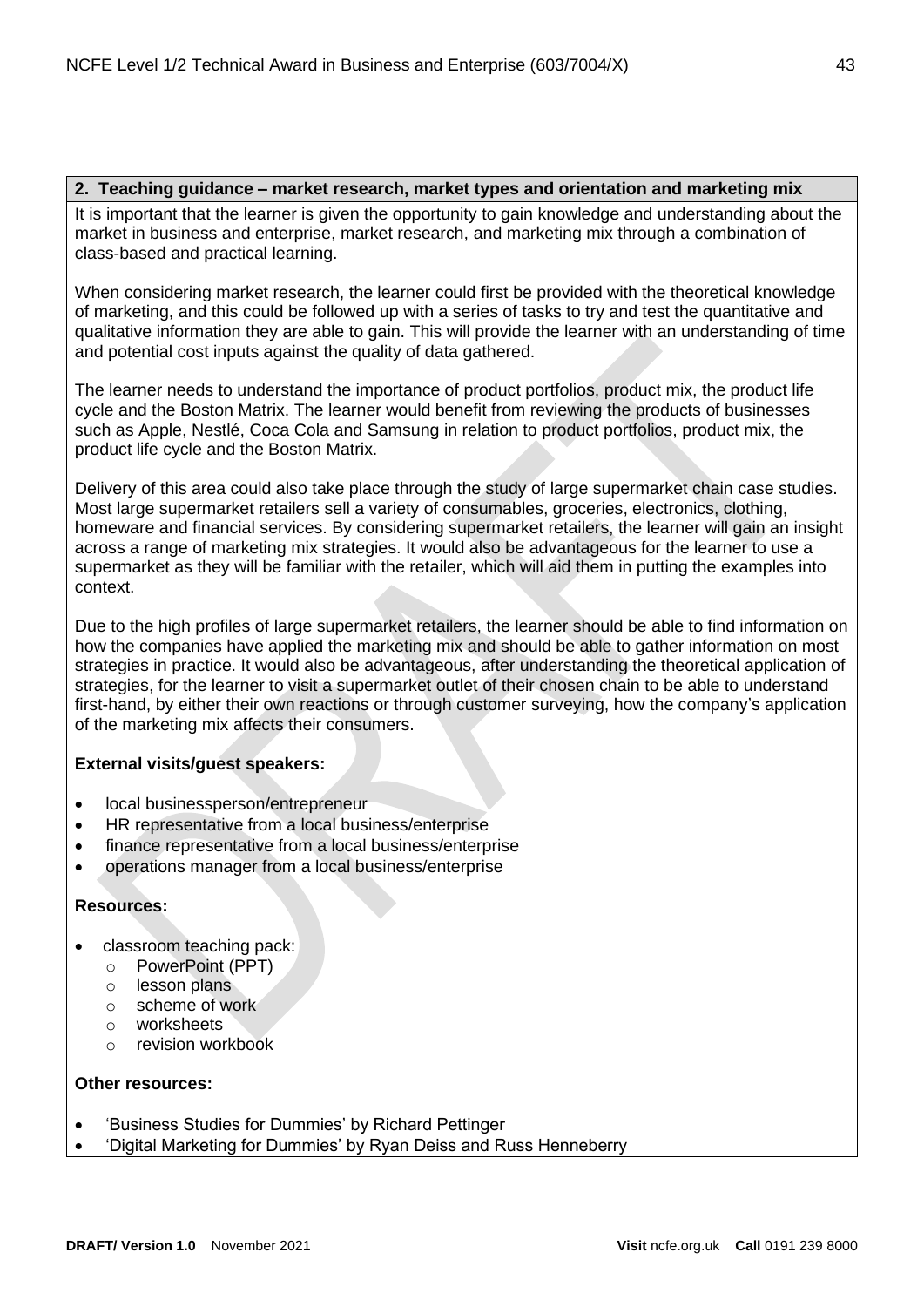#### **2. Teaching guidance – market research, market types and orientation and marketing mix**

- 'Entrepreneur Revolution: How to Develop Your Entrepreneurial Mindset and Start a Business That Works' by Daniel Priestley
- 'The Business Book: Big Ideas Simply Explained' by DK
- 'How Business Works: A Graphic Guide to Business Success' by DK
- 'Be a Young Entrepreneur' by Adam Sutherland

# **Useful websites:**

- [www.mbaskool.com/marketing-mix/services/16731-tesco.html](http://www.mbaskool.com/marketing-mix/services/16731-tesco.html)
- [www.research-methodology.net/tesco-marketing-mix/](http://www.research-methodology.net/tesco-marketing-mix/)
- [www.bbc.co.uk/education/subjects/zpsvr82](http://www.bbc.co.uk/education/subjects/zpsvr82)
- [www.bizkids.com/business-resources](http://www.bizkids.com/business-resources)
- [www.beebusinessbee.co.uk/index.php/business-topics](http://www.beebusinessbee.co.uk/index.php/business-topics)
- [www.princes-trust.org.uk/help-for-young-people/tools-resources/business-tools/business-plans](https://www.princes-trust.org.uk/help-for-young-people/tools-resources/business-tools/business-plans)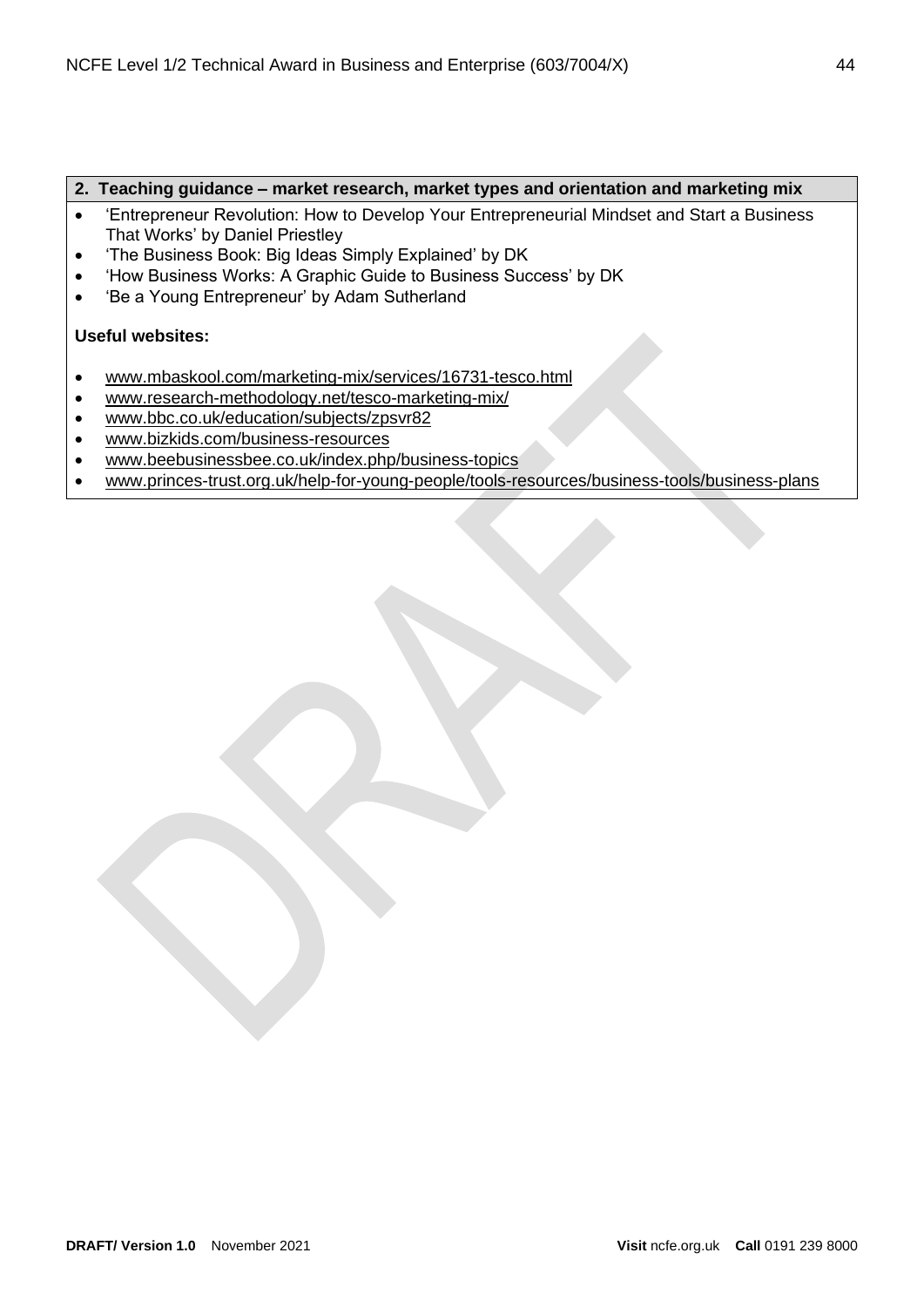# **3. Teaching guidance – human resource requirements for business and enterprise**

It is important that the learner is given the opportunity to gain knowledge and understanding about human resource requirements and staff development, monitoring and motivation and be able to apply them to a business through a combination of class-based and practical learning.

Delivery of this learning outcome could be done through a series of scenarios looking at recruitment, contracts, disciplinary procedures, staff training, staff contracts and motivation methods. The learner could meet with business HR representatives to understand the role of a HR officer/manager. By considering a range of situations/scenarios, the learner should discuss potential outcomes, then research the correct procedures to evaluate their assessment of the given situations/scenarios.

The learner could also meet with the HR manager/officer and with the union representatives in their own educational establishment to understand their roles and impact on employees and employers.

Following this, the learner would benefit from reviewing and creating job descriptions and person specifications and researching how and why different businesses/enterprises recruit and select candidates and follow equality in recruitment and how they motivate their staff. The learner also needs to understand how the theories of Maslow and Herzberg can be applied in a business to improve or maintain motivation of the workforce.

# **External visits/guest speakers:**

- local businessperson/entrepreneur
- trades union representative
- HR representative from a local business/enterprise

#### **Resources:**

- classroom teaching pack:
	- o PowerPoint (PPT)
	- o lesson plans
	- o scheme of work
	- o worksheets
	- o revision workbook

#### **Other resources:**

- 'Business Studies for Dummies' by Richard Pettinger
- 'Entrepreneur Revolution: How To Develop Your Entrepreneurial Mindset and Start a Business That Works' by Daniel Priestley
- 'The Business Book: Big Ideas Simply Explained' by DK
- 'How Business Works: A Graphic Guide to Business Success' by DK
- 'Be a Young Entrepreneur' by Adam Sutherland
- 'Start with Why' by Simon Sinek

#### **Useful websites:**

- [www.businesscasestudies.co.uk](http://www.businesscasestudies.co.uk/)
- [www.bizkids.com/business-resources](http://www.bizkids.com/business-resources)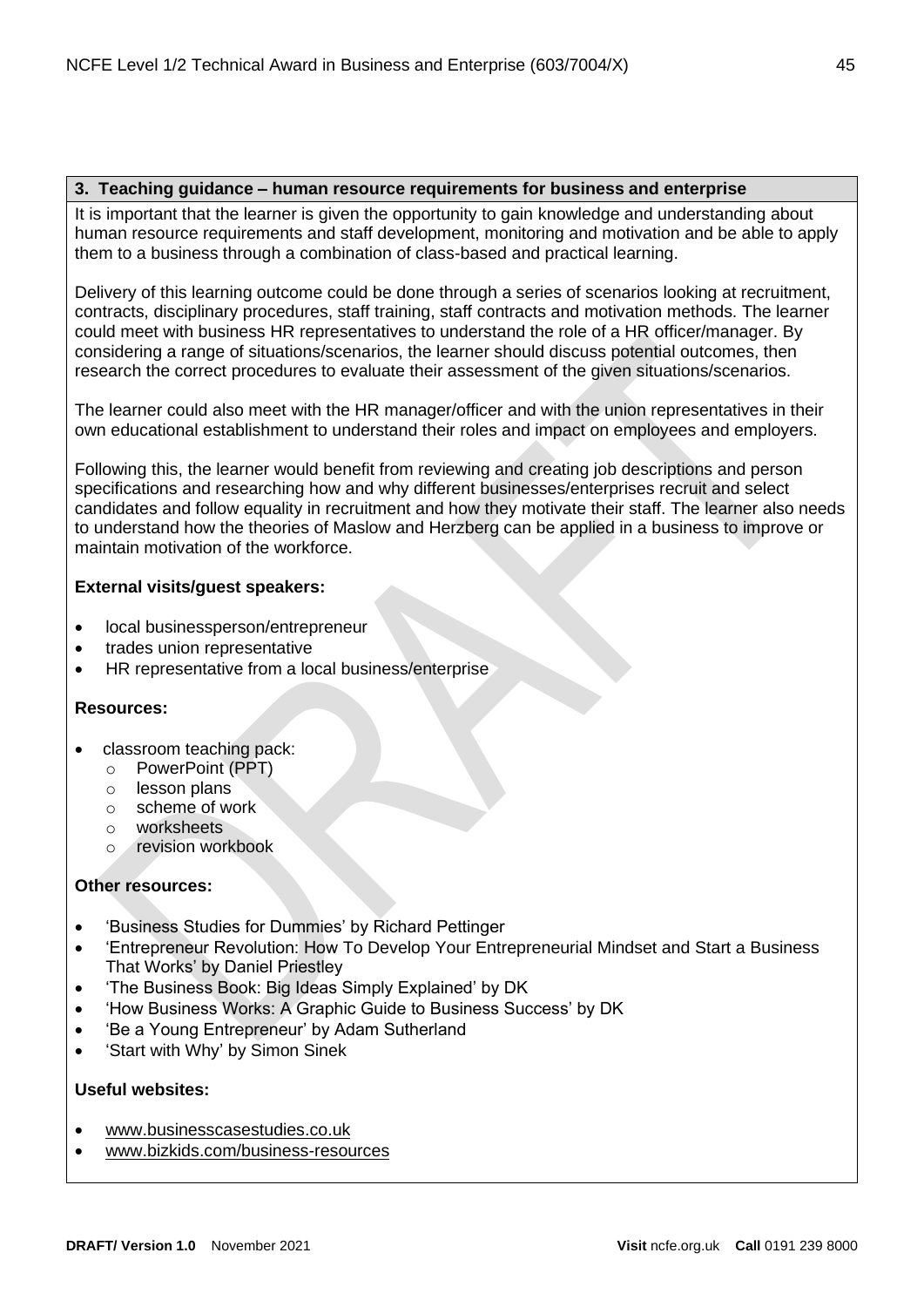# **3. Teaching guidance – human resource requirements for business and enterprise**

- [www.beebusinessbee.co.uk/index.php/business-topics](http://www.beebusinessbee.co.uk/index.php/business-topics)
- [www.princes-trust.org.uk/help-for-young-people/tools-resources/business-tools/business-plans](https://www.princes-trust.org.uk/help-for-young-people/tools-resources/business-tools/business-plans)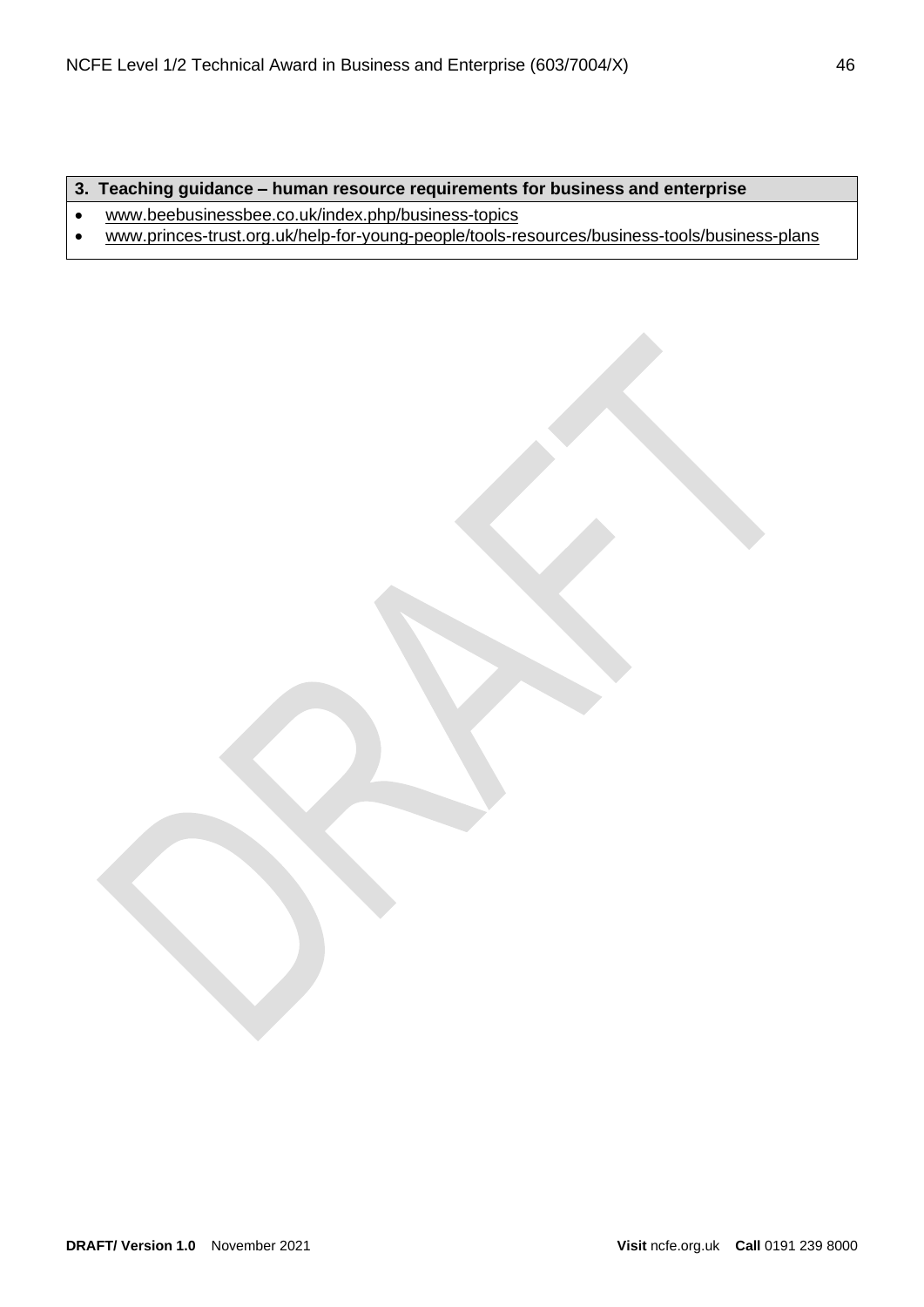# **4. Teaching guidance – operations management**

It is important that the learner is given the opportunity to gain knowledge and understanding about outsourcing, methods of lean production and quality systems, production methods and customer service through a combination of class-based and practical learning.

Delivery of this learning outcome could take place through the study of automotive manufacturing case studies (for example, Nissan). The complexity and cost involved in the processes of the production of vehicles would lend itself well to this learning outcome. By considering an automotive retailer, the learner will get an insight across a range of operative management strategies. It would also be advantageous for the learner to use a retailer which allows them to put the learning outcomes into context.

Most automotive companies outsource the manufacture of at least some of their vehicle parts; use differing methods of lean production at various stages; adopt quality control measures; and, dependent upon the manufacturer and model, will vary their production methods. By understanding the processes involved in context, the learner will understand the justification companies have for using various operative strategies.

The consideration of case studies focusing on businesses that have effective customer service will benefit the learner. It is important at this stage for the learner to understand the impact, both positive and negative, that customer service can have on a business and how it is measured. It is the level and quality of customer service which can dictate the growth or decline of any business, regardless of size or structure.

#### **External visits/guest speakers:**

- local businessperson/entrepreneur
- operations manager from a local business/enterprise

#### **Resources:**

- classroom teaching pack:
	- o PowerPoint (PPT)
	- o lesson plans
	- o scheme of work
	- o worksheets
	- o revision workbook

#### **Other resources:**

- 'Business Studies for Dummies' by Richard Pettinger
- 'Entrepreneur Revolution: How To Develop Your Entrepreneurial Mindset and Start a Business That Works' by Daniel Priestley
- 'The Business Book: Big Ideas Simply Explained' by DK
- 'How Business Works: A Graphic Guide to Business Success' by DK
- 'Be a Young Entrepreneur' by Adam Sutherland

#### **Useful websites:**

• [www.markedbyteachers.com/gcse/business-studies/bmw-operations-management.html](http://www.markedbyteachers.com/gcse/business-studies/bmw-operations-management.html)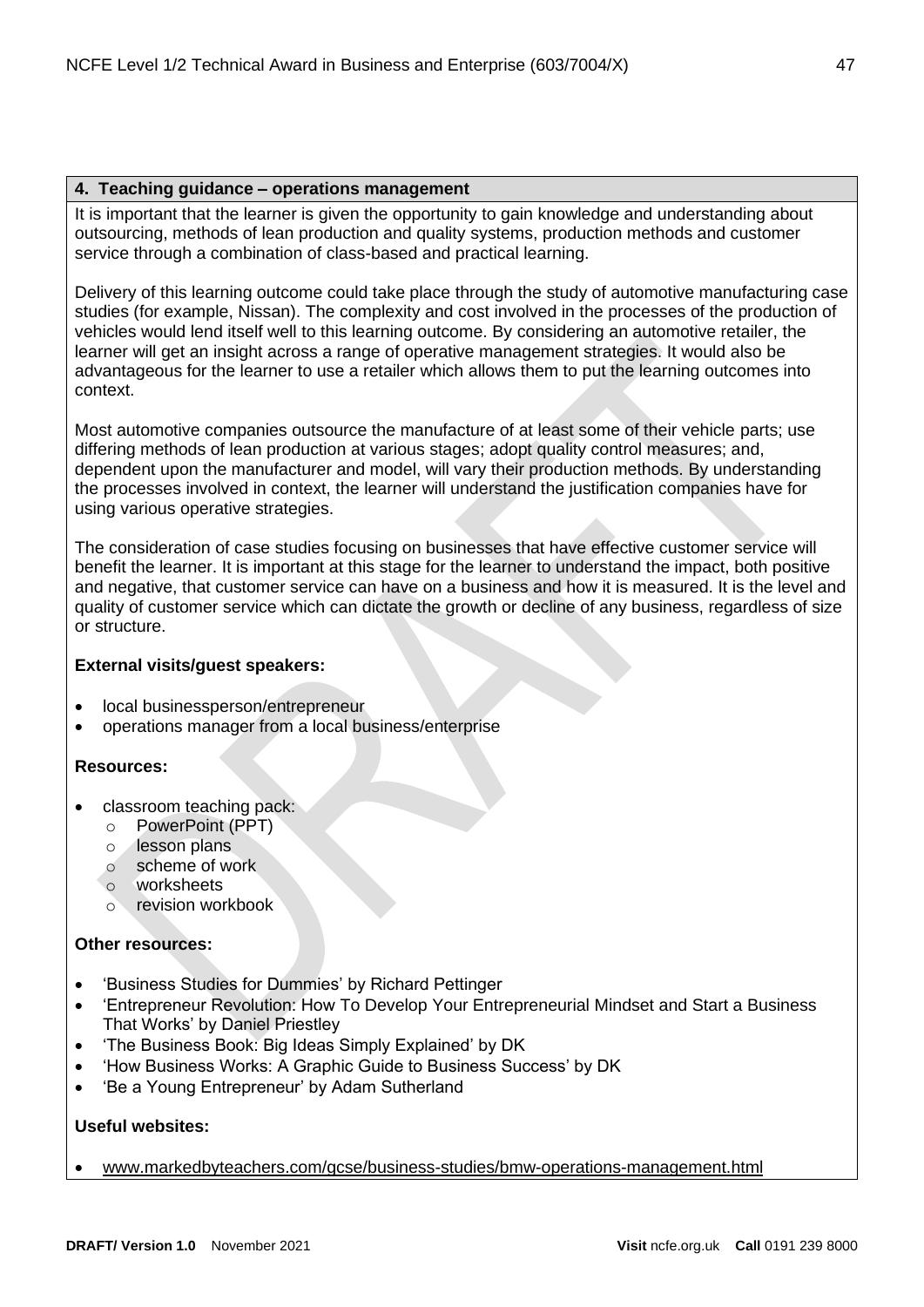# **4. Teaching guidance – operations management**

- [www.leanproduction.com/](https://www.leanproduction.com/)
- www.[blog.hubspot.com/service/importance-customer-service](https://blog.hubspot.com/service/importance-customer-service)
- [www.businesscasestudies.co.uk/](http://www.businesscasestudies.co.uk/)
- [www.bbc.co.uk/education/subjects/zpsvr82](http://www.bbc.co.uk/education/subjects/zpsvr82)
- [www.bizkids.com/business-resources](http://www.bizkids.com/business-resources)
- [www.beebusinessbee.co.uk/index.php/business-topics](http://www.beebusinessbee.co.uk/index.php/business-topics)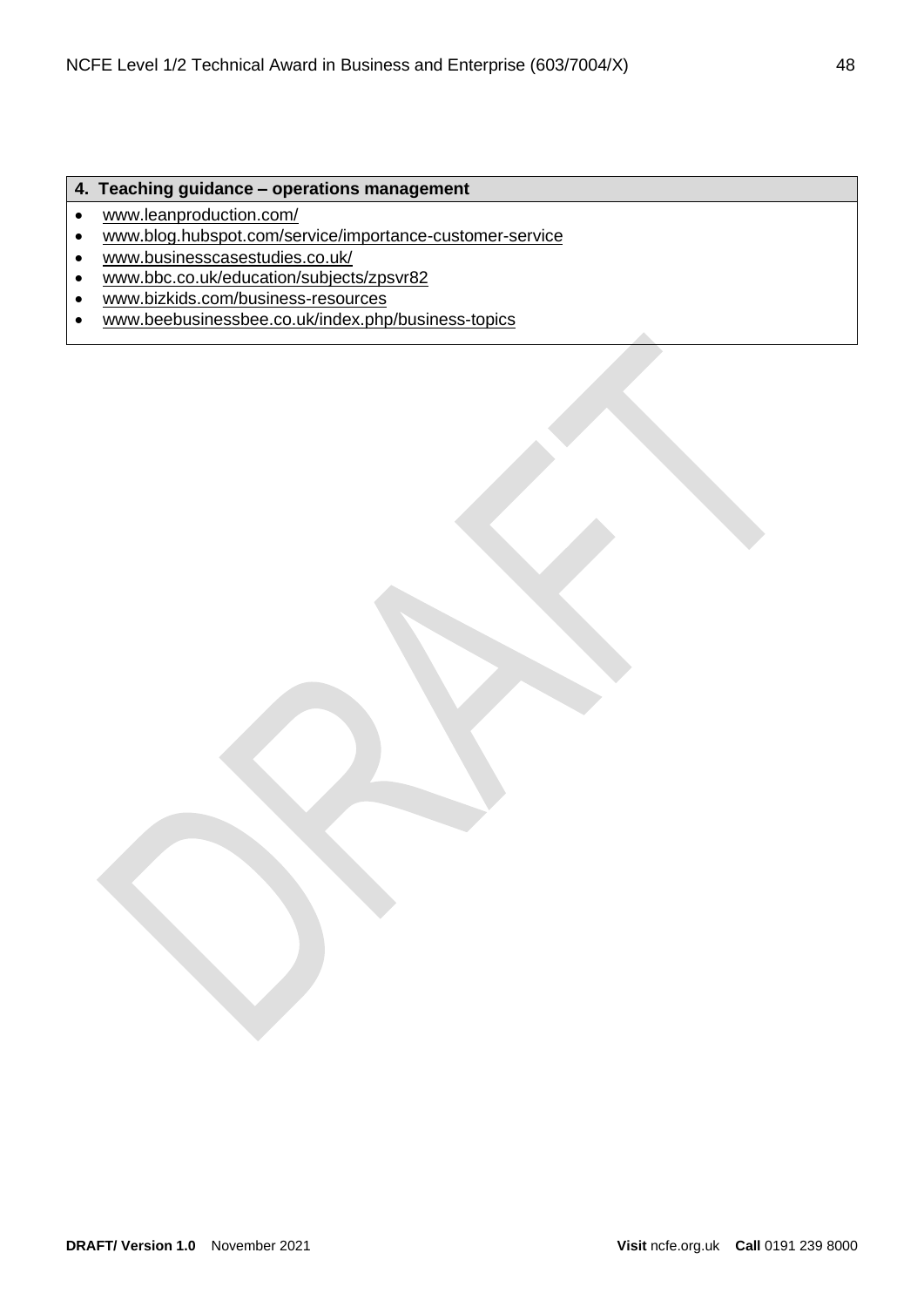# **5. Teaching guidance – business growth**

It is important that the learner is given the opportunity to gain knowledge and understanding of business and enterprise growth covering both internal and external growth, the efficiencies and costs of business and enterprise expansion and the challenges of growth, through a combination of classbased and practical learning.

Delivery of this learning outcome could take place through the investigation of a number of different businesses that have undertaken periods of growth, this could include a study of local and national, or international businesses.

An investigation into a small business local to the learner (for example, a hairdressing salon that has opened at least one other salon, or a garden nursery that has diversified into selling Christmas decorations and garden furniture) would enable the learner to understand that even small businesses that choose to grow will face challenges as well as enjoy the benefits of growth.

The learner can then investigate the growth of much larger businesses that have expanded rapidly through different methods, such as Primark and Amazon. A study of a businesses that has suffered diseconomies of scale would also be beneficial. By comparing and contrasting the different methods of growth and the advantages and challenges faced by these businesses, the learner will be able to gain both knowledge and understanding of this area.

# **External visits/guest speakers:**

- local businessperson/entrepreneur
- customer service representative from a local business/enterprise

# **Resources:**

- classroom teaching pack:
	- o PowerPoint (PPT)
	- o lesson plans
	- o scheme of work
	- o worksheets
	- o revision workbook

# **Other resources:**

- 'Business Studies for Dummies' by Richard Pettinger
- 'Entrepreneur Revolution: How To Develop Your Entrepreneurial Mindset and Start a Business That Works' by Daniel Priestley
- 'The Business Book: Big Ideas Simply Explained' by DK
- 'How Business Works: A Graphic Guide to Business Success' by DK
- 'Be a Young Entrepreneur' by Adam Sutherland

#### **Useful websites:**

- [www.bbc.co.uk/bitesize/guides/zkr4wmn/revision/1](https://www.bbc.co.uk/bitesize/guides/zkr4wmn/revision/1)
- [www.businesscasestudies.co.uk/](http://www.businesscasestudies.co.uk/)
- [www.bizkids.com/business-resources](http://www.bizkids.com/business-resources)
- [www.beebusinessbee.co.uk/index.php/business-topics](http://www.beebusinessbee.co.uk/index.php/business-topics)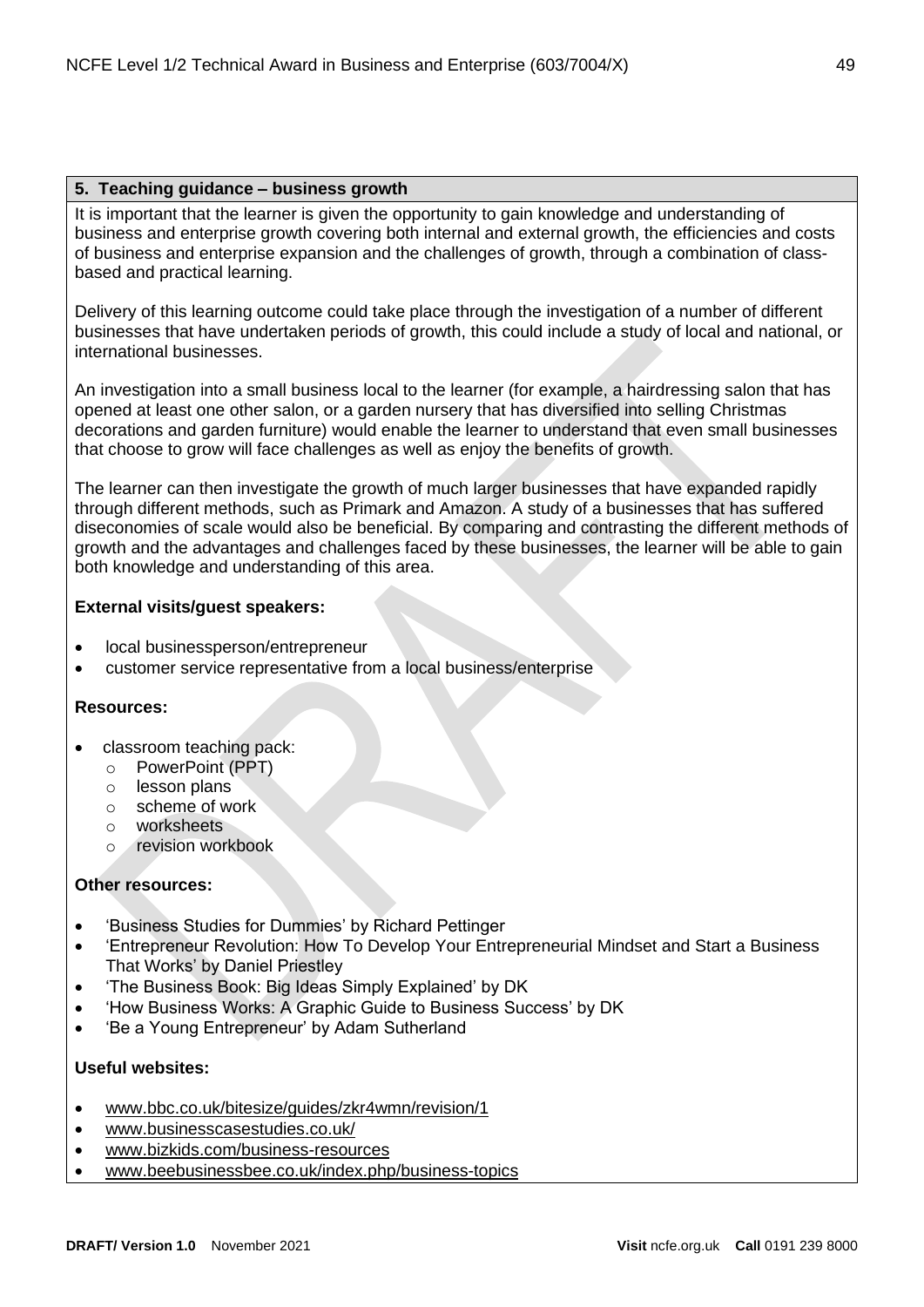# **5. Teaching guidance – business growth**

• [www.princes-trust.org.uk/help-for-young-people/tools-resources/business-tools/business-plans](https://www.princes-trust.org.uk/help-for-young-people/tools-resources/business-tools/business-plans)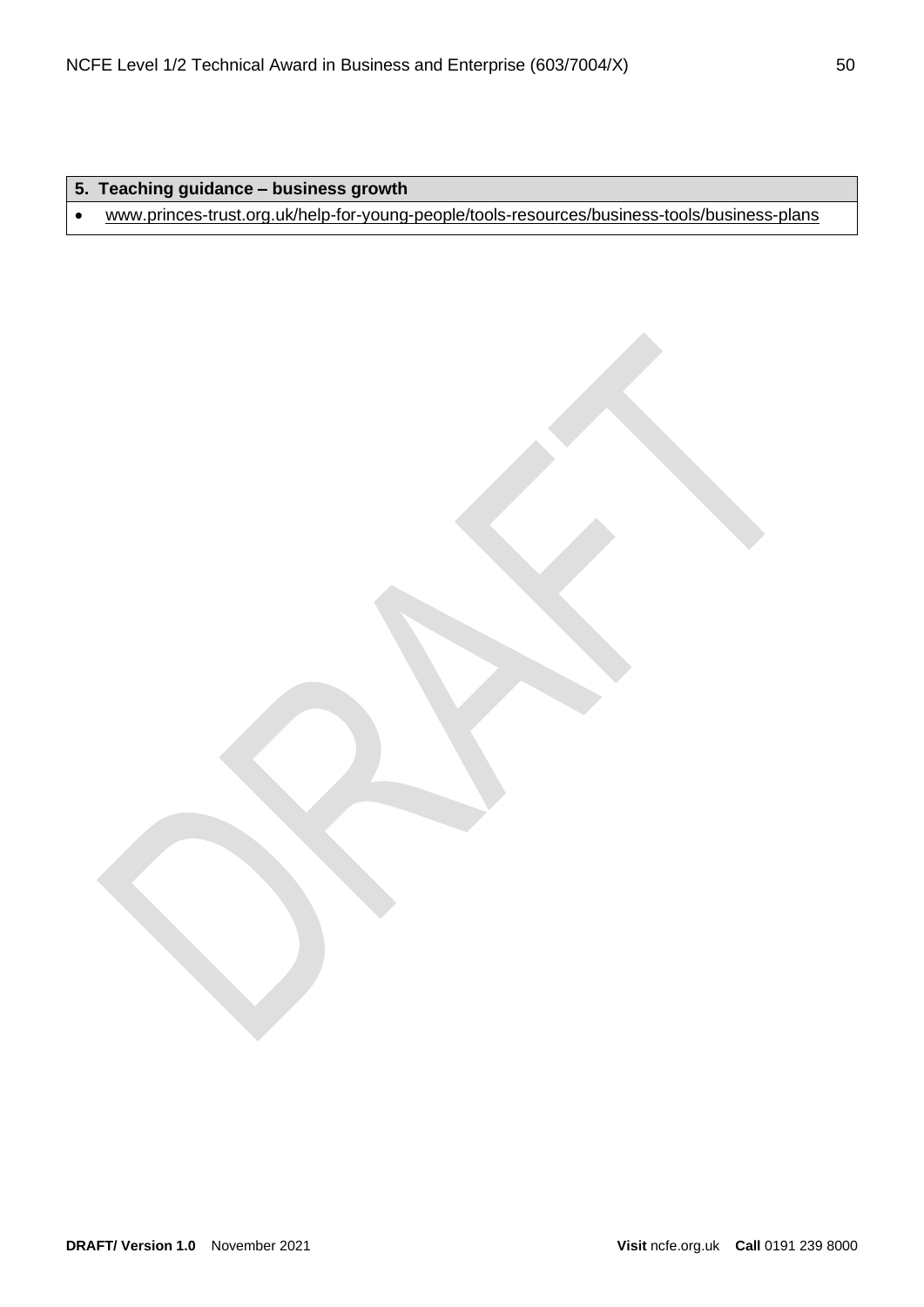**6. Teaching guidance – sources of enterprise funding and business finance** It is important that the learner is given the opportunity to gain knowledge and understanding about business and enterprise funding and finance through a combination of class-based and practical learning.

Delivery of this learning outcome would benefit from the expertise and experience of a business banking manager. The learner should visit a bank to look at the funding and support provided by banks to start-ups and existing businesses. By working with business bank managers, the learner will develop a clearer understanding of not only what is available to new and existing businesses, but also the processes involved in applications and the success criteria and expectations of financial institutions. The learner should also consider the funding available through grants and bursaries, such as Prince's Trust, Lottery funding, council grants, or specialist institutions to support start-ups and how new businesses can utilise outlets, such as crowdfunding, to raise capital.

The learner would also benefit from talking to an accountant, and or a finance representative, from a local business to understand financial terms and to look at, and gain an understanding of, a range of commonly used financial documents (for example, break even charts, income statements and statements of financial position). The learner also needs to be provided with data from a variety of business samples to create these commonly-used financial documents.

The learner will understand ratio analysis. The learner will be provided with formulae for liquidity and profitability ratios and will need to be able to calculate ratios from given data and need to be able to interpret the ratios in terms of their significance for a business' liquidity and profitability. The learner will not be expected to recall the formulae.

It is also important that the learner can construct and interpret cash flow forecasts and appreciate their importance in managing cash in a business. This can be achieved through delivery of a number of simple cash flow exercises and inviting a local entrepreneur to talk about the importance of cash to the survival of a business.

# **External visits/guest speakers:**

- local businessperson/entrepreneur
- accountant or finance representative from a local business/enterprise

# **Resources:**

- classroom teaching pack:
	- o PowerPoint (PPT)
	- o lesson plans
	- o scheme of work
	- o worksheets
	- o revision workbook

# **Other resources:**

- 'The Finance Book' by Stuart Warner and Si Hussain
- 'Business Studies for Dummies' by Richard Pettinger
- 'Entrepreneur Revolution: How To Develop Your Entrepreneurial Mindset and Start a Business That Works' by Daniel Priestley
- 'The Business Book: Big Ideas Simply Explained' by DK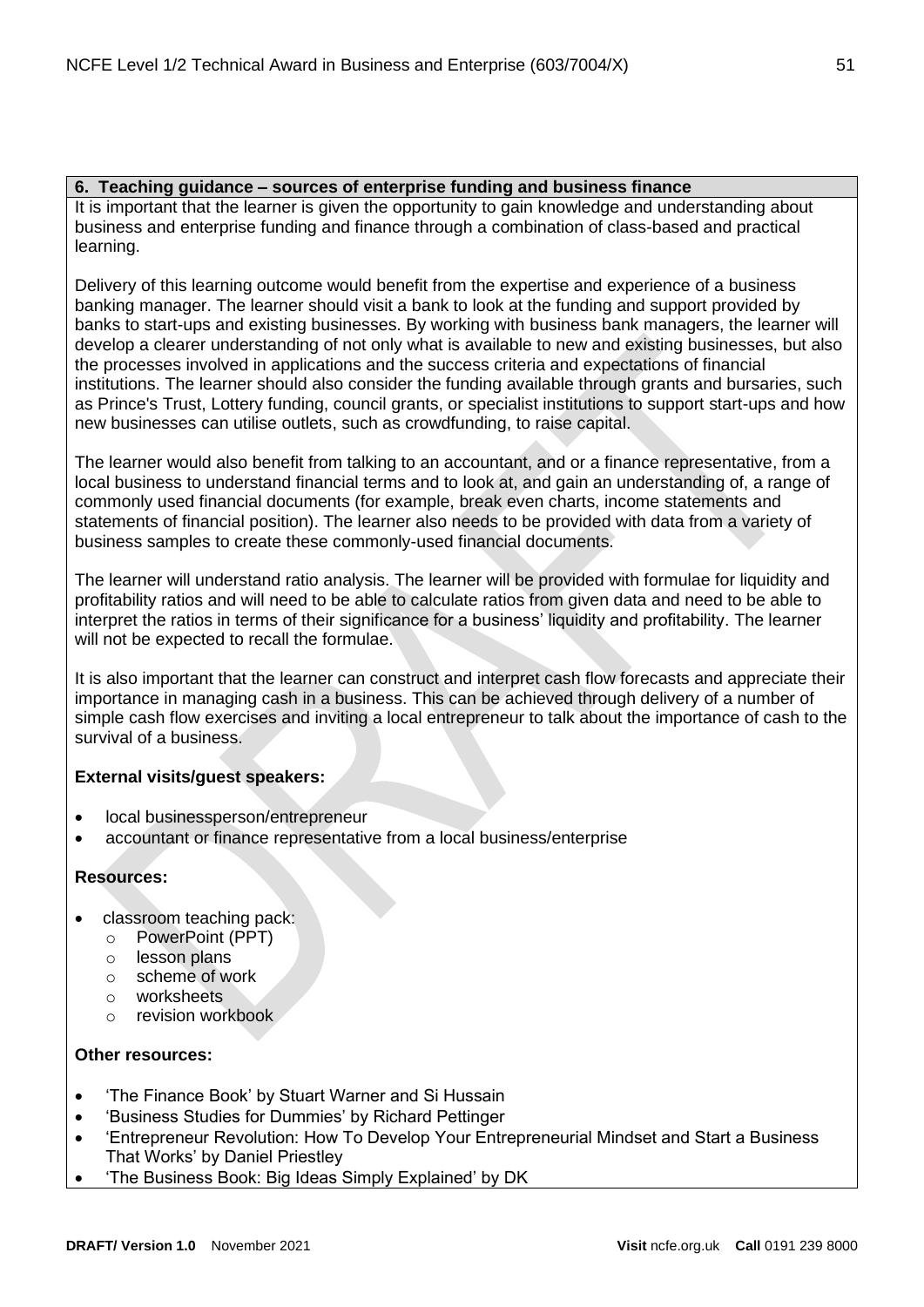# **6. Teaching guidance – sources of enterprise funding and business finance**

- 'How Business Works: A Graphic Guide to Business Success' by DK
- 'Be a Young Entrepreneur' by Adam Sutherland

# **Useful websites:**

- [www.businesscasestudies.co.uk](http://www.businesscasestudies.co.uk/)
- [www.bbc.co.uk/education/subjects/zpsvr82](http://www.bbc.co.uk/education/subjects/zpsvr82)
- [www.bizkids.com/business-resources](http://www.bizkids.com/business-resources)
- [www.beebusinessbee.co.uk/index.php/business-topics](http://www.beebusinessbee.co.uk/index.php/business-topics)
- [www.princes-trust.org.uk/help-for-young-people/tools-resources/business-tools/business-plans](https://www.princes-trust.org.uk/help-for-young-people/tools-resources/business-tools/business-plans)
- [quickbooks.intuit.com/r/financial-management/15-financial-terms-every-business-needs-to-know/](https://quickbooks.intuit.com/r/financial-management/15-financial-terms-every-business-needs-to-know/)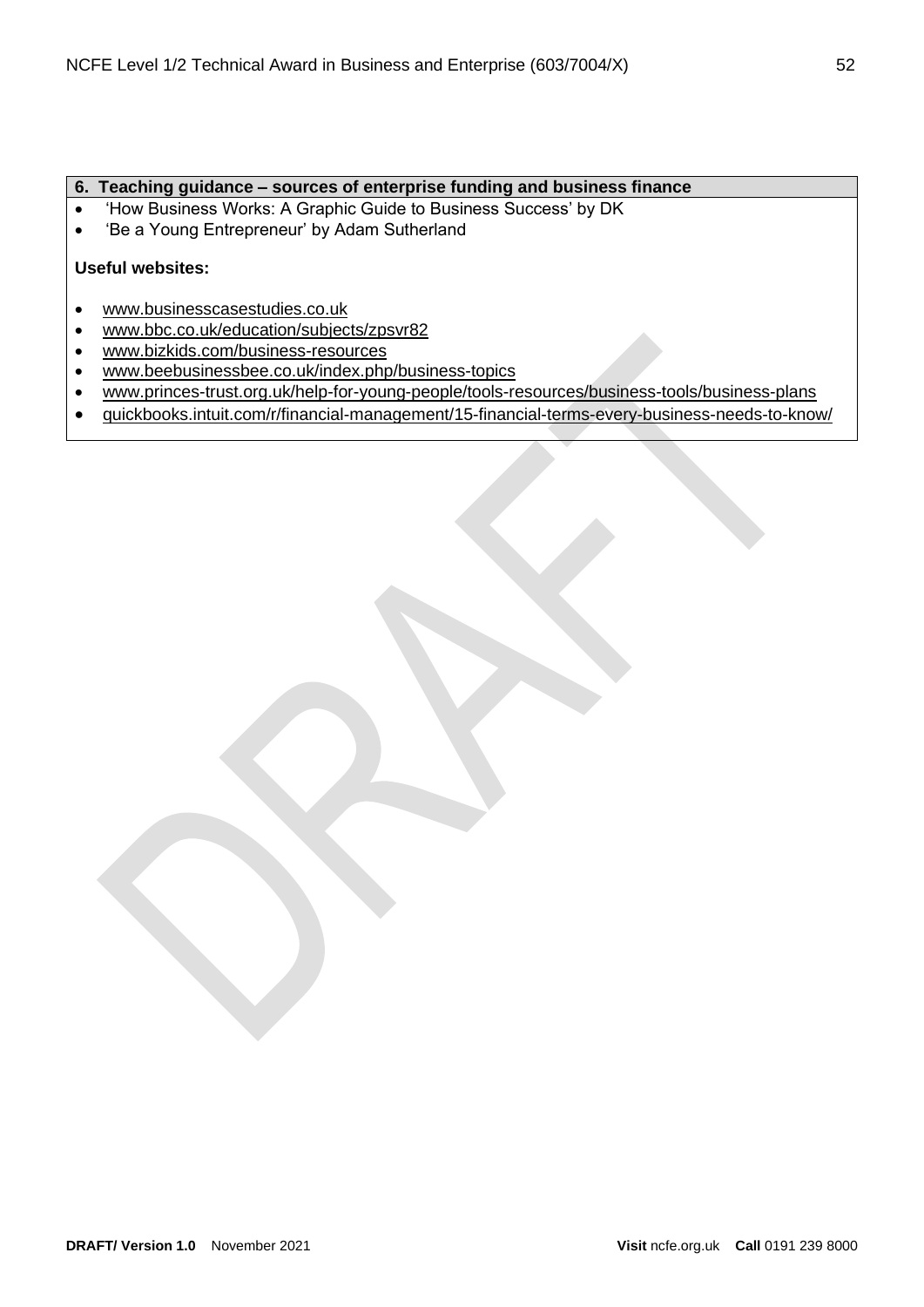# **7. Teaching guidance – the impact of the external environment on business and enterprise**

It is important that the learner is given the opportunity to gain knowledge and understanding about external influences through a combination of class-based and practical learning.

Delivery of this learning outcome could consider how governmental changes directly affect business and trade markets. The learner would benefit from an understanding of how current affairs directly affect the share markets. The learner should be aware of the impact of recent events on both the global economy and the UK economy such as the COVID-19 pandemic, Brexit, and the UK recession 2020/2021. The learner also needs to understand the impact on businesses and consumer changes in, for example, Bank of England base rates, current leading political parties, legislation, or localised events such as large factory closures.

It would also benefit the learner to understand how fashions and trends can dictate markets in clothing, interiors, electronics, and music, how buying habits can change and how the knock-on effect of these can influence employment and/or demand (for example, consider the trend towards vegan food and electric cars).

It would benefit the learner to consider an international/global event, a national event and a local event which has positively or negatively affected businesses. Case studies and examples should be provided.

# **External visits/guest speakers:**

- local businessperson/entrepreneur
- HR representative from a local business/enterprise
- finance representative from a local business/enterprise
- operations manager from a local business/enterprise

#### **Resources:**

- classroom teaching pack:
	- o PowerPoint (PPT)
	- o lesson plans
	- o scheme of work
	- o worksheets
	- o revision workbook

# **Other resources:**

- 'Business Studies for Dummies' by Richard Pettinger
- 'Entrepreneur Revolution: How To Develop Your Entrepreneurial Mindset and Start a Business That Works' by Daniel Priestley
- 'The Business Book: Big Ideas Simply Explained' by DK
- 'How Business Works: A Graphic Guide to Business Success' by DK
- 'Be a Young Entrepreneur' by Adam Sutherland

#### **Useful websites:**

- [www.entrepreneursuk.net/famous-entrepreneurs/](https://www.entrepreneursuk.net/famous-entrepreneurs/)
- [www.bbc.co.uk/education/subjects/zpsvr82](http://www.bbc.co.uk/education/subjects/zpsvr82)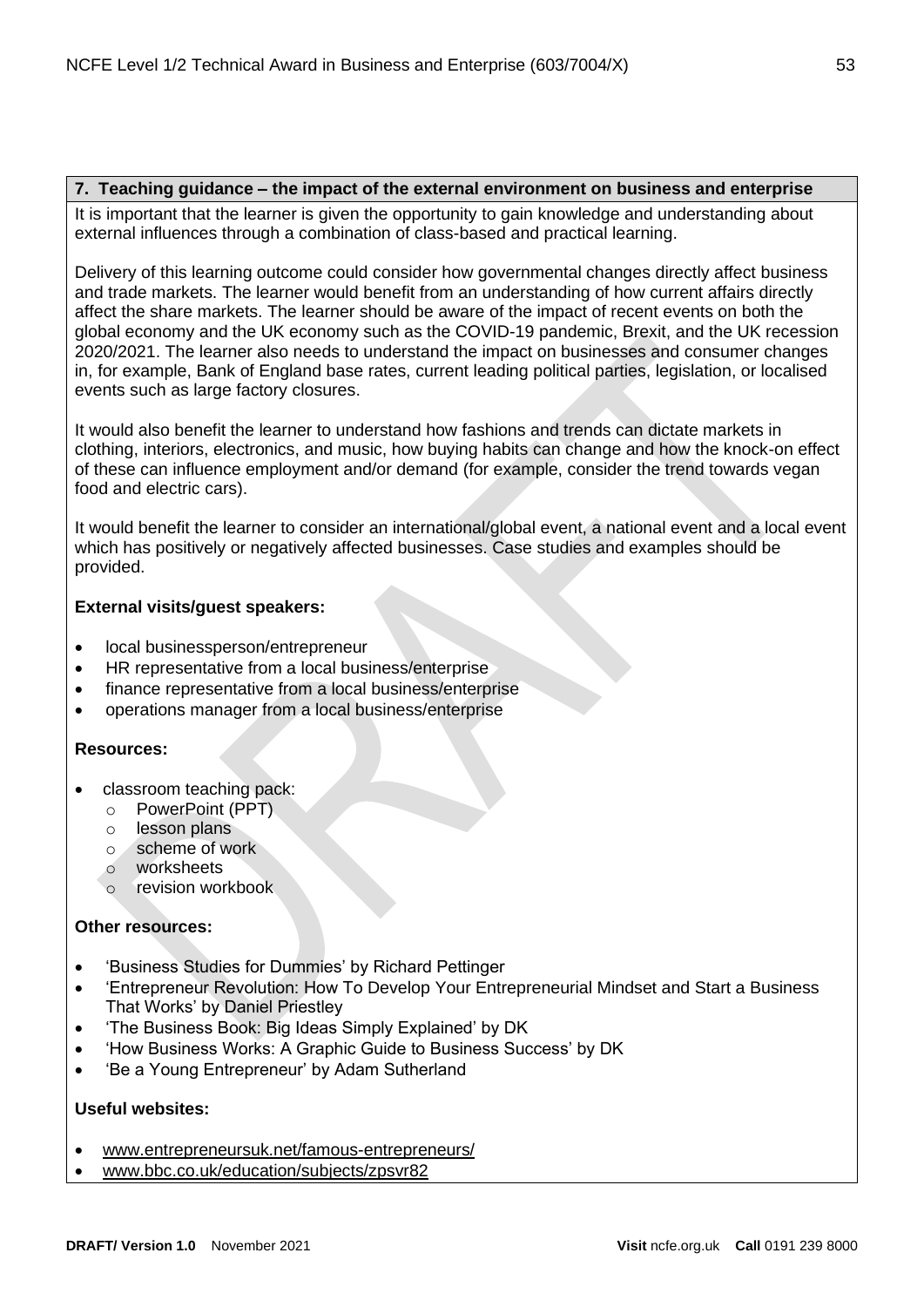# **7. Teaching guidance – the impact of the external environment on business and enterprise**

- [www.bizkids.com/business-resources](http://www.bizkids.com/business-resources)
- [www.beebusinessbee.co.uk/index.php/business-topics](http://www.beebusinessbee.co.uk/index.php/business-topics)
- [www.princes-trust.org.uk/help-for-young-people/tools-resources/business-tools/business-plans](https://www.princes-trust.org.uk/help-for-young-people/tools-resources/business-tools/business-plans)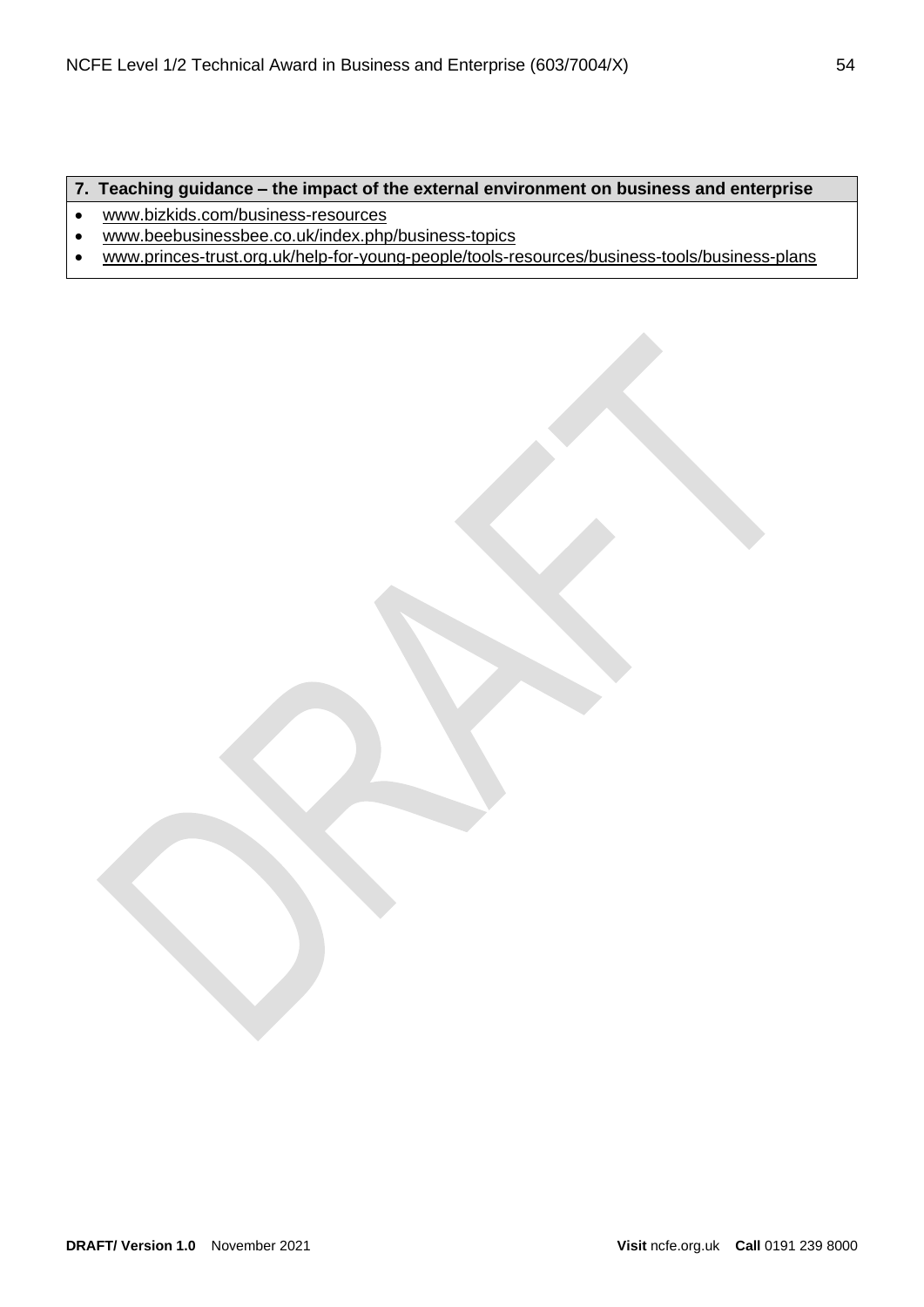# **8. Teaching guidance – Business and enterprise planning**

It is important that the learner is given the opportunity to gain knowledge and understanding of the purposes and benefits of business and enterprise planning and will understand the sections of a business plan through a combination of class-based and practical learning.

An understanding of the purposes and benefits of business planning can be gained through an interview with a local businessperson or a small business advisor.

The learner could gain an understanding of the sections of a business plan by reviewing existing business plans to assess the information contained. They could consider the business type, marketing strategy, financial, physical and human resources. They can then be encouraged to consider an idea for their own hypothetical business start-up and to complete their own hypothetical business plan, covering all of the necessary sections.

#### **External visits/guest speakers:**

- local businessperson/entrepreneur
- small business advisor
- HR representative from a local business/enterprise
- finance representative from a local business/enterprise
- operations manager from a local business/enterprise
- marketing manager from a local business/enterprise

#### **Resources:**

- classroom teaching pack:
	- o PowerPoint (PPT)
	- o lesson plans
	- o scheme of work
	- o worksheets
	- o revision workbook

# **Other resources:**

- 'Business Studies for Dummies' by Richard Pettinger
- 'Entrepreneur Revolution: How to Develop Your Entrepreneurial Mindset and Start a Business That Works' by Daniel Priestley
- 'The Business Book: Big Ideas Simply Explained' by DK
- 'How Business Works: A Graphic Guide to Business Success' by DK
- 'Be a Young Entrepreneur' by Adam Sutherland

# **Useful websites:**

- [www.entrepreneurhandbook.co.uk/grants-loans](http://www.entrepreneurhandbook.co.uk/grants-loans)
- [www.businesscasestudies.co.uk](http://www.businesscasestudies.co.uk/)
- [www.bbc.co.uk/education/subjects/zpsvr82](http://www.bbc.co.uk/education/subjects/zpsvr82)
- [www.bizkids.com/business-resources](http://www.bizkids.com/business-resources)
- [www.beebusinessbee.co.uk/index.php/business-topics](http://www.beebusinessbee.co.uk/index.php/business-topics)
- [www.princes-trust.org.uk/help-for-young-people/tools-resources/business-tools/business-plans](https://www.princes-trust.org.uk/help-for-young-people/tools-resources/business-tools/business-plans)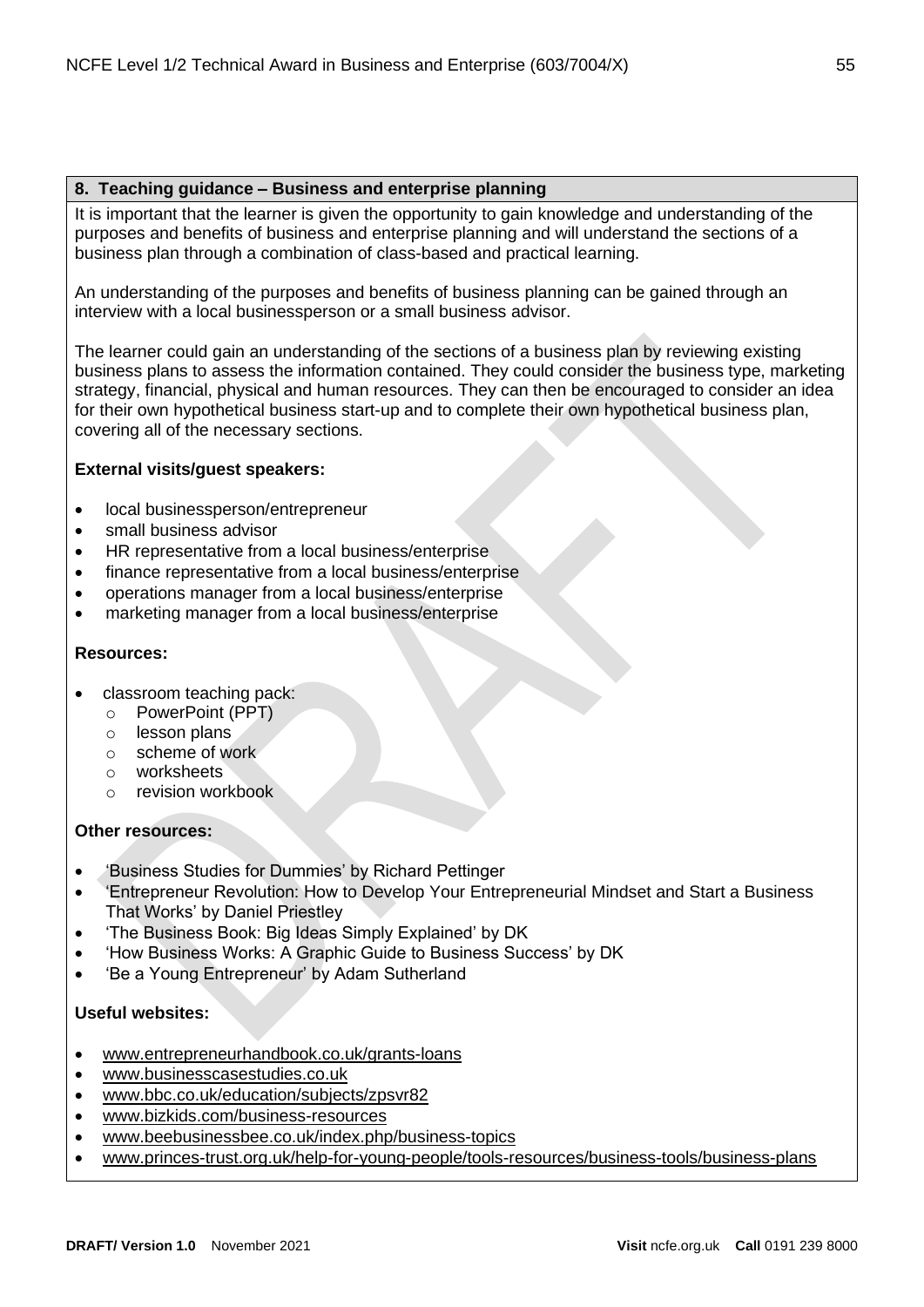#### <span id="page-55-0"></span>**Synoptic connections**

Synoptic assessment requires learners to combine elements of their learning and show accumulated knowledge and understanding across the qualification content. It enables learners to evidence their capability to integrate and apply knowledge, understanding, and skills gained with breadth and depth in context.

It is therefore essential when planning for teaching and throughout delivery that the interdependencies and links build across the content of the qualification and are highlighted and reinforced.

The qualification comprises 8 content areas in a single unit model. All content is mandatory and must be taught.

The teaching content does not have to be delivered in a linear way; the unit contents are interdependent in knowledge, skills, and concepts.

Teachers may take a synoptic approach across the qualification. This will enable learners to be able to apply theories and concepts from across the qualification specification in context to skills-based situations. Through combining content and developing holistic connections, learners will be able to demonstrate and evidence their full knowledge and understanding of the subject area and of the business and enterprise sector.

Learners will have the opportunity to identify relevant study skills and reflect upon their preferred learning style throughout the qualification.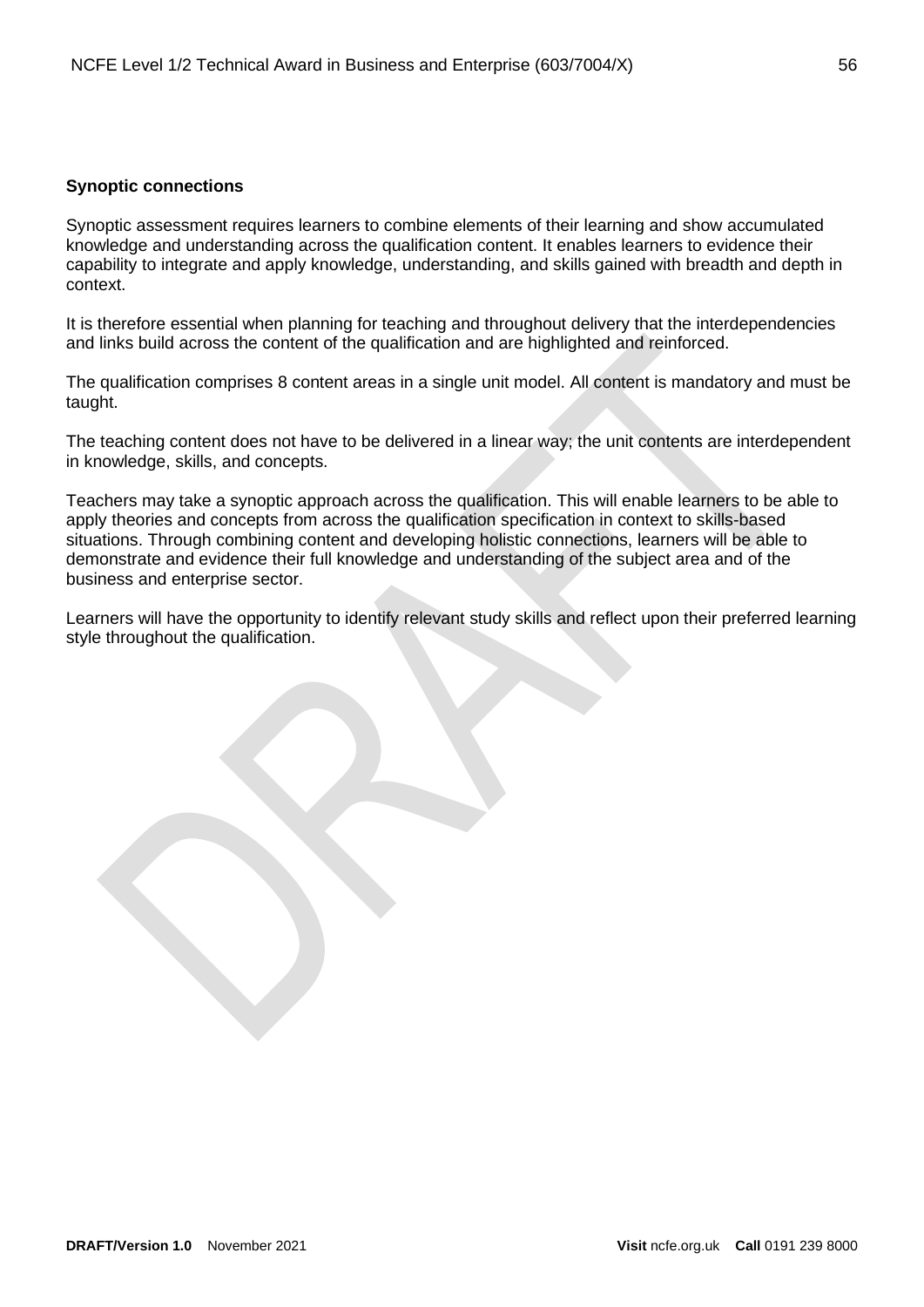#### <span id="page-56-0"></span>**Section 3: additional information**

#### <span id="page-56-1"></span>**School accountability measures (performance points)**

This V Cert qualification has been developed to meet the criteria set by the DfE to be included in the key stage 4 performance tables. Each grade has been assigned a points value. Please check the Register of Regulated Qualifications website [register.ofqual.gov.uk](https://register.ofqual.gov.uk/) for further information.

#### <span id="page-56-2"></span>**Discounting**

If a learner is taking a GCSE and V Cert in the same year with the same discount code, such as GCSE Physical Education and an NCFE V Cert in health and fitness the first entry will count. However, because we do not upload V Cert data to the Department for Education (DfE) until August, the exam entry for V Certs is classed as the date the centre claims certification.

- if the centre delivers the GCSE Physical Education exam first and then claims the V Cert afterwards, the GCSE will count
- if the centre delivers the V Cert first and claims the certificate before the GCSE Physical Education exam is sat, the V Cert will count
- if the centre delivers the GCSE and the exam is sat on the same day the V Cert certificate is claimed, then it is the best result which counts

Discount codes for V Cert qualifications can be found on the NCFE website. We advise centres to refer to the [Discounting and Early Entry Guidance](https://www.gov.uk/government/uploads/system/uploads/attachment_data/file/651207/Key_stage_4_discounting_and_early_entry_guidance_2017.pdf) document provided by the DfE. For more information on discounting please contact the DfE directly.

#### <span id="page-56-3"></span>**Qualification dates**

Regulated qualifications have operational end dates and certification end dates.

We review qualifications regularly, working with sector representatives, vocational experts and stakeholders to make any changes necessary to meet sector needs and to reflect recent developments.

If a decision is made to withdraw a qualification, we will set an operational end date and provide reasonable notice to our centres. We will also take all reasonable steps to protect the interest of learners.

An operational end date will only show on the Ofqual Register of Regulated Qualifications [register.ofqual.gov.uk](https://register.ofqual.gov.uk/) if a decision has been made to withdraw a qualification. After this date we can no longer accept learner registrations. However, certification is allowed until the certification end date so that learners have time to complete any programmes of study. The certification end date will only show on the Ofqual Register once an operational end date has been set. After this date we can no longer process certification claims.

Where a qualification has an external assessment, this can only be taken up to the last assessment date set by us. No external assessments will be permitted after this date so learners will need to be entered in sufficient time.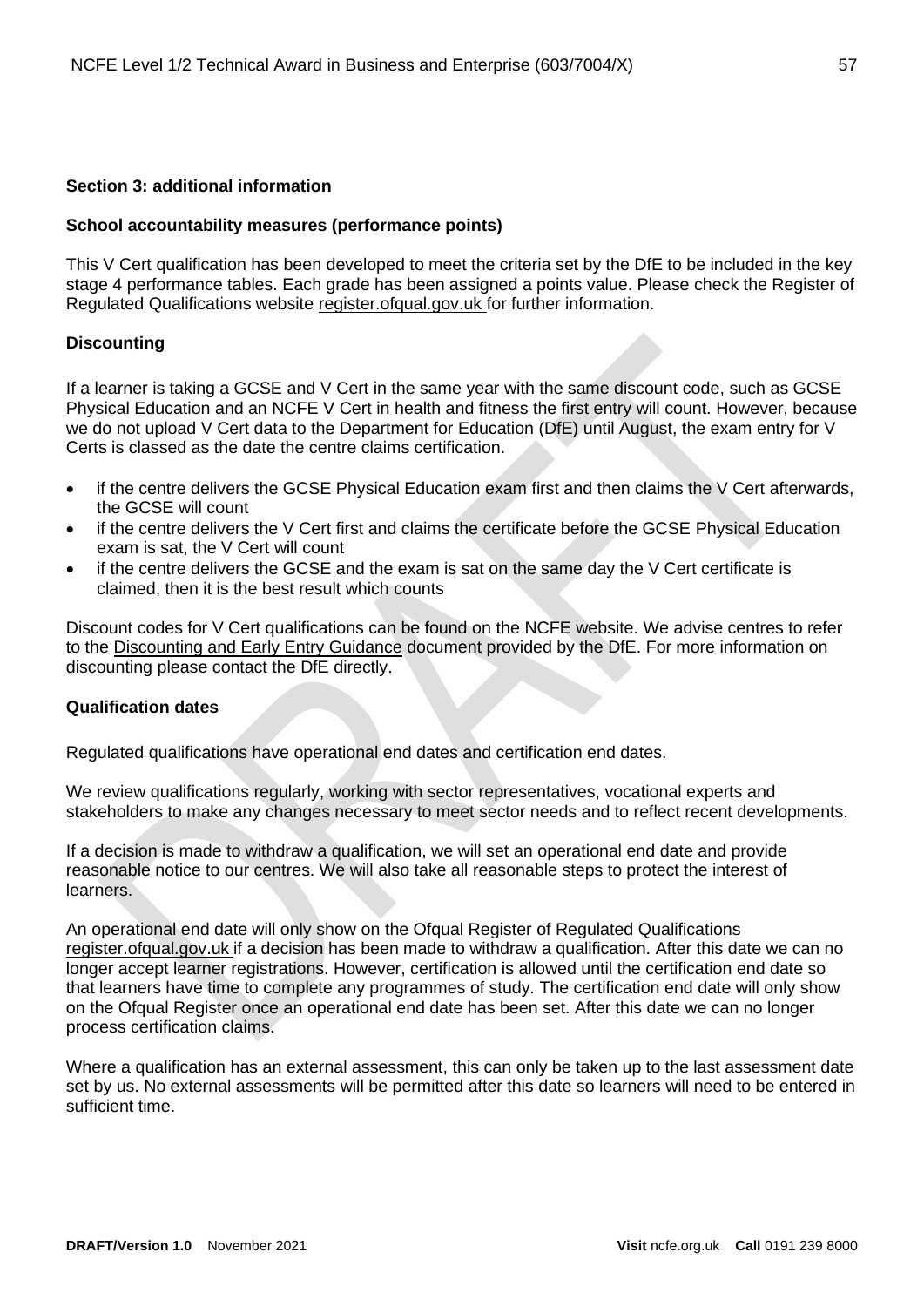#### <span id="page-57-0"></span>**Support materials**

The following support materials are available to assist with the delivery of this qualification and are available on the NCFE website:

- learning resources
- qualification factsheet

#### **Other support materials**

The resources and materials used in the delivery of this qualification must be age-appropriate and due consideration should be given to the wellbeing and safeguarding of learners in line with your centre's safeguarding policy when developing or selecting delivery materials.

#### <span id="page-57-1"></span>**Reproduction of this document**

Reproduction by approved centres is permissible for internal use under the following conditions:

- you may copy and paste any material from this document; however, we do not accept any liability for any incomplete or inaccurate copying and subsequent use of this information
- the use of PDF versions of our support materials on the NCFE website will ensure that correct and up-to-date information is provided to learners
- any photographs in this publication are either our exclusive property or used under licence from a third-party:
	- o they are protected under copyright law and cannot be reproduced, copied or manipulated in any form
	- $\circ$  this includes the use of any image or part of an image in individual or group projects and assessment materials
	- o all images have a signed model release